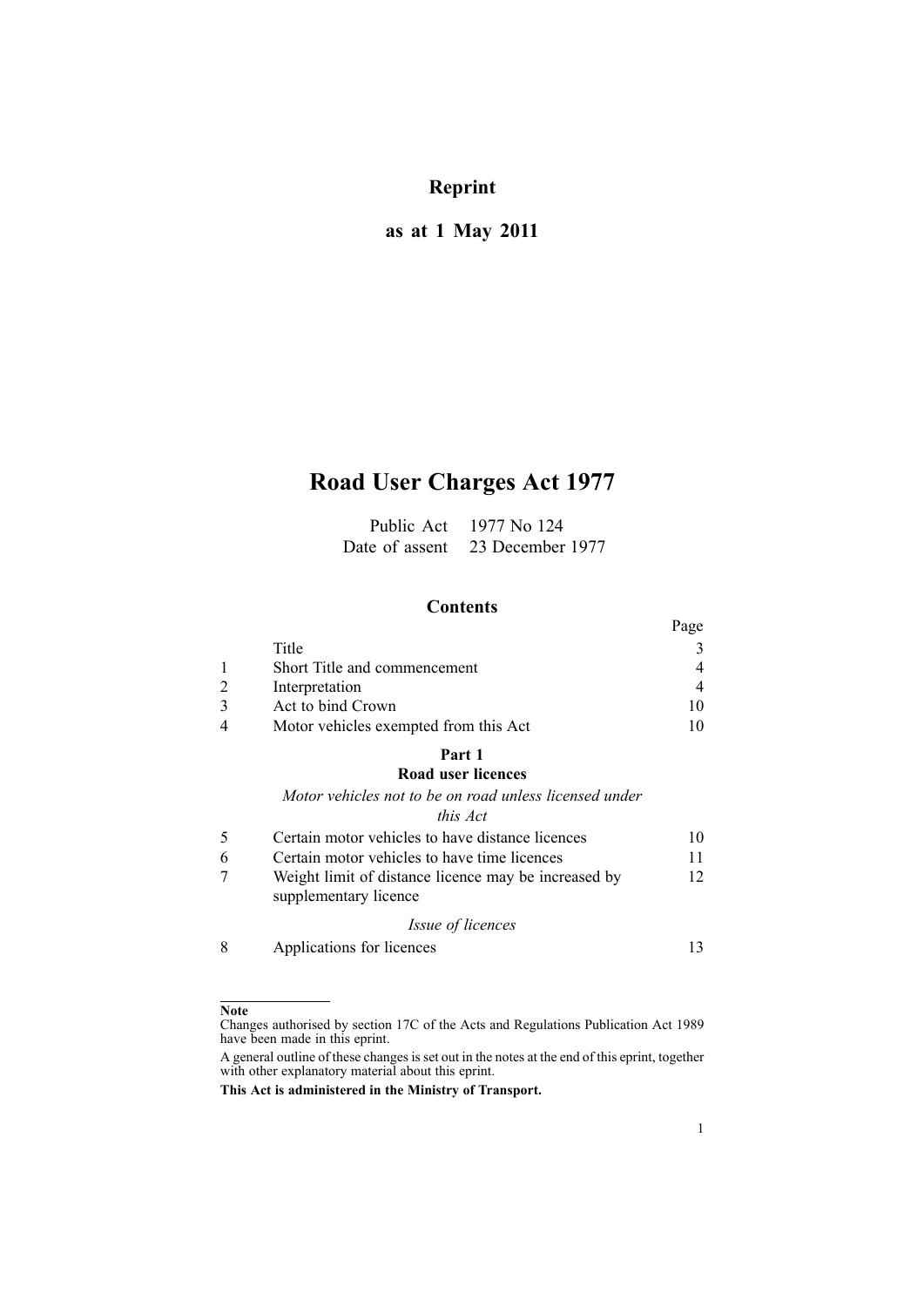|                 | Road User Charges Act 1977                                                                                                        | Reprinted as at<br>1 May 2011 |
|-----------------|-----------------------------------------------------------------------------------------------------------------------------------|-------------------------------|
| 9               | Road User Charges                                                                                                                 | 14                            |
| 10              | Issue of licences                                                                                                                 | 14                            |
| 10A             | Current licence to be delivered to purchaser on sale of<br>vehicle                                                                | 15                            |
| 11              | Issue of new licence where mistake made                                                                                           | 15                            |
| 12              | Issue of duplicate licence on loss, etc, of original<br>licence [Repealed]                                                        | 16                            |
| 13              | Issue of new licence where distance recorder<br>replaced [Repealed]                                                               | 16                            |
|                 | Refunds and surrender of licences                                                                                                 |                               |
| 14              | Refund of distance licence charge where supplementary<br>licence issued                                                           | 16                            |
| 15              | Refund of current distance licence charge where new<br>distance licence issued                                                    | 16                            |
| 16              | Refunds and remissions for off-road travel                                                                                        | 17                            |
| 16A             | Remission of debt where off-road travel [Repealed]                                                                                | 18                            |
| 17              | Surrender of road user licences                                                                                                   | 18                            |
| 17A             | Verification of application for refund or remission                                                                               | 20                            |
| 18              | Further provisions relating to refunds                                                                                            | 21                            |
|                 | Inquiry and assessment by District Court Judge                                                                                    |                               |
| 18A             | District Court Judge may hold inquiry on application of<br>chief executive                                                        | 22                            |
| 18 <sub>B</sub> | Provisions relating to inquiries                                                                                                  | 23                            |
| 18C             | District Court Judge may make assessment                                                                                          | 25                            |
| 18D             | District Court Judge may make assessment by consent                                                                               | 26                            |
|                 | General provisions                                                                                                                |                               |
| 19              | Display of licences                                                                                                               | 27                            |
| 20              | Power to alter rates of road user charges by Order in<br>Council                                                                  | 28                            |
| 21              | Distance and supplementary licences for certain motor<br>vehicles become invalid 1 month after road user charge<br>rate increased | 30                            |
| 21A             | Additional charges for default in payment of amounts due                                                                          | 30                            |
| 22              | Road user charges to be paid into national land transport<br>fund                                                                 | 31                            |
| 22AA            | Other amounts received under this Act                                                                                             | 31                            |
| 22A             | Restrictions on fitting and repair of hubodometers                                                                                | 32                            |
| 22B             | Restrictions on sale of hubodometers                                                                                              | 33                            |
| 23              | Offences                                                                                                                          | 33                            |
| 23A             | Evidence in proceedings                                                                                                           | 40                            |
| 23B             | Admissibility of certain statements                                                                                               | 40                            |

2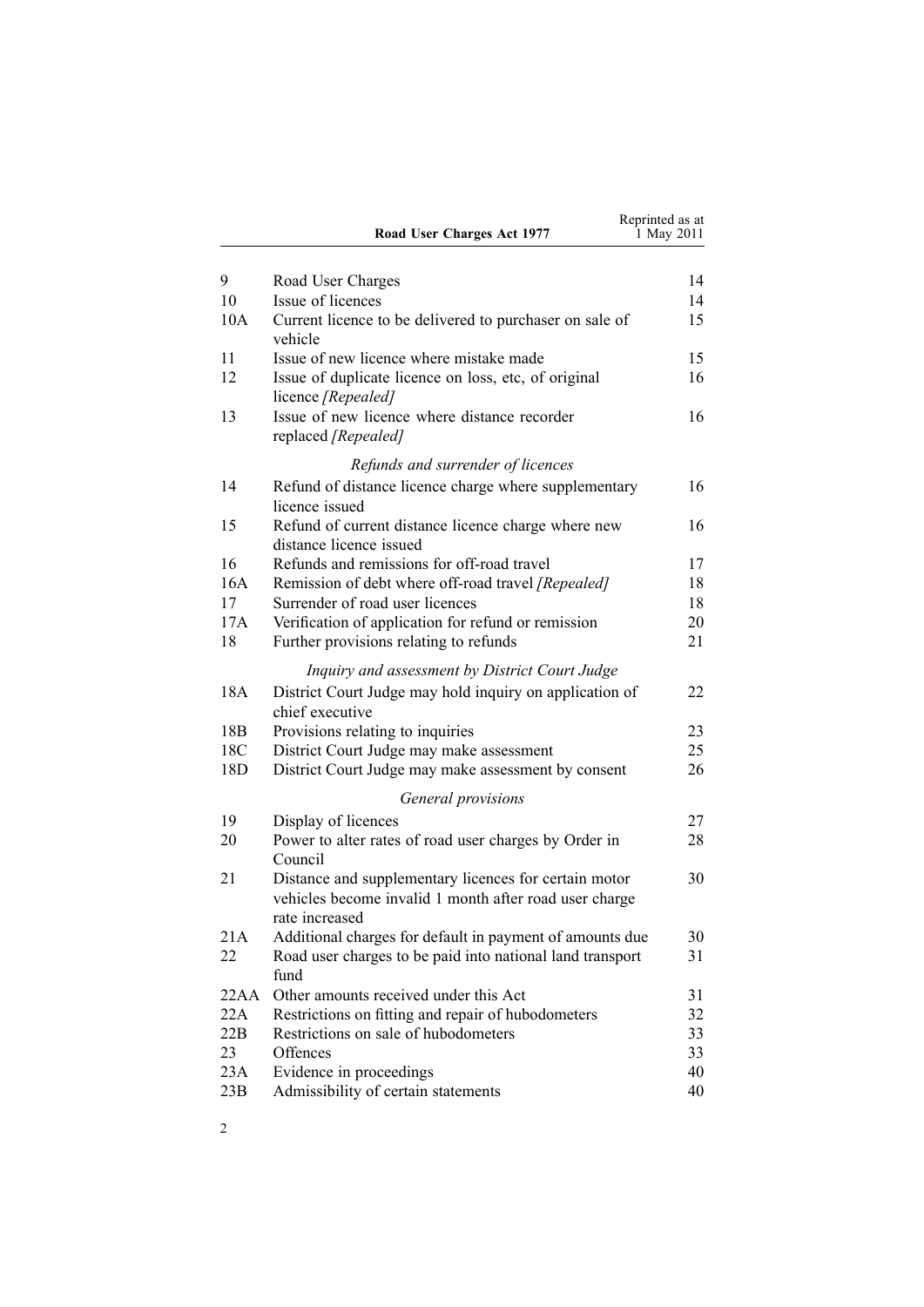| 1 May 2011 | Road User Charges Act 1977                              |    |
|------------|---------------------------------------------------------|----|
|            |                                                         |    |
| 23C        | Power to inspect records                                | 41 |
| 23D        | Delegation of chief executive's functions or powers to  | 42 |
|            | persons outside Ministry                                |    |
| 24         | Regulations and Orders in Council                       | 43 |
|            | Part 2                                                  |    |
|            | <b>Amendments to other Acts</b>                         |    |
|            | Amendments to Transport Act 1962                        |    |
| 25         | Powers of constables and traffic officers               | 45 |
| 26         | Repeal of provisions relating to heavy-traffic licences | 45 |
| 27         | Refund of motor spirits duty [Repealed]                 | 45 |
| 28         | Amount of motor spirits duty credited to Consolidated   | 45 |
|            | Revenue Account, and refunds of such duty, may be       |    |
|            | altered by Order in Council [Repealed]                  |    |
| 29         | Repeal of provisions relating to mileage tax [Repealed] | 45 |
| 30         | Evidence of testing and accuracy of weighing            | 46 |
|            | devices [Repealed]                                      |    |
| 31         | Consequential repeals                                   | 46 |
|            | <b>Amendments to National Roads Act 1953</b>            |    |
| 32         | Board to submit budget to Minister each year [Repealed] | 46 |
| 33         | Amount payable to local authorities for collection of   | 46 |
|            | heavy-traffic fees [Repealed]                           |    |
| 34         | National Roads Fund [Repealed]                          | 46 |
| 35         | Allocation of estimated revenue of Fund [Repealed]      | 46 |
| 36         | Board to prepare programme of road works [Repealed]     | 47 |
|            | <b>Schedule 1</b>                                       | 48 |
|            | Vehicle type numbers for distance and supplementary     |    |
|            | licences                                                |    |
|            | <b>Schedule 2</b>                                       | 50 |
|            | <b>Off-road motor vehicles</b>                          |    |
|            | <b>Schedule 3</b>                                       | 51 |
|            | Road user charges                                       |    |
|            |                                                         |    |

<span id="page-2-0"></span>Reprinted as at

**An Act to impose <sup>a</sup> charge for the use of roads by heavy vehicles and certain other vehicles; and to abolish mileage tax and heavy-traffic licensing**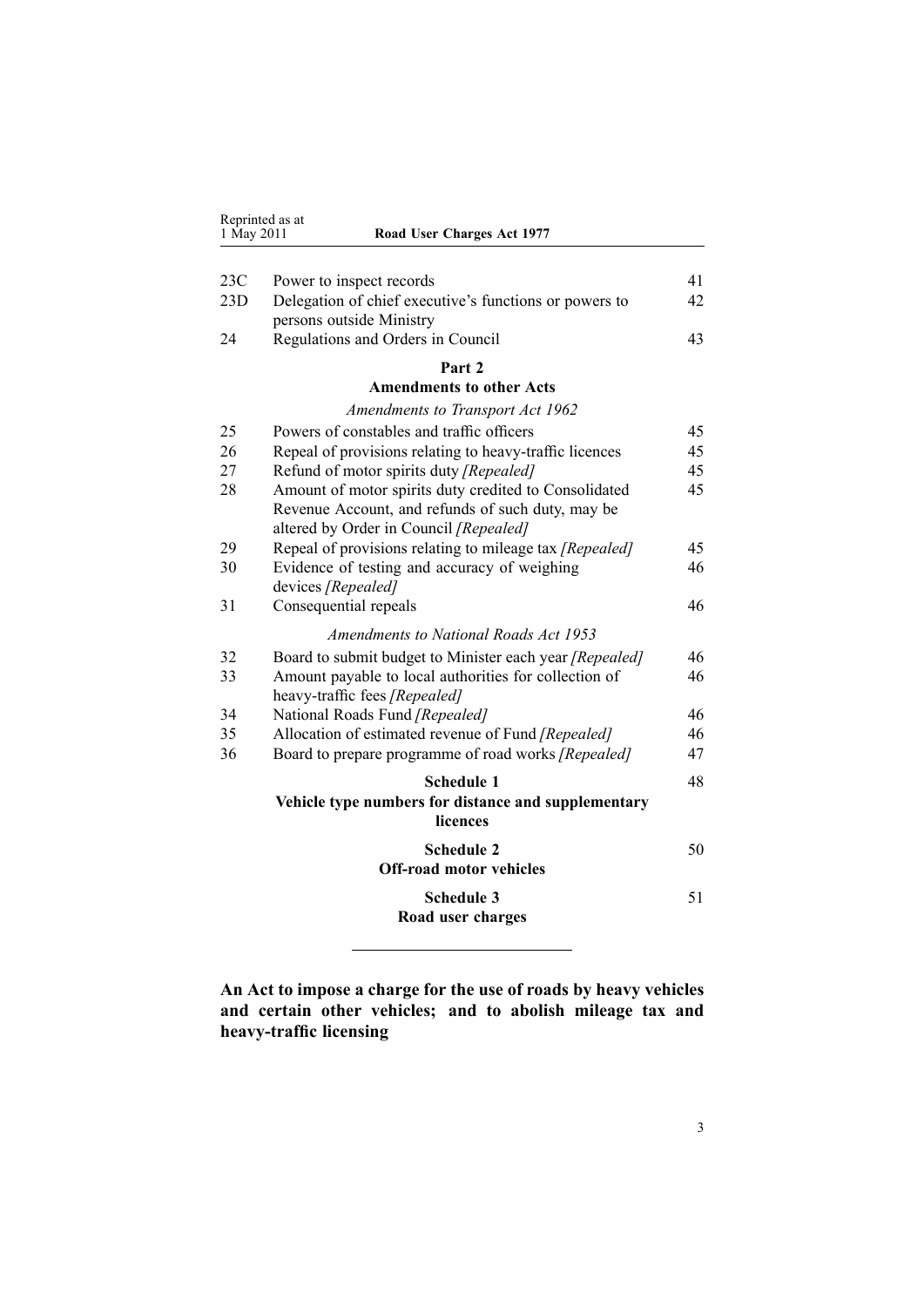<span id="page-3-0"></span>

|     |                            | Reprinted as at |
|-----|----------------------------|-----------------|
| s 1 | Road User Charges Act 1977 | 1 May 2011      |

## **1 Short Title and commencement**

- (1) This Act may be cited as the Road User Charges Act 1977.
- (2) [Section](#page-44-0) 26 shall come into force on 1 March 1978.
- (3) [Sections](#page-44-0) 28 and [33](#page-45-0) shall come into force on the day on which this Act receives the Governor-General's assent.
- (4) Subject to subsections (2) and (3), this Act shall come into force on 1 April 1978.

#### **2 Interpretation**

(1) In this Act, unless the context otherwise requires,—

**biofuel** has the meaning given by [section](http://www.legislation.govt.nz/pdflink.aspx?id=DLM1660100) 1B of the Energy (Fuels, Levies, and References) Act 1989

**chief executive** means the chief executive of the Ministry of Transport; and, in relation to any particular function, duty, or power of the chief executive under this Act, includes any person for the time being authorised to exercise or perform that function, duty, or power

**distance licence** means <sup>a</sup> licence in the form prescribed for <sup>a</sup> distance licence that has been issued by an issuing officer in accordance with this Act

#### **distance recorder** means—

- (a) in the case of <sup>a</sup> motor vehicle that is required to be fitted with <sup>a</sup> hubodometer by regulations made under this Act, <sup>a</sup> hubodometer of the kind required to be fitted:
- (b) in the case of any other motor vehicle, <sup>a</sup> distance recorder that records in kilometres or miles and that is of <sup>a</sup> nature and accuracy sufficient to provide <sup>a</sup> reliable record of the distance travelled by the vehicle

**distance to which the licence relates**, in relation to <sup>a</sup> distance licence or <sup>a</sup> supplementary licence, means the distance arrived at by subtracting the minimum reading specified in the licence from the maximum reading specified in the licence

**gross laden weight**, in relation to <sup>a</sup> motor vehicle, means the greater of the following weights:

(a) any weight specified (subsequent to the latest modification thereof, if any) as the gross laden weight of the vehicle by the manufacturer thereof: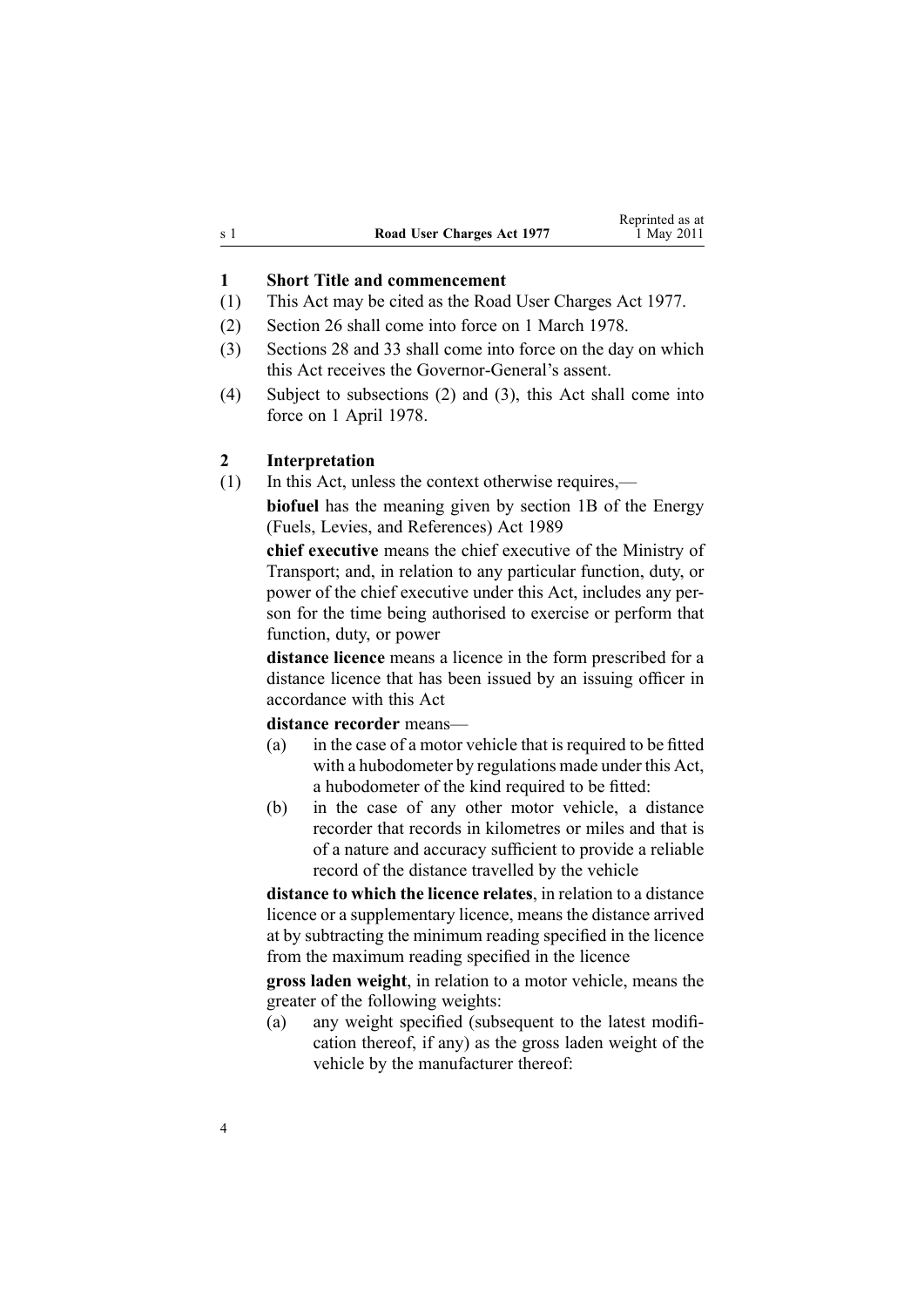(b) any weight specified as the gross laden weight of the vehicle, or of <sup>a</sup> vehicle of that kind, by the Secretary for Transport, by notice in the *Gazette* or by notice to an owner of the vehicle:

> provided that if, in respec<sup>t</sup> of <sup>a</sup> motor vehicle, no evidence of any such weight has been adduced, the term **gross laden weight** means, in relation to that vehicle, the total of the unladen weight of the vehicle and the weight of the maximum load that the vehicle may safely carry

**gross weight**, in relation to <sup>a</sup> motor vehicle, means the weight which is transmitted to the road surface through the axle or group of axles of the vehicle, and includes all weight exerted on that vehicle by any other vehicle:

provided that—

- (a) without limiting the methods by which the gross weight of <sup>a</sup> vehicle may be determined, the gross weight of <sup>a</sup> motor vehicle may be determined by adding the weight transmitted to the road surface at different parts of the vehicle:
- (b) where the gross weight of any one of <sup>a</sup> combination of vehicles is to be ascertained, nothing in this Act shall require the vehicles comprising the combination to be detached from each other and be separately weighed

**issuing officer** means any person or member of <sup>a</sup> class of persons authorised by the chief executive to act as an issuing officer for the purposes of this Act

**licence** means <sup>a</sup> distance licence, <sup>a</sup> time licence, or <sup>a</sup> supplementary licence

**light electric motor vehicle** means <sup>a</sup> motor vehicle whose motive power is wholly or partly derived from an external source of electricity and whose gross laden weight is 3.5 tonnes or less

**maximum gross weight**, in relation to <sup>a</sup> licence, means the weight specified in the licence as the maximum gross weight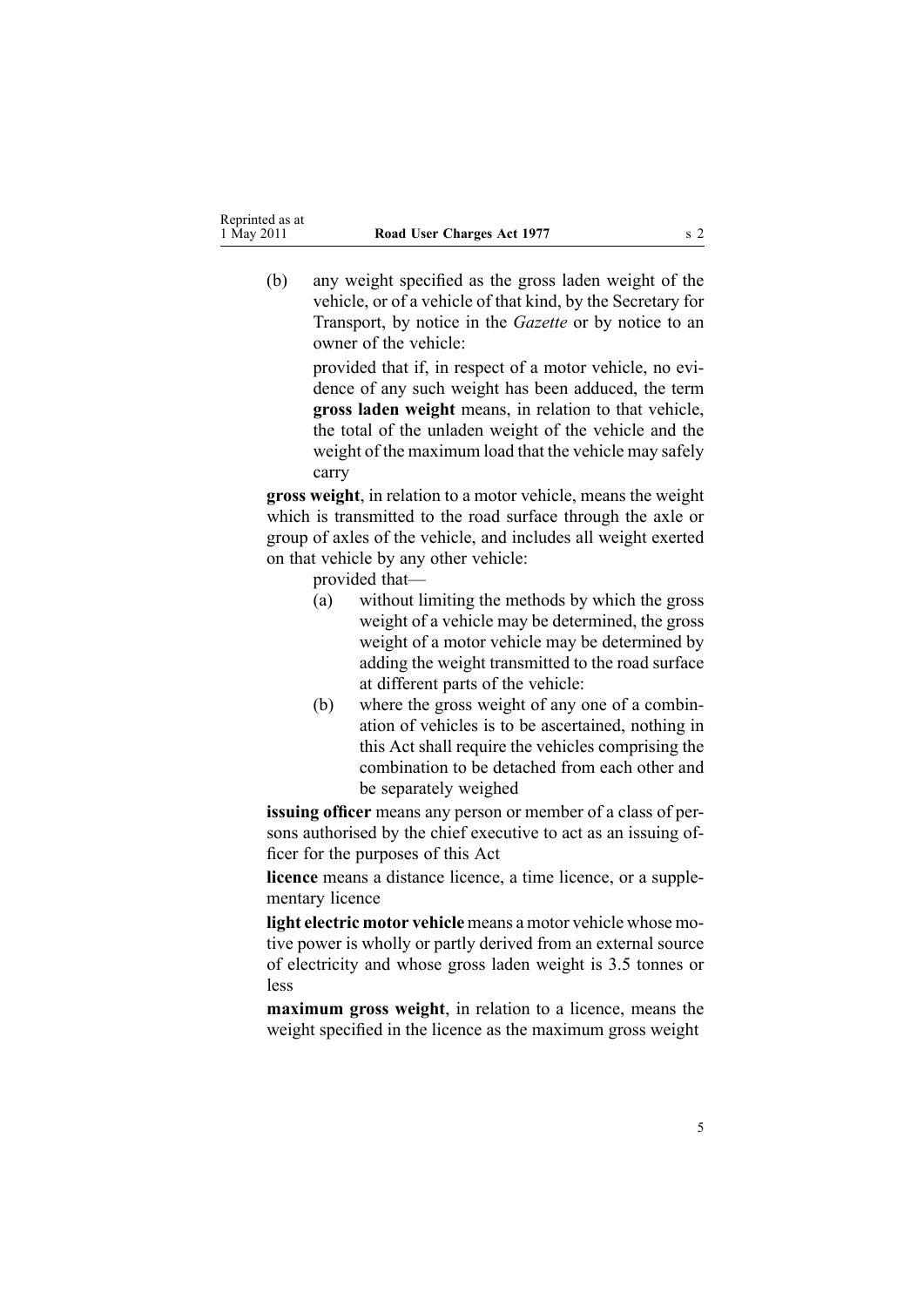**maximum reading**, in relation to <sup>a</sup> distance licence or <sup>a</sup> supplementary licence, means the figure specified in the licence as the maximum reading

**minimum reading**, in relation to <sup>a</sup> distance licence or <sup>a</sup> supplementary licence, means the figure specified in the licence as the minimum reading

**motor vehicle** means <sup>a</sup> vehicle drawn or propelled by mechanical power, and includes <sup>a</sup> trailer; but does not include—

- (a) <sup>a</sup> vehicle that the Director has declared is not <sup>a</sup> motor vehicle under [section](http://www.legislation.govt.nz/pdflink.aspx?id=DLM435415) 168A of the Land Transport Act 1998; or
- (b) <sup>a</sup> mobility device as defined in [section](http://www.legislation.govt.nz/pdflink.aspx?id=DLM433619) 2(1) of the Land Transport Act 1998

**motor spirits duty** has the same meaning as in section [187\(1\)](http://www.legislation.govt.nz/pdflink.aspx?id=DLM344812) of the Transport Act 1962 (as substituted by section 2 of the Transport Amendment Act 1975)

**off-road motor vehicle** means <sup>a</sup> motor vehicle of <sup>a</sup> class specified in [Schedule](#page-49-0) 2

**to operate** means to use or drive or ride on any road, or cause or permit to be driven or ridden on any road, or to permit to be on any road, whether the person operating is presen<sup>t</sup> in person or not

**owner**, in relation to <sup>a</sup> motor vehicle, has the same meaning as in [section](http://www.legislation.govt.nz/pdflink.aspx?id=DLM433619) 2(1) of the Land Transport Act 1998

**petrol** means—

- (a) any motor spirits on which motor spirits duty is imposed, including motor spirits that are blended with <sup>a</sup> biofuel; and
- (b) compressed natural gas and liquefied petroleum gas on which sales tax is imposed;—

but does not include diesel or electricity

**prescribed** means prescribed by regulations made under this Act

**quarter** means <sup>a</sup> period of 3 months ending with the last day of March, June, September, or December in any year

**reading**, in relation to <sup>a</sup> distance recorder, means the amount of distance recorded on the distance recorder at any particular time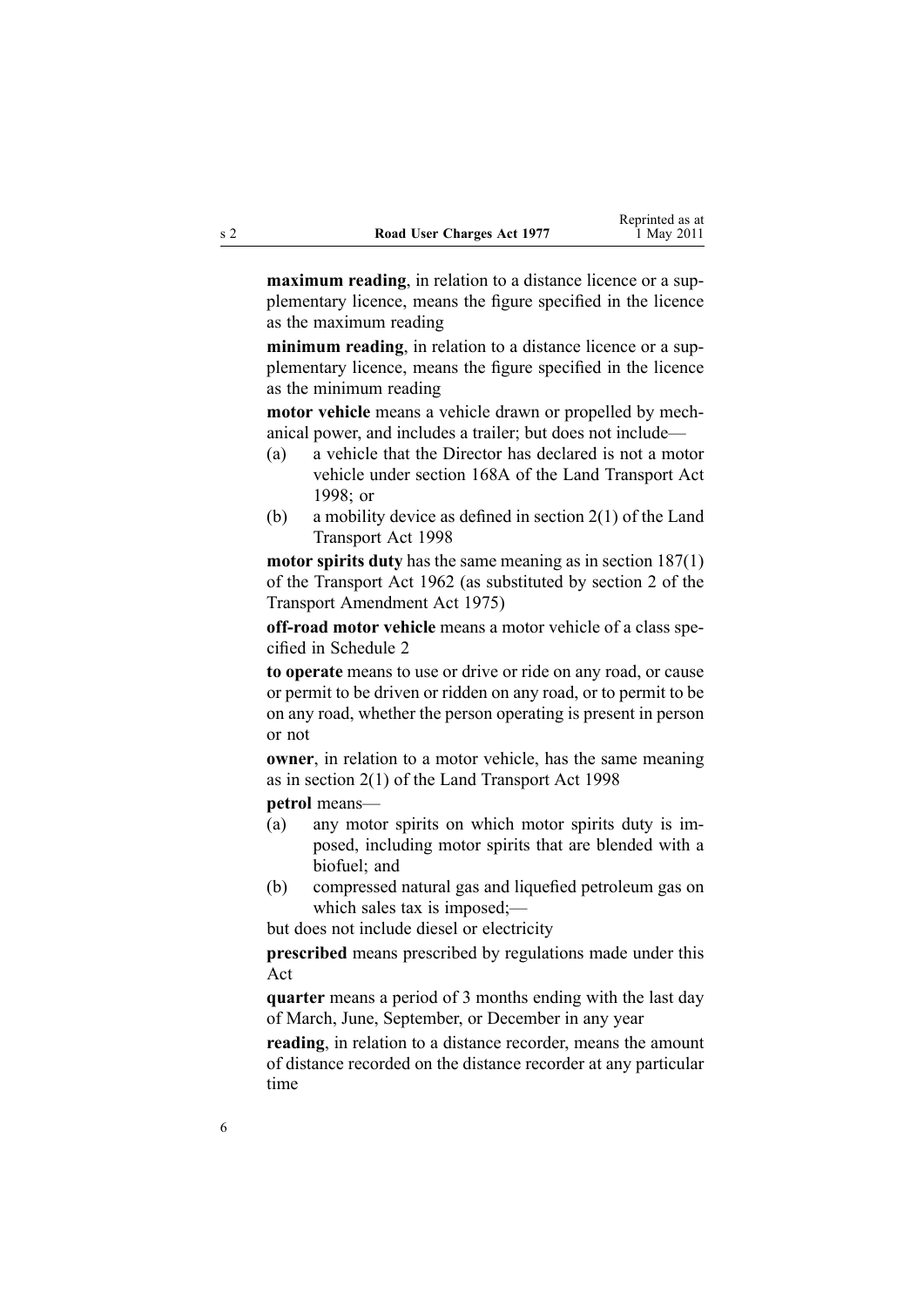**Registrar** means the chief executive, and includes, where appropriate,—

- (a) any person to whom the chief executive has delegated any of the powers, duties, or functions of the Registrar under this Act:
- (b) any person for the time being authorised by the chief executive to exercise or perform any of the powers, duties, or functions of the Registrar under this Act

**registration plate** means a registration plate issued under the [Transport](http://www.legislation.govt.nz/pdflink.aspx?id=DLM341189) Act 1962 or the [Transport](http://www.legislation.govt.nz/pdflink.aspx?id=DLM90414) (Vehicle and Driver [Registration](http://www.legislation.govt.nz/pdflink.aspx?id=DLM90414) and Licensing) Act 1986 or [Part](http://www.legislation.govt.nz/pdflink.aspx?id=DLM2214226) 17 of the Land Transport Act 1998; and includes <sup>a</sup> trade plate and <sup>a</sup> personalised registration plate

**road** includes <sup>a</sup> highway (whether or not it has been declared to be <sup>a</sup> State highway) and <sup>a</sup> street

**supplementary licence** means <sup>a</sup> licence in the form prescribed for <sup>a</sup> supplementary licence that has been issued by an issuing officer in accordance with this Act

**time licence** means <sup>a</sup> licence in the form prescribed for <sup>a</sup> time licence that has been issued by an issuing officer in accordance with this Act

#### **trailer**—

- (a) means <sup>a</sup> vehicle without motive power that is capable of being drawn or propelled by <sup>a</sup> motor vehicle from which it is readily detachable; but
- (b) does not include—
	- (i) <sup>a</sup> sidecar attached to <sup>a</sup> motor cycle; or
	- (ii) <sup>a</sup> vehicle normally propelled by mechanical power while it is being temporarily towed without the use of its own power

**unladen weight**, in relation to <sup>a</sup> vehicle, means the weight of the vehicle together with the fuel in its fuel system (if any) and the equipment and accessories on the vehicle that are necessary for its operation for the purpose for which it was designed

**to use**, in relation to <sup>a</sup> motor vehicle, includes to drive, draw, or propel by means of another vehicle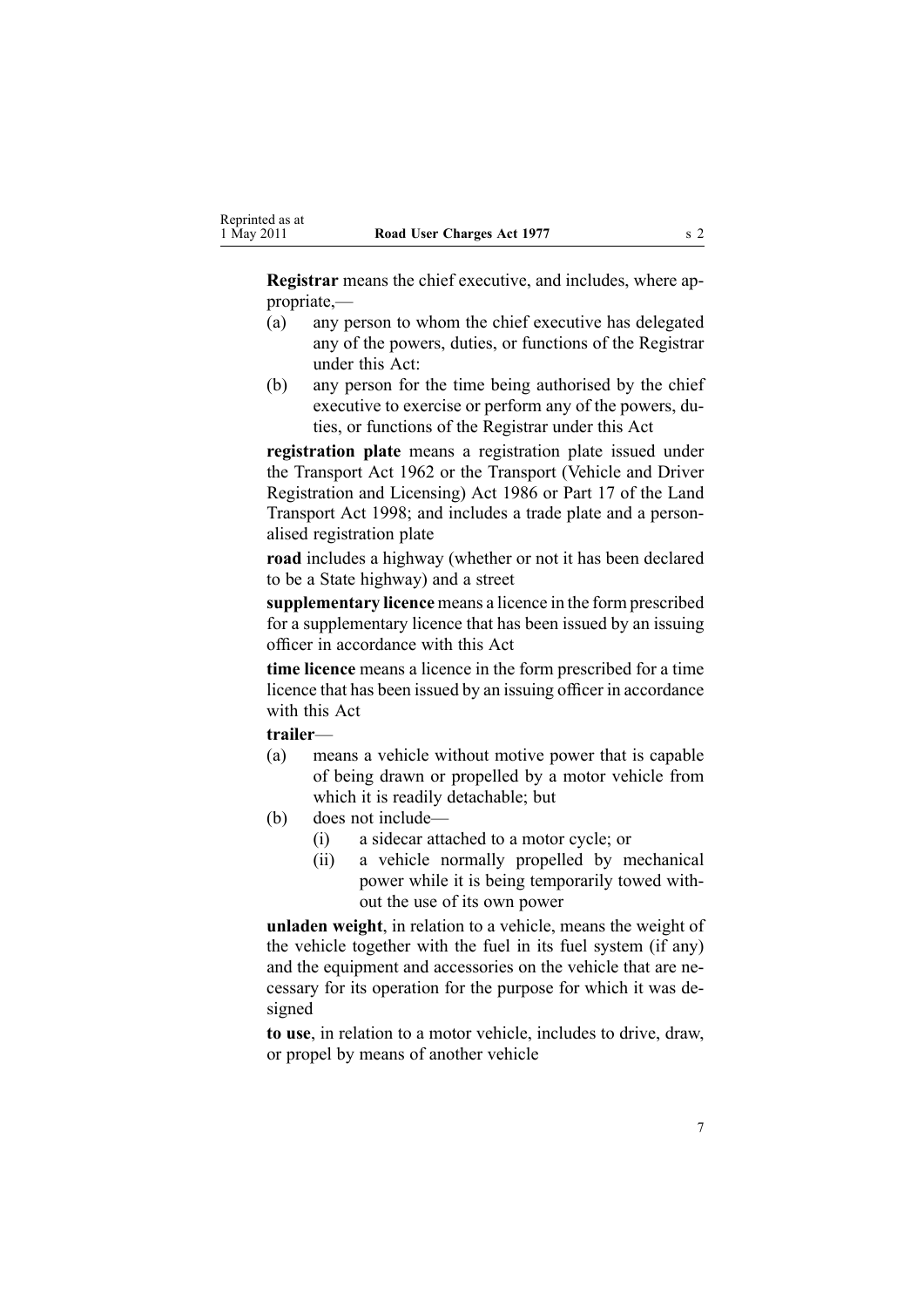**vehicle** has the same meaning as in [section](http://www.legislation.govt.nz/pdflink.aspx?id=DLM433619) 2(1) of the Land Transport Act 1998

**vehicle type number**, in relation to <sup>a</sup> motor vehicle, meansthe number prescribed, in [Schedule](#page-49-0) 2 (in the case of an off-road motor vehicle) or [Schedule](#page-47-0) 1 (in the case of any other motor vehicle), as the vehicle type number for the class of motor vehicle to which the motor vehicle belongs

**weight**, in relation to an axle, <sup>a</sup> group of axles, or <sup>a</sup> motor vehicle, means the weight, or (as the case may be), the sum of the weights, recorded on <sup>a</sup> weighing device of <sup>a</sup> type approved by the Minister of Police for the purposes of the definition of the term **weight** in the Land [Transport](http://www.legislation.govt.nz/pdflink.aspx?id=DLM433612) Act 1998, and used in <sup>a</sup> manner prescribed by the Minister of Police by notice in the Gazette for the purposes of that term under that Act

**year** means <sup>a</sup> period of 12 months ending with the last day of June.

- (2) For the purposes of this Act, every trailer (whether attached to another motor vehicle or not) shall be deemed to be <sup>a</sup> separate motor vehicle.
- (3) *[Repealed]*
- (4) For the purposes of this Act, at any particular time—
	- (a) <sup>a</sup> distance licence or supplementary licence is current only if the reading at that time on the distance recorder fitted to the motor vehicle to which the licence relates is more than the minimum reading, and not more than the maximum reading, specified in the licence:
	- (b) <sup>a</sup> time licence is current only if the licence specifies the quarter or year, as the case may be, that is the current quarter or year at that time.

Section 2(1) **biofuel**: inserted, on 1 October 2008, by [section](http://www.legislation.govt.nz/pdflink.aspx?id=DLM1382846) 17 of the Energy (Fuels, Levies, and References) Amendment Act 2008 (2008 No 60).

Section 2(1) **chief executive**: inserted, on 1 April 1988, by section 2(1) of the Road User Charges Amendment Act 1988 (1988 No 46).

Section 2(1) **Commissioner**: repealed, on 1 April 1988, by section 2(1) of the Road User Charges Amendment Act 1988 (1988 No 46).

Section 2(1) **distance licence**: amended, on 1 April 1993, by section 2(1) of the Road User Charges Amendment Act 1992 (1992 No 114).

Section 2(1) **distance to which the licence relates**: substituted, on 1 April 1993, by section 2(2) of the Road User Charges Amendment Act 1992 (1992 No 114).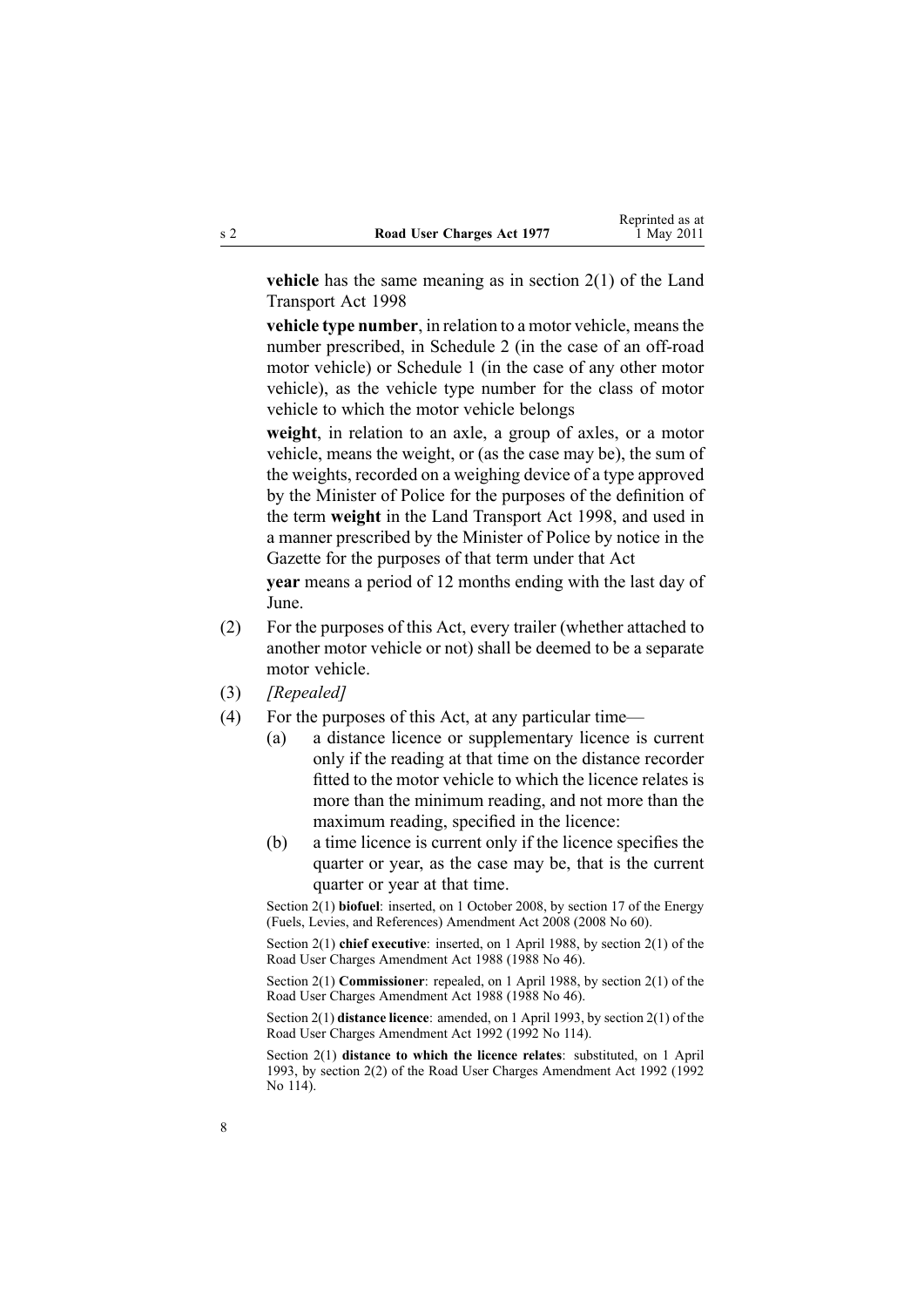Section 2(1) **gross laden weight**: amended, on 1 April 1982, by [section](http://www.legislation.govt.nz/pdflink.aspx?id=DLM44887) 2(2) of the Road User Charges Amendment Act 1981 (1981 No 29).

Section 2(1) **gross weight**: substituted, on 28 October 1986, by section 2(1) of the Road User Charges Amendment Act 1986 (1986 No 77).

Section 2(1) **issuing officer**: substituted, on 1 April 1988, by section 2(2) of the Road User Charges Amendment Act 1988 (1988 No 46).

Section 2(1) **licence category**: repealed, on 21 October 1982, by [section](http://www.legislation.govt.nz/pdflink.aspx?id=DLM59703) 3(5) of the Road User Charges Amendment Act 1982 (1982 No 29).

Section 2(1) **light electric motor vehicle**: inserted, on 11 August 2009, by [section](http://www.legislation.govt.nz/pdflink.aspx?id=DLM2172209) 4 of the Road User Charges Amendment Act 2009 (2009 No 27).

Section 2(1) **motor vehicle**: amended, on 22 June 2005, by [section](http://www.legislation.govt.nz/pdflink.aspx?id=DLM353501) 95(5) of the Land Transport Amendment Act 2005 (2005 No 77).

Section 2(1) **motor vehicle** paragraph (a): inserted, on 22 June 2005, by [section](http://www.legislation.govt.nz/pdflink.aspx?id=DLM353501) [95\(5\)](http://www.legislation.govt.nz/pdflink.aspx?id=DLM353501) of the Land Transport Amendment Act 2005 (2005 No 77).

Section 2(1) **motor vehicle** paragraph (b): inserted, on 22 June 2005, by [section](http://www.legislation.govt.nz/pdflink.aspx?id=DLM353501) [95\(5\)](http://www.legislation.govt.nz/pdflink.aspx?id=DLM353501) of the Land Transport Amendment Act 2005 (2005 No 77).

Section 2(1) **owner**: amended, on 1 March 1999, by section [215\(1\)](http://www.legislation.govt.nz/pdflink.aspx?id=DLM435656) of the Land Transport Act 1998 (1998 No 110).

Section 2(1) **petrol**: substituted, on 1 October 1982, by section 4(1) of the Transport Amendment Act (No 2) 1982 (1982 No 10).

Section 2(1) **petrol** paragraph (a): amended, on 1 October 2008, by [section](http://www.legislation.govt.nz/pdflink.aspx?id=DLM1382846) 17 of the Energy (Fuels, Levies, and References) Amendment Act 2008 (2008 No 60).

Section 2(1) **Registrar**: substituted, on 30 April 1997, by [section](http://www.legislation.govt.nz/pdflink.aspx?id=DLM407964) 2(1) of the Road User Charges Amendment Act 1997 (1997 No 7).

Section 2(1) **registration plate**: substituted, on 30 April 1986, by [section](http://www.legislation.govt.nz/pdflink.aspx?id=DLM92149) [56\(1\)](http://www.legislation.govt.nz/pdflink.aspx?id=DLM92149) of the Transport (Vehicle and Driver Registration and Licensing) Act 1986 (1986 No 6).

Section 2(1) **registration plate**: amended, on 1 May 2011, by [section](http://www.legislation.govt.nz/pdflink.aspx?id=DLM2015063) 35(4) of the Land Transport Amendment Act 2009 (2009 No 17).

Section 2(1) **supplementary licence**: amended, on 1 April 1993, by section 2(1) of the Road User Charges Amendment Act 1992 (1992 No 114).

Section 2(1) **time licence**: amended, on 1 April 1993, by section 2(1) of the Road User Charges Amendment Act 1992 (1992 No 114).

Section 2(1) **trailer**: substituted, on 1 March 1999, by section [215\(1\)](http://www.legislation.govt.nz/pdflink.aspx?id=DLM435656) of the Land Transport Act 1998 (1998 No 110).

Section 2(1) **unladen weight**: substituted, on 1 March 1999, by section [215\(1\)](http://www.legislation.govt.nz/pdflink.aspx?id=DLM435656) of the Land Transport Act 1998 (1998 No 110).

Section 2(1) **vehicle**: amended, on 1 March 1999, by section [215\(1\)](http://www.legislation.govt.nz/pdflink.aspx?id=DLM435656) of the Land Transport Act 1998 (1998 No 110).

Section 2(1) **weight**: substituted, on 28 October 1986, by section 2(2) of the Road User Charges Amendment Act 1986 (1986 No 77).

Section 2(1) **weight**: amended, on 1 March 1999, by section [215\(1\)](http://www.legislation.govt.nz/pdflink.aspx?id=DLM435656) of the Land Transport Act 1998 (1998 No 110).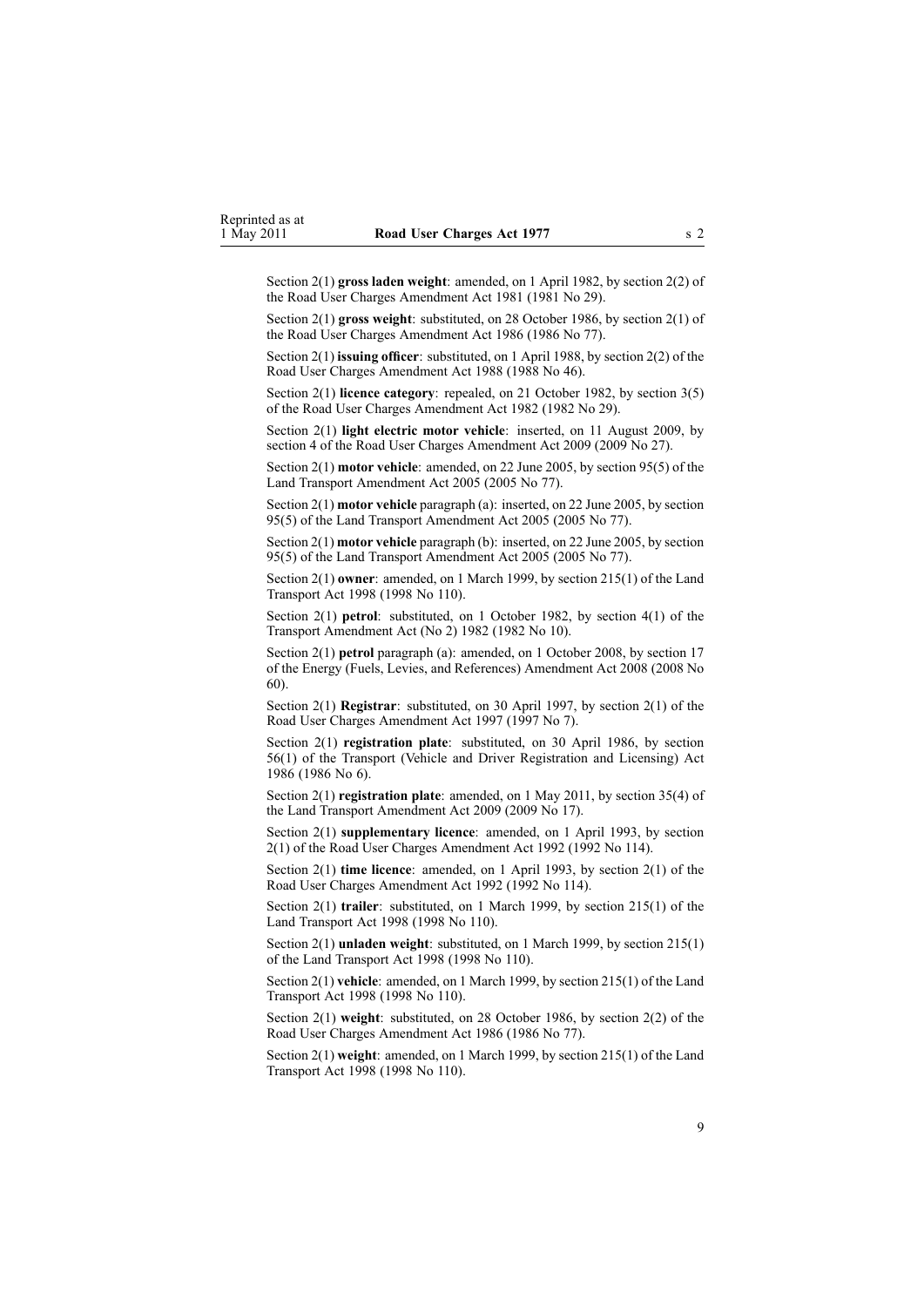<span id="page-9-0"></span>Section 2(1) **weight**: amended, on 30 April 1997, by [section](http://www.legislation.govt.nz/pdflink.aspx?id=DLM407964) 2(2) of the Road User Charges Amendment Act 1997 (1997 No 7).

Section 2(1) **year**: amended, on 1 October 1989, by section 2 of the Road User Charges Amendment Act 1989 (1989 No 79).

Section 2(3): repealed, on 1 October 1989, by section 3(1) of the Road User Charges Amendment Act 1989 (1989 No 79).

#### **3 Act to bind Crown**

This Act shall bind the Crown.

### **4 Motor vehicles exempted from this Act**

Notwithstanding any other provision of this Act, nothing in Part 1 shall apply to—

- (a) any motor vehicle whose motive power is always wholly derived from petrol and whose gross laden weight is 3.5 tonnes or less; or
- (b) any trailer whose gross laden weight is 3.5 tonnes or less; or
- (c) any motor vehicle that is exempted from Part 1 by regulations made under this Act.

Section 4(a): amended, on 23 November 1979, by [section](http://www.legislation.govt.nz/pdflink.aspx?id=DLM34691) 4(1) of the Road User Charges Amendment Act 1979 (1979 No 65).

# **Part 1**

# **Road user licences**

*Motor vehicles not to be on road unless licensed under this Act*

#### **5 Certain motor vehicles to have distance licences**

- (1) Subject to [section](#page-11-0) 7, no person shall operate <sup>a</sup> motor vehicle (other than an off-road motor vehicle, as defined in [section](#page-3-0) 2) on <sup>a</sup> road unless—
	- (a) there is carried on the motor vehicle in accordance with this Act <sup>a</sup> distance licence specifying—
		- (i) the number or distinguishing mark shown on the registration plate or plates of the motor vehicle; and
		- (ii) the serial number (if any) of the distance recorder fitted to the motor vehicle; and
		- (iii) the vehicle type number of the motor vehicle; and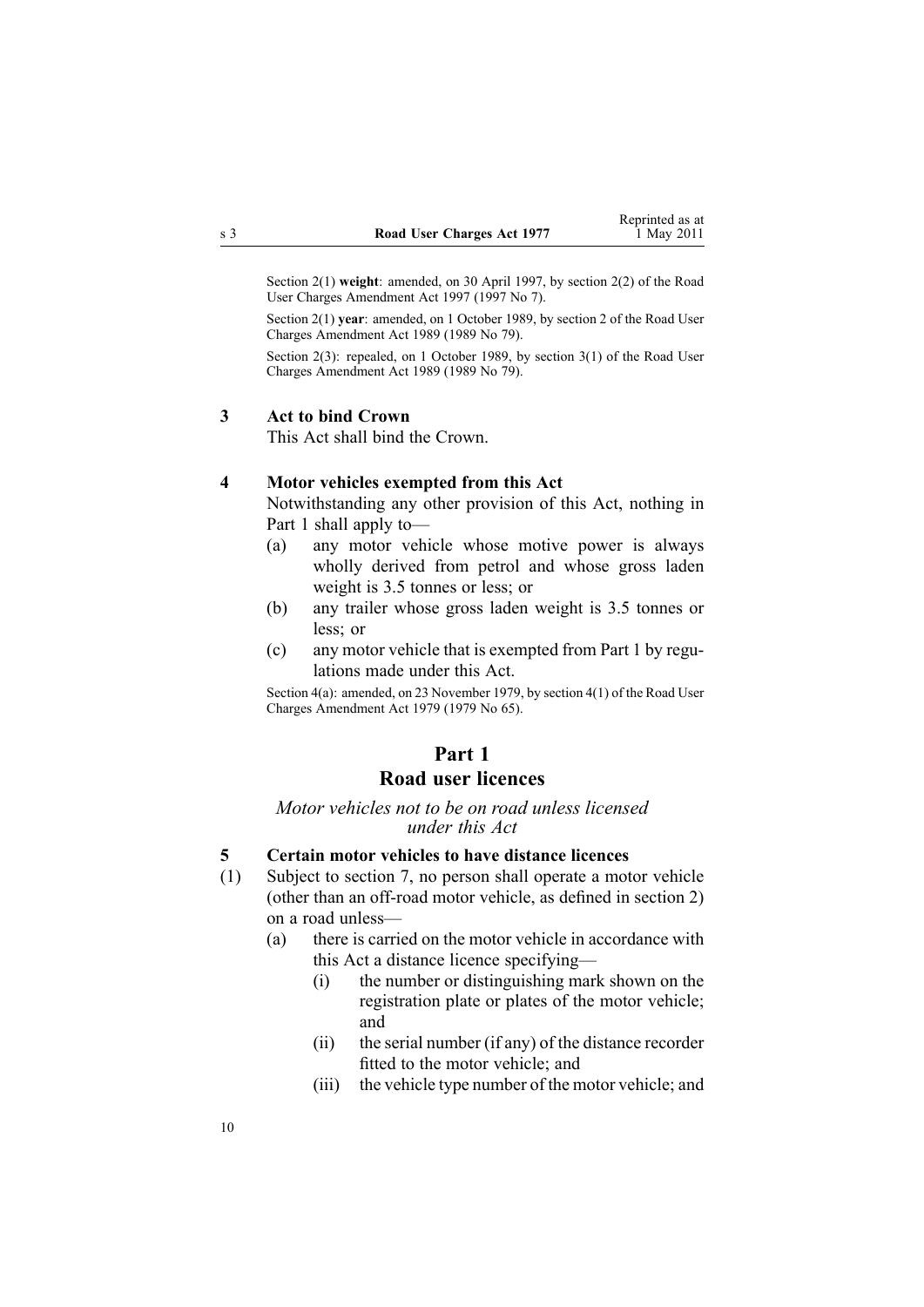- (iv) such other information as is required to be specified therein by this Act; and
- <span id="page-10-0"></span>(b) the gross weight of the motor vehicle is not more than the maximum gross weight specified in that licence; and
- (c) the motor vehicle has attached to it <sup>a</sup> distance recorder which—
	- (i) is fitted in accordance with the provisions of any regulations made under this Act; and
	- (ii) is of <sup>a</sup> kind defined in any regulations made under this Act; and
	- (iii) is recording accurately the distance travelled by the vehicle; and
- (d) the reading of the distance recorder is more than the minimum reading, and not more than the maximum reading, specified in that licence.
- (2) In this section, **road** includes the following:
	- (a) <sup>a</sup> street:
	- (b) any place to which the public have access, whether as of right or not:
	- (c) all bridges, culverts, ferries, and fords forming par<sup>t</sup> of any road, street, or such place.

Section 5(1)(a): amended, on 1 October 1989, by section 4 of the Road User Charges Amendment Act 1989 (1989 No 79).

Section 5(1)(c): substituted, on 28 October 1986, by section 3 of the Road User Charges Amendment Act 1986 (1986 No 77).

Section 5(2): added, on 1 April 1993, by section 3(1) of the Road User Charges Amendment Act 1992 (1992 No 114).

#### **6 Certain motor vehicles to have time licences**

No person shall operate an off-road motor vehicle (as defined in [section](#page-3-0) 2) on <sup>a</sup> road unless—

- (a) there is carried on the motor vehicle in accordance with this Act <sup>a</sup> current time licence specifying—
	- (i) the number or distinguishing mark shown on the registration plate or plates of the motor vehicle; and
	- (ii) the vehicle type number of the motor vehicle; and
	- (iii) such other information as is required to be specified therein by this Act; and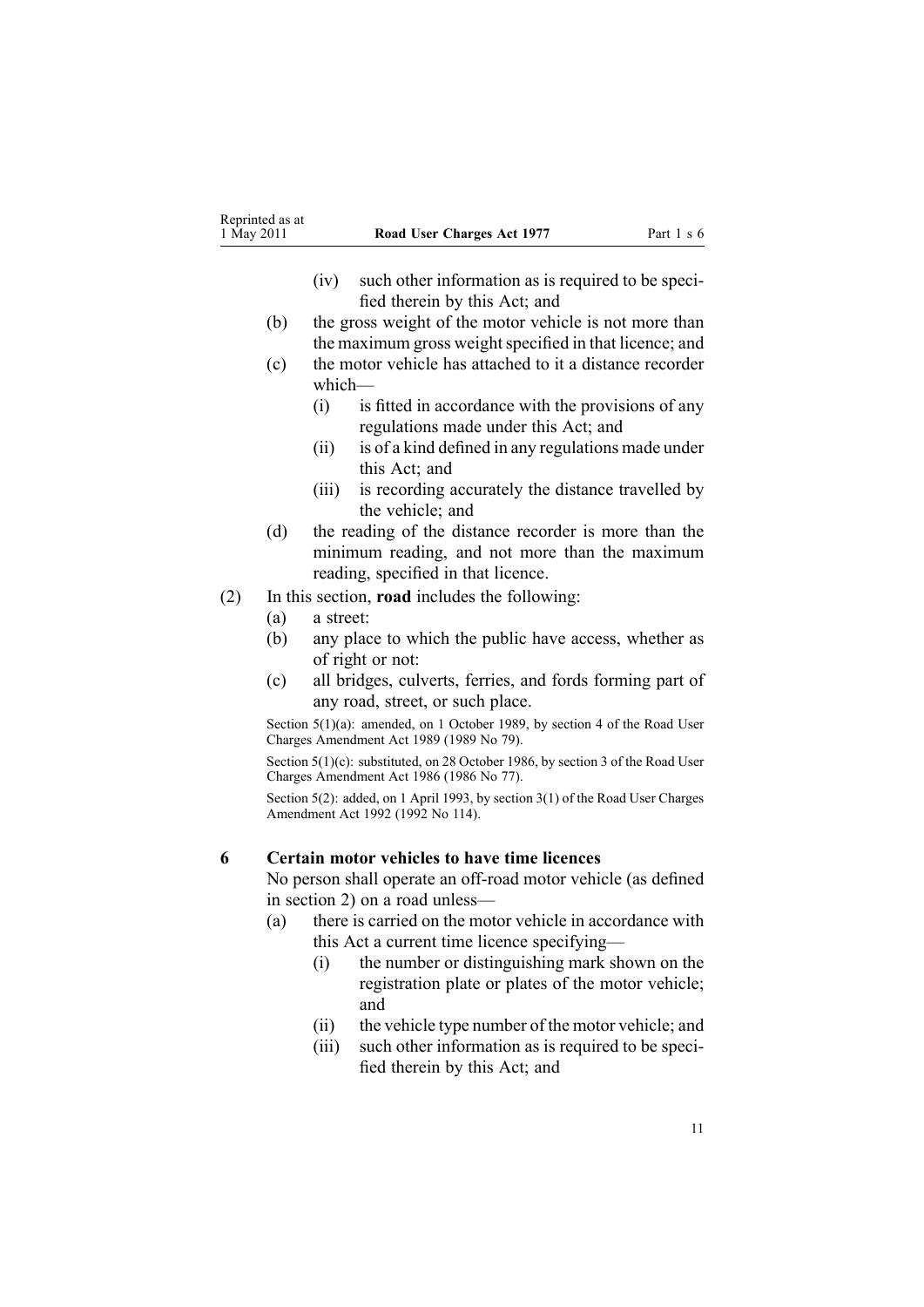<span id="page-11-0"></span>(b) the gross weight of the motor vehicle is not more than the maximum gross weight specified in that licence.

Section 6(a): amended, on 1 October 1989, by section 4 of the Road User Charges Amendment Act 1989 (1989 No 79).

## **7 Weight limit of distance licence may be increased by supplementary licence**

#### (1) Where—

- (a) <sup>a</sup> current distance licence and <sup>a</sup> supplementary licence are carried on <sup>a</sup> motor vehicle in accordance with this Act and both licences specify—
	- (i) the number or distinguishing mark shown on the registration plate or plates of the motor vehicle; and
	- (ii) the serial number (if any) of the distance recorder fitted to the motor vehicle; and
	- (iii) the vehicle type number of the motor vehicle; and
	- (iv) such other information as is required to be specified therein by this Act; and
- (b) the maximum gross weight specified in the supplementary licence is greater than the maximum gross weight specified in the distance licence—

the maximum gross weight specified in the distance licence shall be deemed to be increased to the maximum gross weight specified in the supplementary licence during the time that-

- (c) *[Repealed]*
- (d) the reading of the distance recorder fitted to the motor vehicle is not less than the minimum reading, and not more than the maximum reading, specified in the supplementary licence.
- (2) *[Repealed]*

Section 7(1)(a): amended, on 1 October 1989, by section 4 of the Road User Charges Amendment Act 1989 (1989 No 79).

Section  $7(1)(c)$ : repealed, on 1 April 1993, by section  $4(1)(a)$  of the Road User Charges Amendment Act 1992 (1992 No 114).

Section 7(1)(d): amended, on 1 April 1993, by section 4(1)(b) of the Road User Charges Amendment Act 1992 (1992 No 114).

Section 7(2): repealed, on 1 April 1993, by section 4(2) of the Road User Charges Amendment Act 1992 (1992 No 114).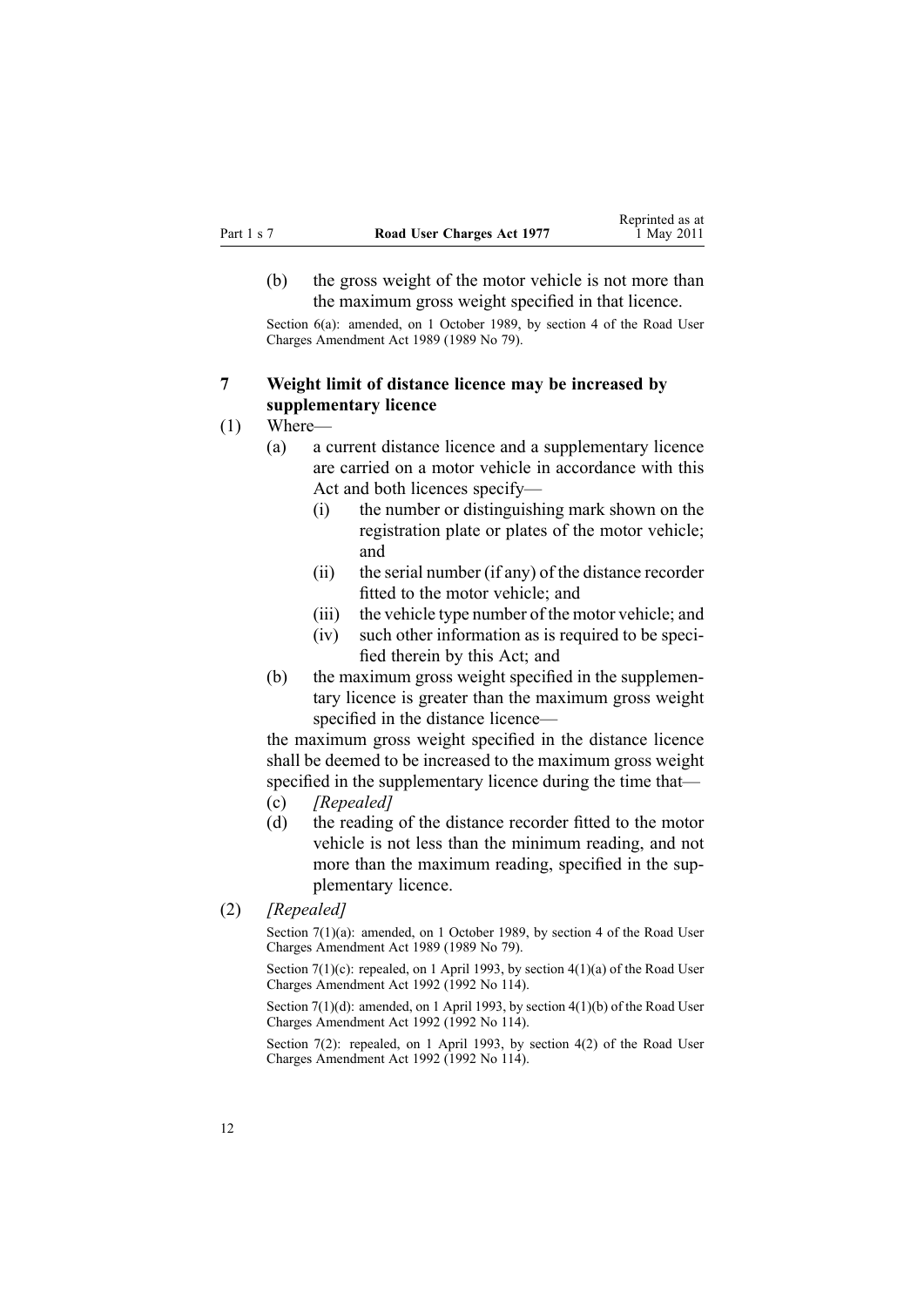#### *Issue of licences*

#### <span id="page-12-0"></span>**8 Applications for licences**

- (1) Every application for <sup>a</sup> licence for <sup>a</sup> motor vehicle shall—
	- (a) be in <sup>a</sup> form provided for the purpose by the chief executive; and
	- (b) contain such information as is prescribed by regulations made under [section](#page-42-0) 24.
- (2) Without limiting subsection (1)(b), any such regulations may-
	- (a) specify the persons who are entitled to make applications and hold licences:
	- (b) require an applicant to furnish the chief executive with <sup>a</sup> completed bank authority, on <sup>a</sup> form provided by the chief executive or by <sup>a</sup> bank, directing <sup>a</sup> specified bank to effect an automatic transfer of funds to the Crown Bank Account, where an applicant wishes to make payments under this Act in that manner:
	- (c) prescribed the manner of calculating the distance to which the licence relates, in the case of <sup>a</sup> distance licence.
- (3) In every application under this section for <sup>a</sup> distance licence for <sup>a</sup> motor vehicle, the minimum reading to be specified in the licence shall not be greater than the maximum reading specified in the last properly issued licence for that vehicle. Where an application for <sup>a</sup> distance licence is made in contravention of thissubsection, the amount arrived at by multiplying the distance in kilometres by which the minimum reading was overstated by the road user charge per kilometre for that licence shall, until paid in full to, or remitted by, the chief executive, constitute <sup>a</sup> debt to the Crown by the applicant for the licence, and may be recovered accordingly in any Court of competent jurisdiction.

Section 8: substituted, on 1 April 1993, by section 5(1) of the Road User Charges Amendment Act 1992 (1992 No 114).

Section 8(3): added, on 20 August 1993, by section 35(1) of the Land Transport Act 1993 (1993 No 88).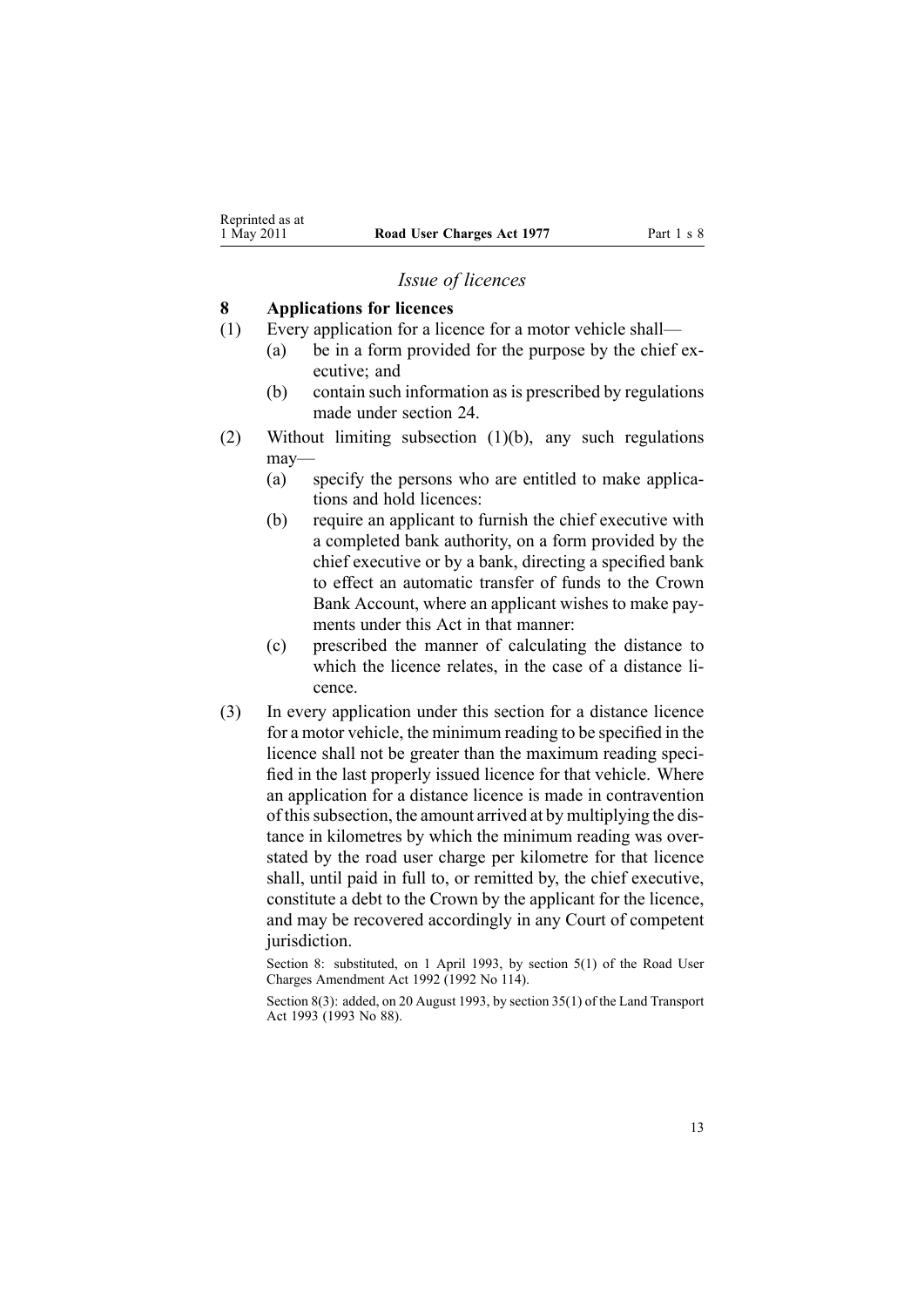## <span id="page-13-0"></span>**9 Road User Charges**

- (1) Subject to subsection (3) and to any regulations made under this Act, every application under [section](#page-12-0) 8 for <sup>a</sup> licence shall be accompanied by the appropriate road user charge for that licence calculated in accordance with [Schedule](#page-50-0) 3 together with the prescribed administration fee.
- (2) Subject to subsection (3), where <sup>a</sup> licence is issued under this Act, the amount of the appropriate road user charge for the licence and the prescribed administration fee shall, until paid in full to the Registrar or the chief executive, constitute <sup>a</sup> debt due to the Crown by the applicant for the licence, and may be recovered accordingly in any Court of competent jurisdiction.
- (3) Where the chief executive is of the opinion, after considering the road wear that is likely to be caused by the vehicle to which the licence relates, that <sup>a</sup> road user charge calculated in accordance with [Schedule](#page-50-0) 3 is excessive in respec<sup>t</sup> of any particular licence, he may, in his absolute discretion, remit par<sup>t</sup> of the charge; and if the full charge has been paid may cause the par<sup>t</sup> remitted to be refunded to the applicant for the licence.

Section 9(2): amended, on 1 April 1988, by section 3 of the Road User Charges Amendment Act 1988 (1988 No 46).

Section 9(3): amended, on 1 April 1988, by section 3 of the Road User Charges Amendment Act 1988 (1988 No 46).

#### **10 Issue of licences**

- (1) Every licence shall be in the prescribed form and colour and contain the prescribed information.
- (2) No licence shall relate to more than one vehicle.
- (3) Licences may be issued—
	- (a) by the chief executive in such manner as he orshe thinks fit:
	- (b) by such persons (whether or not employed in the Ministry of Transport) and in such manner as the chief executive may authorise in that behalf.
- (4) Without limiting subsection (3), the chief executive may authorise any employee or agen<sup>t</sup> of any such authorised person to issue licences.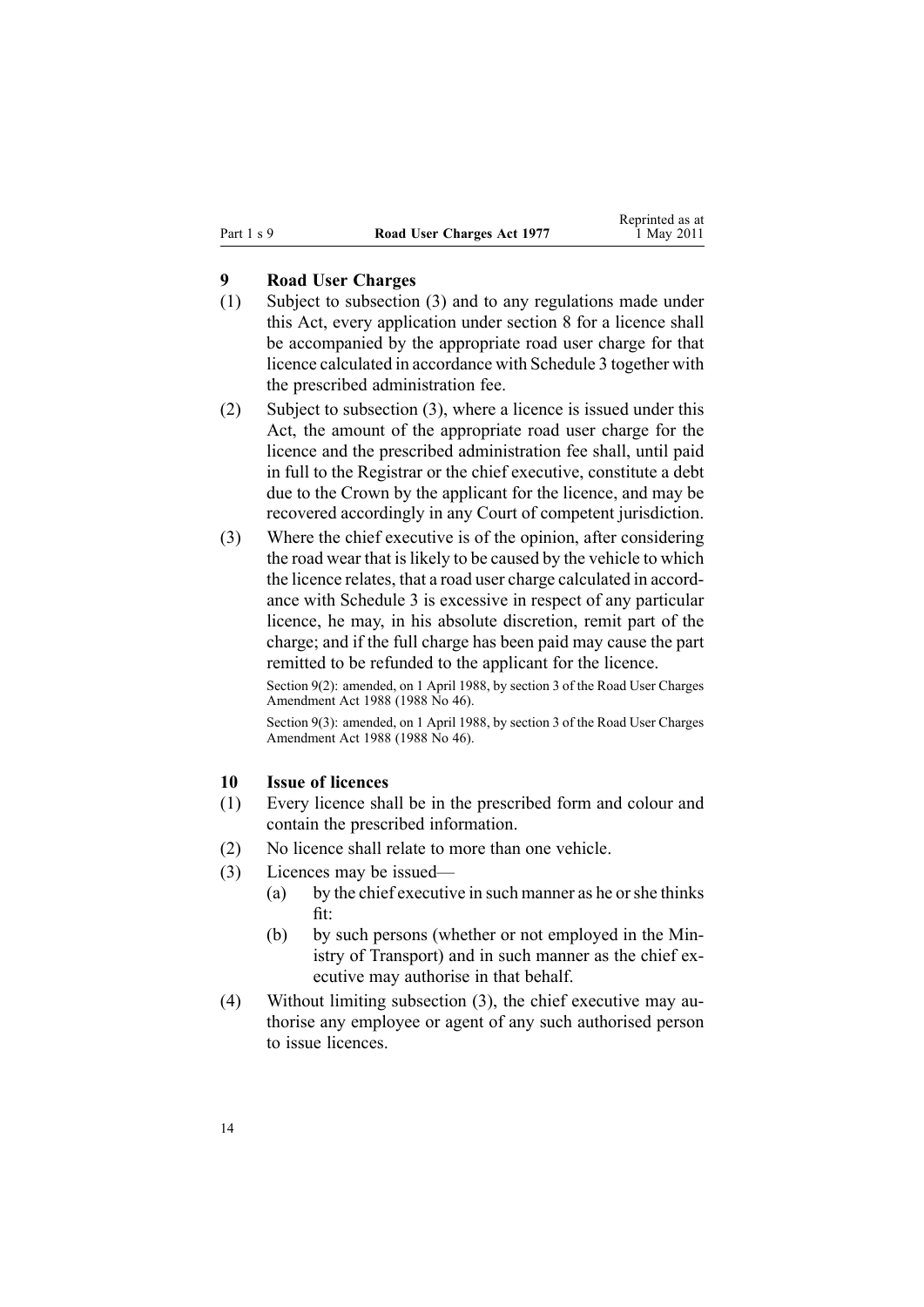- <span id="page-14-0"></span>(5) Any person authorised by or under this section to issue licences may issue, in <sup>a</sup> form prescribed by the chief executive, proof of purchase of <sup>a</sup> licence.
- (6) The chief executive or any other person authorised to issue licences may decline to issue <sup>a</sup> licence in any case where—
	- (a) the applicant has an outstanding debt under this Act; or
	- (b) the weight specified in the application is less than the tare weight of the vehicle for which the licence is sought; or
	- (c) by virtue of regulations made under [section](#page-42-0) 24, the applicant is not entitled to hold <sup>a</sup> licence.
- (7) Where the applicant has <sup>a</sup> history of failing to pay the appropriate road user charge or the prescribed administration fee, or both, when making an application for <sup>a</sup> licence, the issue of <sup>a</sup> licence may be made conditional on the paymen<sup>t</sup> in cash of the amounts due or the giving of an appropriate security in respec<sup>t</sup> of those amounts.

Section 10: substituted, on 1 April 1993, by section 6 of the Road User Charges Amendment Act 1992 (1992 No 114).

## **10A Current licence to be delivered to purchaser on sale of vehicle**

- (1) Any person who sells <sup>a</sup> motor vehicle to which this Act applies shall deliver to the purchaser on or before the date of delivery of the vehicle <sup>a</sup> licence that will be current when the vehicle is delivered.
- (2) This section is in addition to, and not in substitution for or in derogation of, any provision in any other enactment that requires <sup>a</sup> person to produce any other document before the sale of the vehicle.

Section 10A: inserted, on 1 April 1993, by section 6 of the Road User Charges Amendment Act 1992 (1992 No 114).

## **11 Issue of new licence where mistake made**

Where an issuing officer is satisfied that <sup>a</sup> mistake has been made by an issuing officer in the issue of <sup>a</sup> licence, he may, upon receipt of the licence, cancel the licence and issue in its place <sup>a</sup> new licence containing the correct information.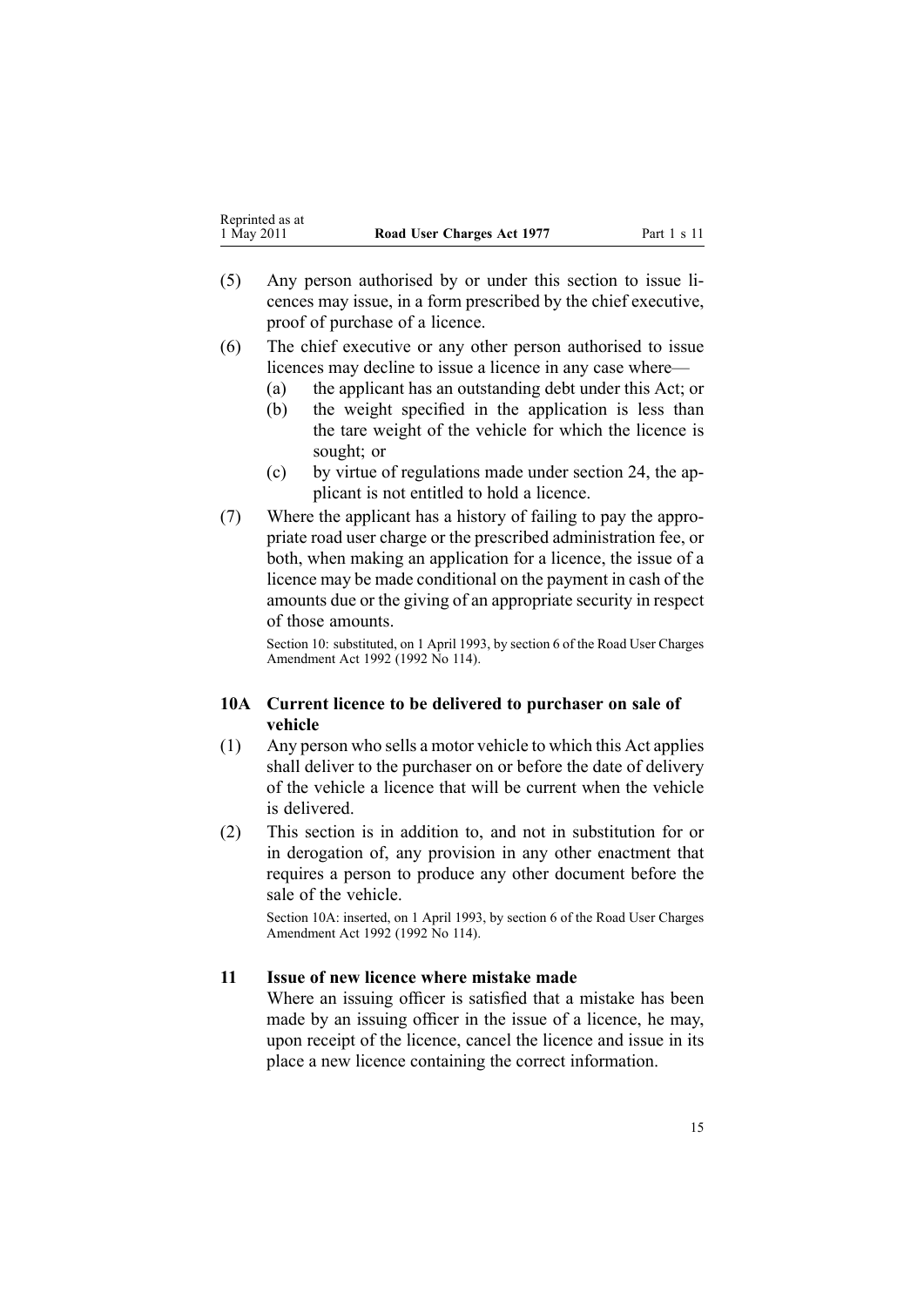<span id="page-15-0"></span>Section 11: substituted, on 23 November 1979, by [section](http://www.legislation.govt.nz/pdflink.aspx?id=DLM34696) 6 of the Road User Charges Amendment Act 1979 (1979 No 65).

### **12 Issue of duplicate licence on loss, etc, of original licence** *[Repealed]*

Section 12: repealed, on 23 November 1979, by [section](http://www.legislation.govt.nz/pdflink.aspx?id=DLM34697) 7(1) of the Road User Charges Amendment Act 1979 (1979 No 65).

### **13 Issue of new licence where distance recorder replaced** *[Repealed]*

Section 13: repealed, on 23 November 1979, by [section](http://www.legislation.govt.nz/pdflink.aspx?id=DLM34697) 7(1) of the Road User Charges Amendment Act 1979 (1979 No 65).

#### *Refunds and surrender of licences*

#### **14 Refund of distance licence charge where supplementary licence issued**

(1) Where <sup>a</sup> supplementary licence is issued and the maximum gross weight specified in <sup>a</sup> distance licence is deemed to be increased to the maximum gross weight specified in the supplementary licence by virtue of [section](#page-11-0) 7, the chief executive shall, as soon as practicable after the issue of the supplementary licence, refund or cause to be refunded to the applicant for the supplementary licence <sup>a</sup> refund calculated in accordance with subsection (2).

(2) For the purposes of subsection (1), the refund of <sup>a</sup> road user charge shall be the amount arrived at by multiplying the distance in kilometres common to both licences by the road user charge per kilometre for the distance licence.

Section 14(1): amended, on 1 April 1988, by section 3 of the Road User Charges Amendment Act 1988 (1988 No 46).

Section 14(2): amended, on 23 November 1979, by [section](http://www.legislation.govt.nz/pdflink.aspx?id=DLM34693) 5(3) of the Road User Charges Amendment Act 1979 (1979 No 65).

#### **15 Refund of current distance licence charge where new distance licence issued**

(1) Where 2 current distance licencesthat relate to the same motor vehicle both apply to <sup>a</sup> common distance and the maximum gross weight specified in the licence issued last is greater than or equal to that specified in the licence issued first, the chief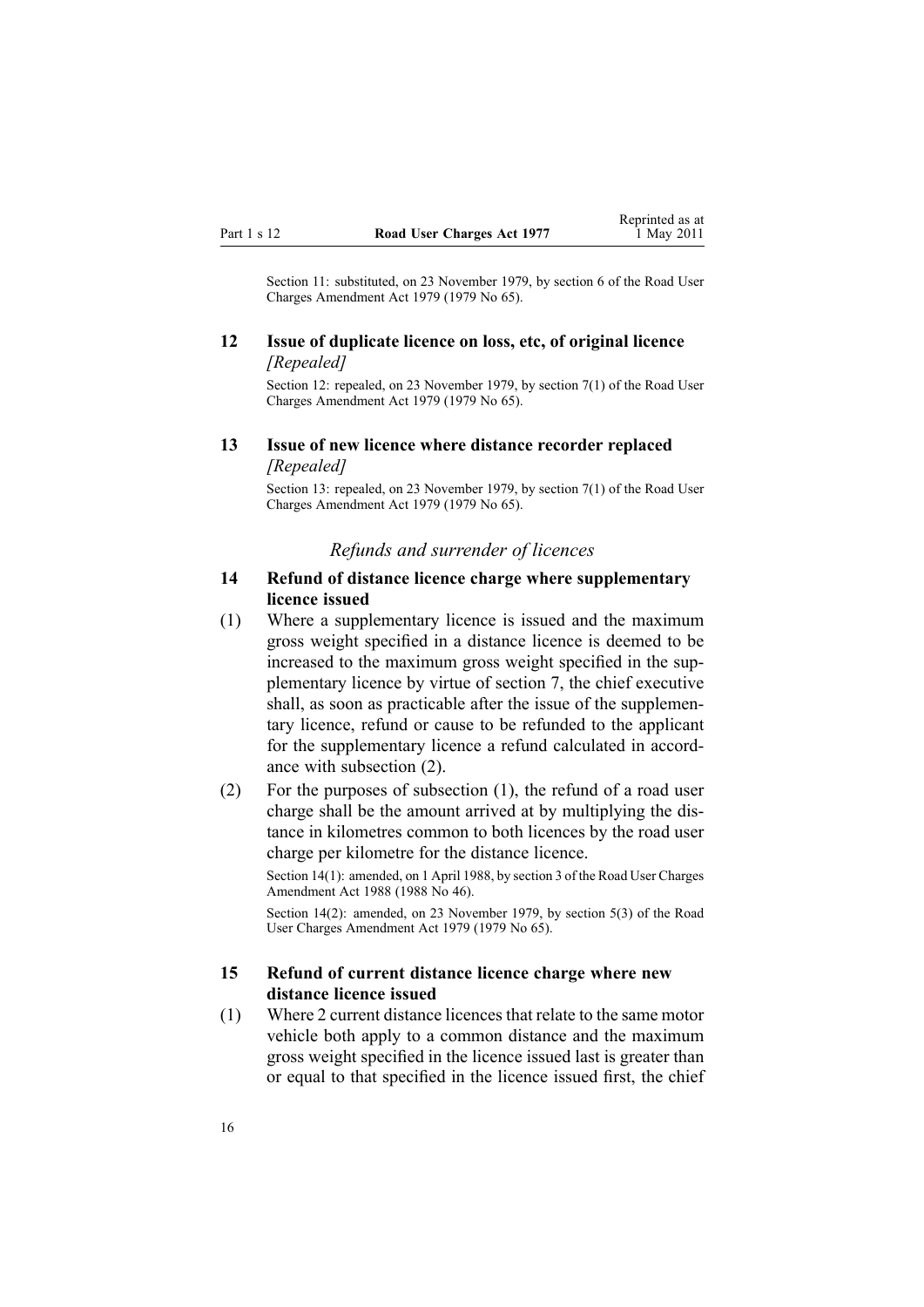<span id="page-16-0"></span>executive shall, as soon as practicable after the issue of the licence issued last, refund or cause to be refunded to the applicant for the licence issued last <sup>a</sup> refund calculated in accordance with subsection (2).

- (2) For the purposes of subsection (1), the refund of <sup>a</sup> road user charge shall be the amount arrived at by multiplying the distance in kilometres common to both licences by the road user charge per kilometre for the licence issued first.
- (3) No refund of <sup>a</sup> road user charge shall be made under this section after the expiry of 2 years from the date of issue of the distance licence issued first, unless—
	- (a) the distance licence issued last is issued before the expiry of that 2-year period; or
	- (b) the chief executive otherwise determines, in any particular case.

Section 15(1): amended, on 1 April 1988, by section 3 of the Road User Charges Amendment Act 1988 (1988 No 46).

Section 15(1): amended, on 28 October 1986, by section 5 of the Road User Charges Amendment Act 1986 (1986 No 77).

Section 15(2): amended, on 23 November 1979, by [section](http://www.legislation.govt.nz/pdflink.aspx?id=DLM34693) 5(3) of the Road User Charges Amendment Act 1979 (1979 No 65).

Section 15(3): added, on 1 October 1989, by section 6 of the Road User Charges Amendment Act 1989 (1989 No 79).

#### **16 Refunds and remissions for off-road travel**

- (1) Where <sup>a</sup> distance recorder fitted to <sup>a</sup> motor vehicle has recorded distance travelled by the motor vehicle while not on <sup>a</sup> road and—
	- (a) <sup>a</sup> distance licence relating to the motor vehicle was current at the time; or
	- (b) <sup>a</sup> debt is constituted under [section](#page-12-0) 8(3) and <sup>a</sup> distance licence relating to that motor vehicle was not required at the time,—

application may be made (after the expiry or surrender of the licence where applicable) to the chief executive for <sup>a</sup> refund or remission of the appropriate portion of the road user charge paid or debt incurred in respec<sup>t</sup> of the licence.

(2) Every application under subsection (1) shall be in <sup>a</sup> form prescribed by the chief executive, and shall contain such informa-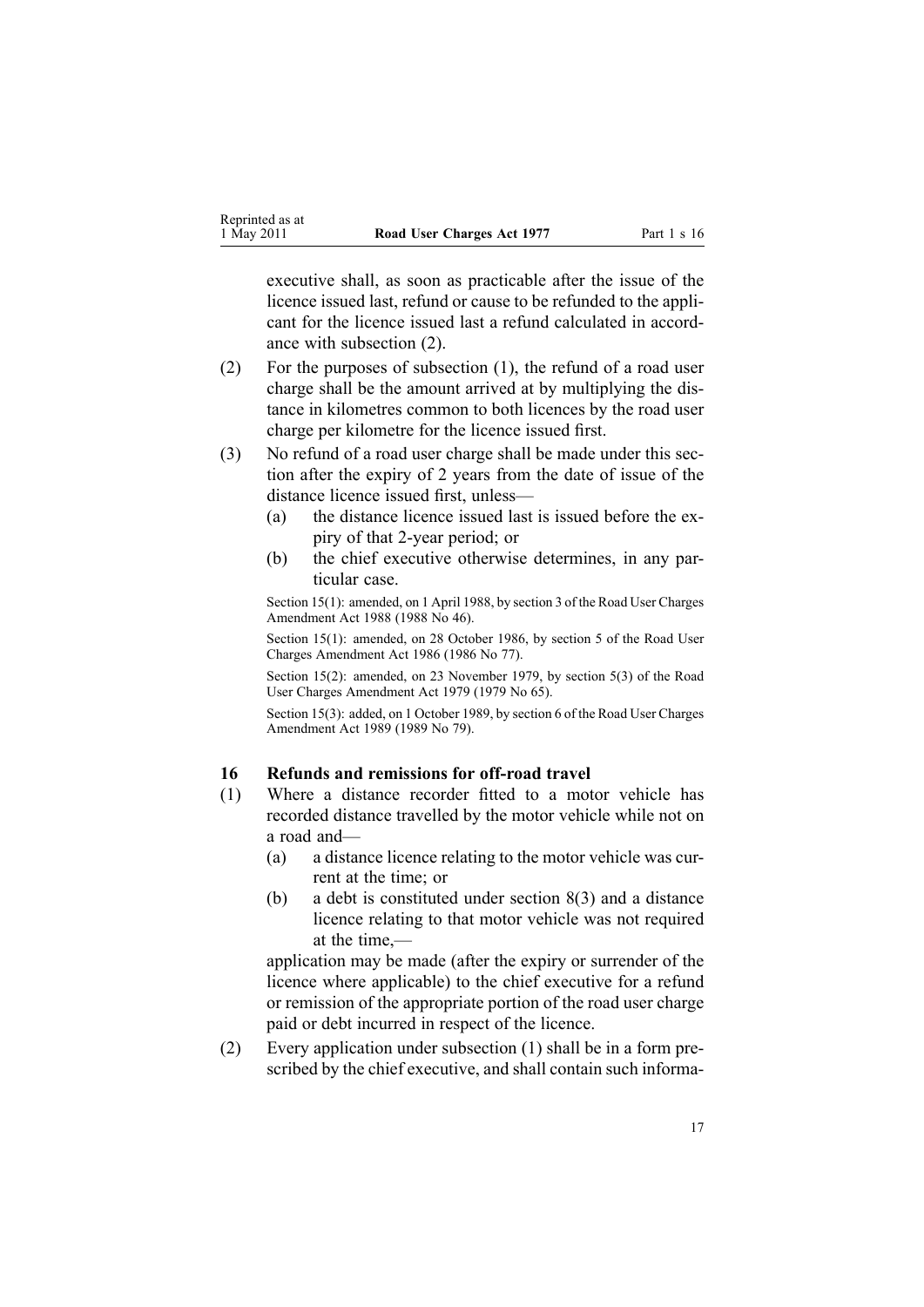<span id="page-17-0"></span>

| Part 1 s 16A | Road User Charges Act 1977 | neprimed as a<br>1 May 2011 |
|--------------|----------------------------|-----------------------------|
|              |                            |                             |

tion as the chief executive requires to substantiate the application and enable the refund or remission to be made.

Reprinted as at

- (3) The chief executive shall, as soon as practicable after being satisfied as to the accuracy of the application, refund or remit, or cause to be refunded or remitted, the appropriate portion of the road user charge paid or debt incurred.
- (4) For the purposes of subsection (1)—
	- (a) the proportion of <sup>a</sup> road user charge to be refunded shall be the proportion arrived at by dividing the distance recorded by the distance recorder while the motor vehicle was not on <sup>a</sup> road by the distance to which the distance licence relates; and
	- (b) the proportion of <sup>a</sup> debt to be remitted shall be the proportion that relates to the distance travelled while not on <sup>a</sup> road.
- (5) No refund of <sup>a</sup> road user charge shall be made under this section after the expiry of 2 years from the date of issue of the distance licence, unless the chief executive otherwise determines in any particular case.

Section 16: substituted, on 1 October 1989, by section 7(1) of the Road User Charges Amendment Act 1989 (1989 No 79).

#### **16A Remission of debt where off-road travel**

#### *[Repealed]*

Section 16A: repealed, on 1 October 1989, by section 7(1) of the Road User Charges Amendment Act 1989 (1989 No 79).

## **17 Surrender of road user licences**

- (1) Where—
	- (a) <sup>a</sup> motor vehicle to which <sup>a</sup> current licence relates is destroyed or becomes permanently useless as <sup>a</sup> motor vehicle or is removed permanently beyond New Zealand and the vehicle's registration plates have been surrendered to the Registrar of Motor Vehicles; or
	- (b) *[Repealed]*
	- (c) the chief executive is satisfied, in respec<sup>t</sup> of <sup>a</sup> current licence relating to <sup>a</sup> motor vehicle, that—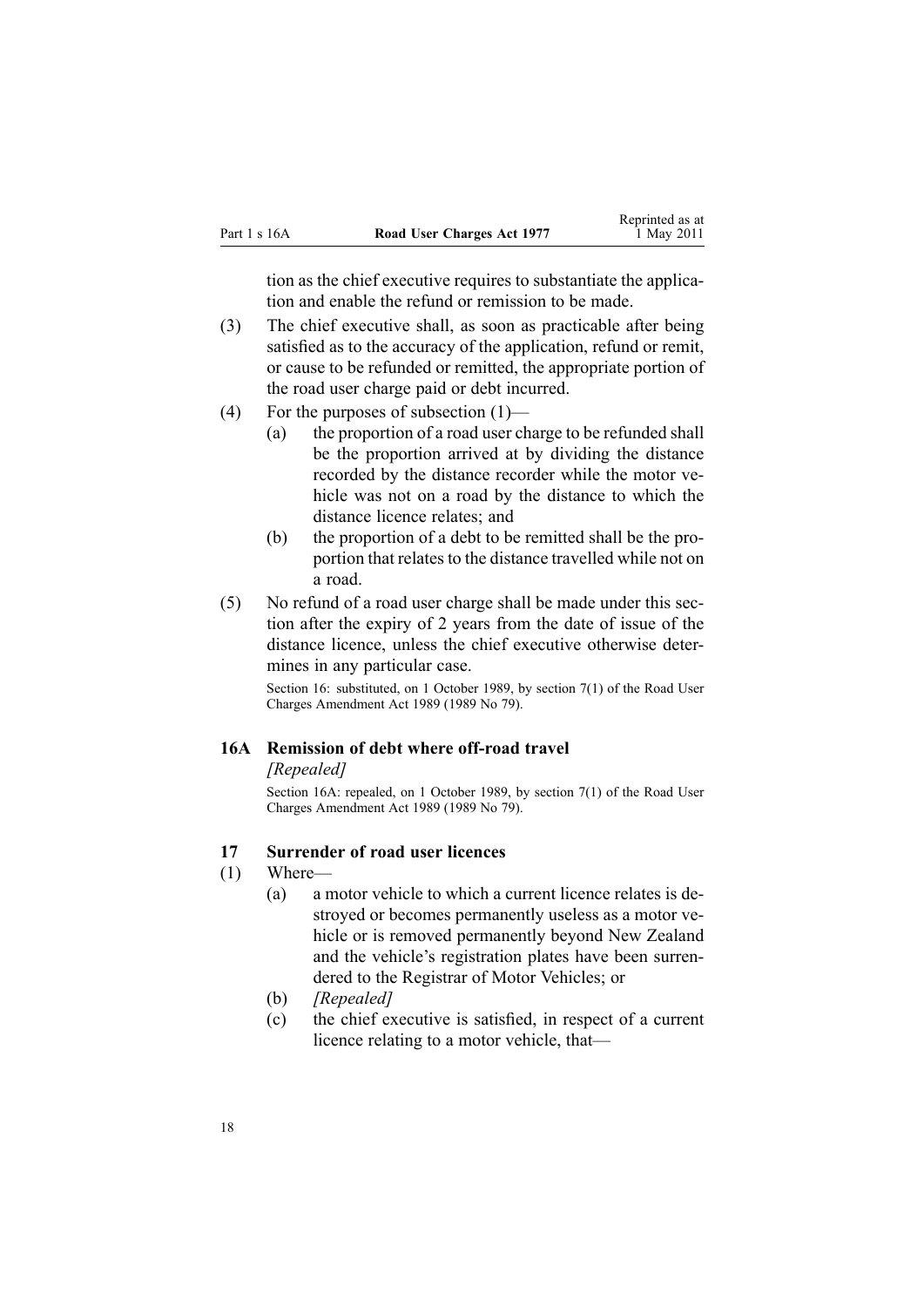- (i) <sup>a</sup> mistake has been made in the application for the licence and <sup>a</sup> replacement licence has been purchased;
- (ii) *[Repealed]*
- (iii) *[Repealed]*
- (iv) the distance recorder, or <sup>a</sup> registration plate, specified in the licence has been removed from the motor vehicle and <sup>a</sup> replacement licence has been purchased; or
- (v) *[Repealed]*
- (d) the chief executive in his absolute discretion is satisfied, in respec<sup>t</sup> of <sup>a</sup> licence relating to <sup>a</sup> motor vehicle, that for any other reason this section should apply—

the chief executive shall, as soon as practicable after application to surrender the licence is made to him in accordance with this section, refund or cause to be refunded to the applicant <sup>a</sup> proportion (calculated in accordance with subsection (3)) of the road user charge paid in respec<sup>t</sup> of the licence.

- (2) Every application under this section shall be in <sup>a</sup> form provided for the purpose by the chief executive and shall contain such information as the chief executive considers necessary to enable the refund to be made in accordance with this section. Every application under paragraph (c) (except subparagraph (ii)) or paragraph (d) of subsection (1) shall be accompanied by the licence.
- (3) For the purposes of subsection (1), the proportion of <sup>a</sup> road user charge to be refunded shall be—
	- (a) in the case of <sup>a</sup> distance licence or <sup>a</sup> supplementary licence, the proportion arrived at by dividing the difference between the maximum reading specified in the licence and the reading of the motor vehicle's distance recorder at the time of application by the distance to which the licence relates:
	- (b) in the case of <sup>a</sup> time licence, the proportion arrived at by dividing the number of whole months between the time of application and the end of the period to which the licence relates by the total number of whole months to which the licence relates.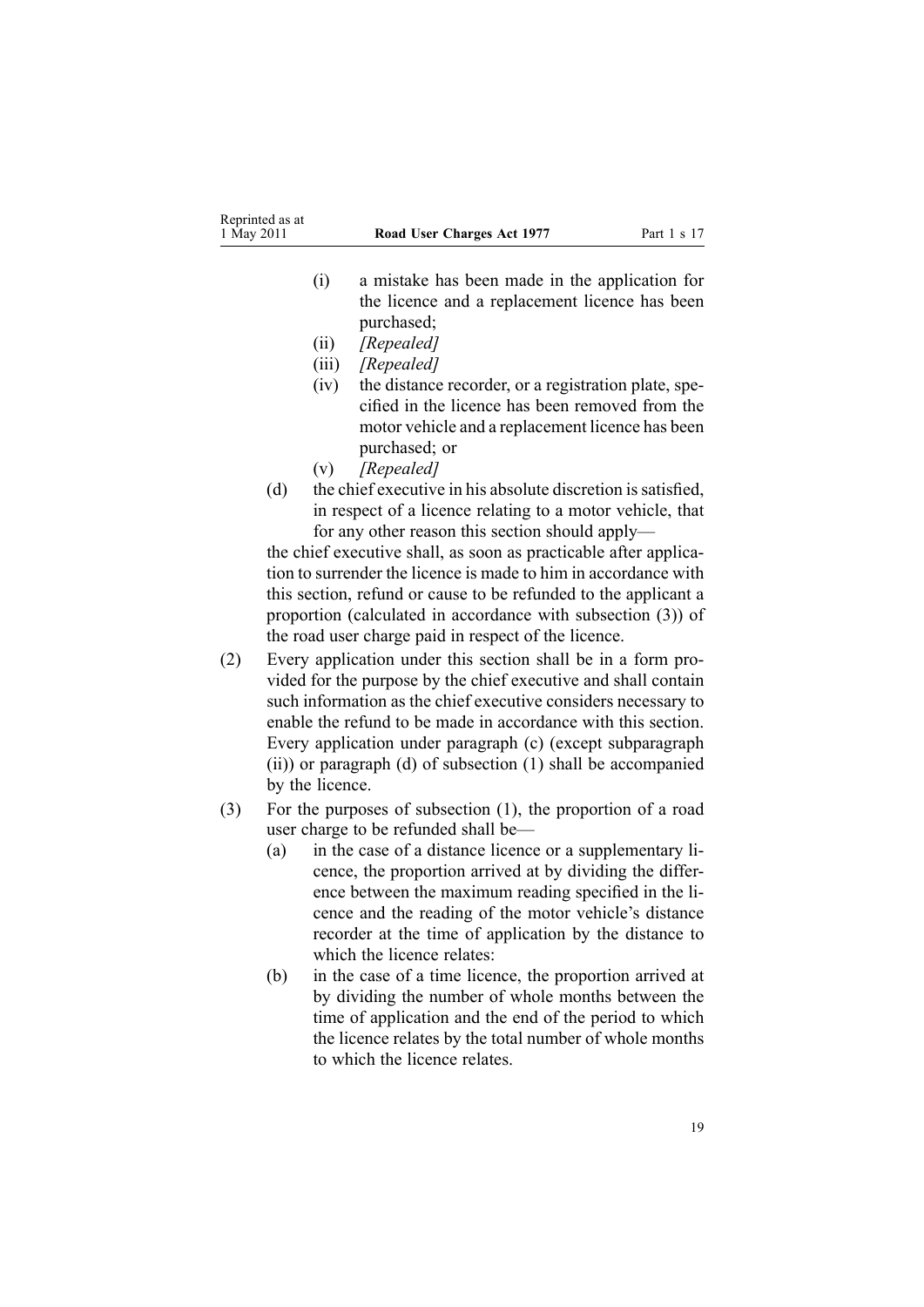- <span id="page-19-0"></span>(4) No refund of <sup>a</sup> road user charge shall be made under this section after the expiry of 2 years from the date of issue of the licence in respec<sup>t</sup> of which the application is made, unless—
	- (a) the application is made to the chief executive before the expiry of that 2-year period; or
	- (b) the chief executive otherwise determines, in any particular case.

Section 17(1): substituted, on 23 November 1979, by [section](http://www.legislation.govt.nz/pdflink.aspx?id=DLM34697) 7(2) of the Road User Charges Amendment Act 1979 (1979 No 65).

Section 17(1): amended, on 1 April 1986, by section 3 of the Road User Charges Amendment Act 1988 (1988 No 46).

Section 17(1)(a): amended, on 28 October 1986, by section 8(a) of the Road User Charges Amendment Act 1986 (1986 No 77).

Section 17(1)(b): repealed, on 25 March 2002, by section [5\(2\)\(a\)](http://www.legislation.govt.nz/pdflink.aspx?id=DLM131348) of the Road User Charges Amendment Act 2002 (2002 No 4).

Section 17(1)(c)(i): amended, on 28 October 1986, by section 8(b) of the Road User Charges Amendment Act 1986 (1986 No 77).

Section 17(1)(c)(ii): repealed, on 20 August 1993, by section 35(1) of the Land Transport Act 1993 (1993 No 88).

Section  $17(1)(c)(iii)$ : repealed, on 20 August 1993, by section 35(1) of the Land Transport Act 1993 (1993 No 88).

Section 17(1)(c)(iv): amended, on 28 October 1986, by section 8(b) of the Road User Charges Amendment Act 1986 (1986 No 77).

Section  $17(1)(c)(v)$ : repealed, on 1 April 1993, by section  $7(1)$  of the Road User Charges Amendment Act 1992 (1992 No 114).

Section 17(1)(d): amended, on 28 October 1986, by section 8(d) of the Road User Charges Amendment Act 1986 (1986 No 77).

Section 17(2): amended, on 1 April 1986, by section 3 of the Road User Charges Amendment Act 1988 (1988 No 46).

Section 17(2): amended, on 23 November 1979, by [section](http://www.legislation.govt.nz/pdflink.aspx?id=DLM34697) 7(2) of the Road User Charges Amendment Act 1979 (1979 No 65).

Section  $17(3)(a)$ : amended, on 25 March 2002, by section  $5(2)(b)$  of the Road User Charges Amendment Act 2002 (2002 No 4).

Section 17(3)(b): amended, on 25 March 2002, by section  $5(2)(c)$  of the Road User Charges Amendment Act 2002 (2002 No 4).

Section 17(4): added, on 1 October 1989, by section 8 of the Road User Charges Amendment Act 1989 (1989 No 79).

#### **17A Verification of application for refund or remission**

(1) The chief executive may at any time, whether before or after <sup>a</sup> refund or remission is made in accordance with [section](#page-15-0) 14, [section](#page-17-0) 15, section 16, or section 17, require the applicant to produce for inspection any books or records in the applicant's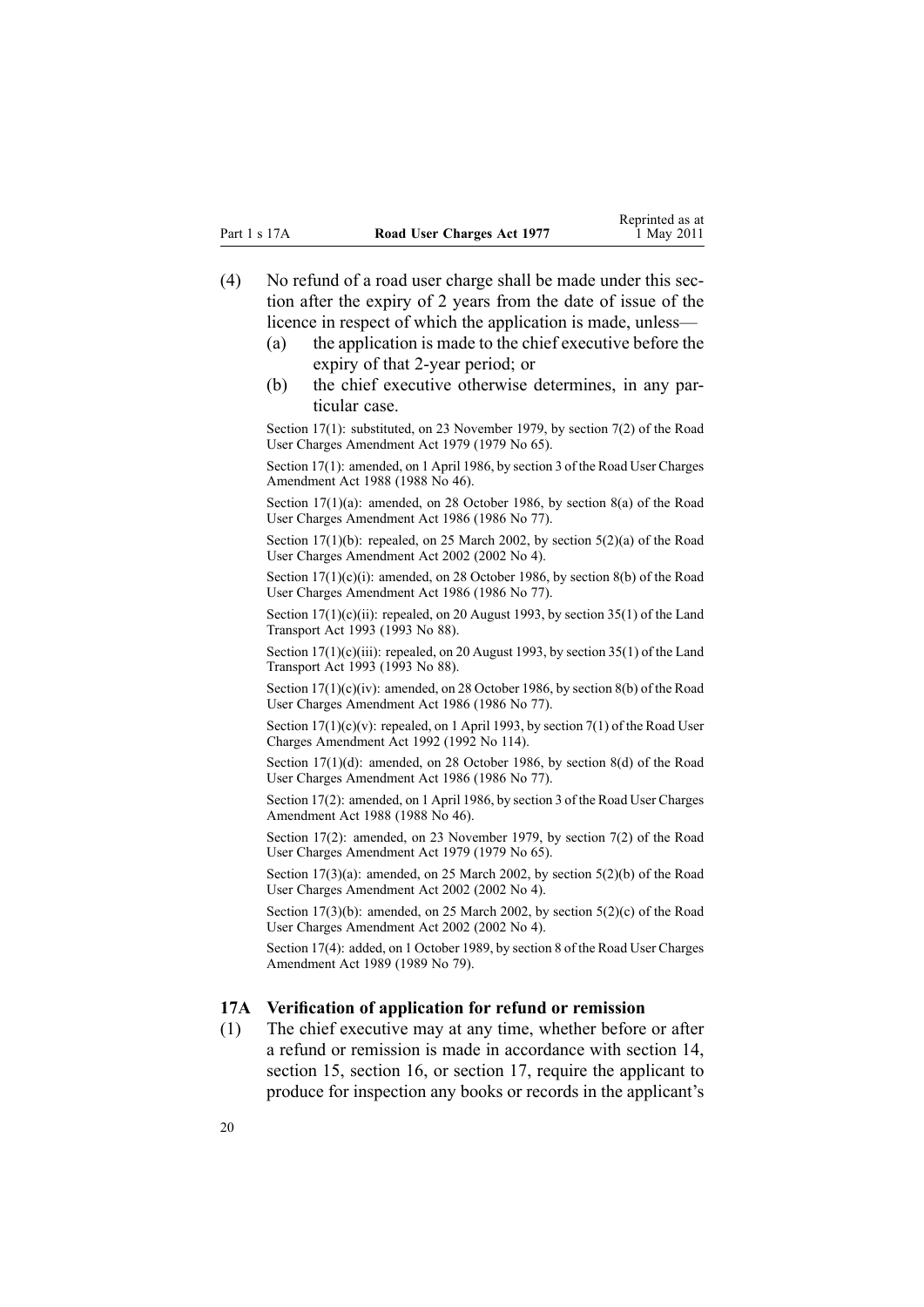<span id="page-20-0"></span>possession or over which the applicant has control which the chief executive considers relevant in relation to the refund or remission.

- (2) The chief executive may take extracts from or make copies of any books or records so produced.
- (3) The chief executive may require verification of any information contained in books or records furnished under this section, and may decline to act on any information that is not verified to his or her satisfaction or recover any refund or cancel any remission granted in reliance upon incorrect or unverified information.

Section 17A: inserted, on 1 October 1989, by section 9 of the Road User Charges Amendment Act 1989 (1989 No 79).

#### **18 Further provisions relating to refunds**

Notwithstanding any other provision of this Act,—

- (a) no refund of an amount lessthan \$2 shall be made under [Part](#page-9-0) 1:
- (b) in calculating the amount of <sup>a</sup> refund payable in respec<sup>t</sup> of <sup>a</sup> licence under any provision of [Part](#page-9-0) 1, the chief executive shall make due allowance for any refund paid or payable in respec<sup>t</sup> of that licence under any other provision of Part 1:
- (c) in calculating the amount of <sup>a</sup> refund payable in respec<sup>t</sup> of <sup>a</sup> licence under any provision of [Part](#page-9-0) 1, the chief executive shall make due allowance for any debt due by the applicant under any other provision of Part 1:
- (ca) where the refund payable is less than \$5,000, the refund shall be credited to the operator's road user charges account unless—
	- (i) the account is to be closed; or
	- (ii) the operator requests that the refund be paid directly to the operator:
- (cb) where an application for <sup>a</sup> refund under [Part](#page-9-0) 1 is based in whole or in par<sup>t</sup> on an alleged hubodometer failure,—
	- (i) the chief executive may, by notice in writing, require the operator to produce the hubodometer for inspection at <sup>a</sup> place appointed for the purpose by the chief executive; and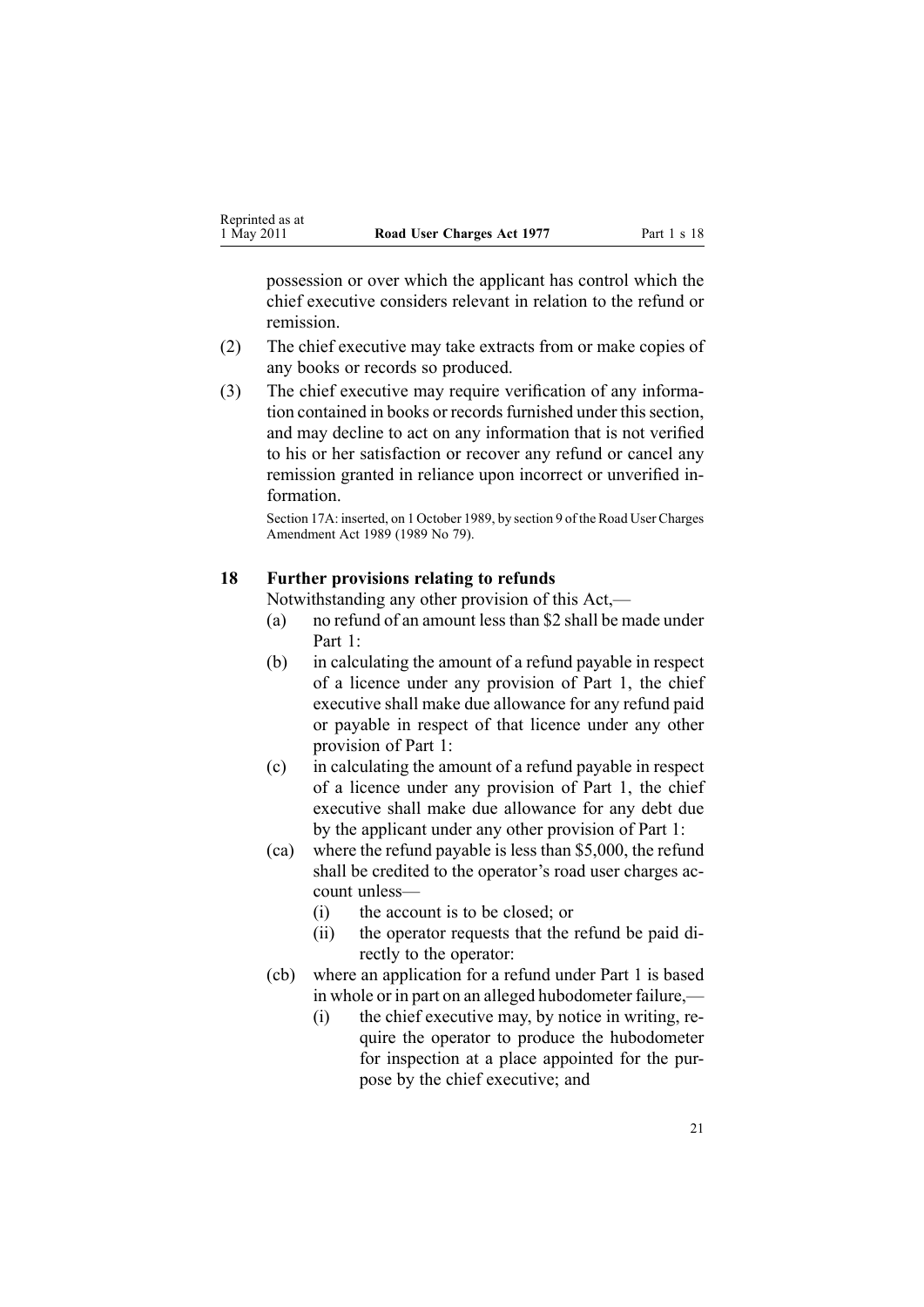- <span id="page-21-0"></span>(ii) no refund shall be made in respec<sup>t</sup> of the alleged hubodometer failure if the hubodometer is not so produced within 3 months after the date of the making of the application:
- (d) all money refunded in error, whether of fact or of law, under any provision of [Part](#page-9-0) 1, shall be recoverable by the chief executive under paragraph (c), or by action at law as <sup>a</sup> debt due to the Crown:
- (e) if <sup>a</sup> refund must be calculated by reference to the road user charge per kilometre for the licence and that rate of charge has been altered in the period between the time the licence was purchased and the time of making the application for <sup>a</sup> refund, the refund must be calculated by reference to the rate of charge that applied at the time the licence was purchased.

Section 18(b): amended, on 1 April 1988, by section 3 of the Road User Charges Amendment Act 1988 (1988 No 46).

Section 18(c): added, on 28 October 1986, by section 9 of the Road User Charges Amendment Act 1986 (1986 No 77).

Section 18(c): amended, on 1 April 1988, by section 3 of the Road User Charges Amendment Act 1988 (1988 No 46).

Section 18(ca): inserted, on 1 April 1993, by section 8 of the Road User Charges Amendment Act 1992 (1992 No 114).

Section 18(cb): inserted, on 1 April 1993, by section 8 of the Road User Charges Amendment Act 1992 (1992 No 114).

Section 18(d): added, on 28 October 1986, by section 9 of the Road User Charges Amendment Act 1986 (1986 No 77).

Section 18(d): amended, on 1 April 1988, by section 3 of the Road User Charges Amendment Act 1988 (1988 No 46).

Section 18(e): added, on 25 March 2002, by [section](http://www.legislation.govt.nz/pdflink.aspx?id=DLM131347) 4 of the Road User Charges Amendment Act 2002 (2002 No 4).

#### *Inquiry and assessment by District Court Judge*

Heading: inserted, on 22 December 1980, by [section](http://www.legislation.govt.nz/pdflink.aspx?id=DLM38570) 6 of the Road User Charges Amendment Act 1980 (1980 No 71).

#### **18A District Court Judge may hold inquiry on application of chief executive**

(1) A District Court Judge may, on the application of the chief executive, hold an inquiry into the number and kind of licences that ought to have been obtained under this Act—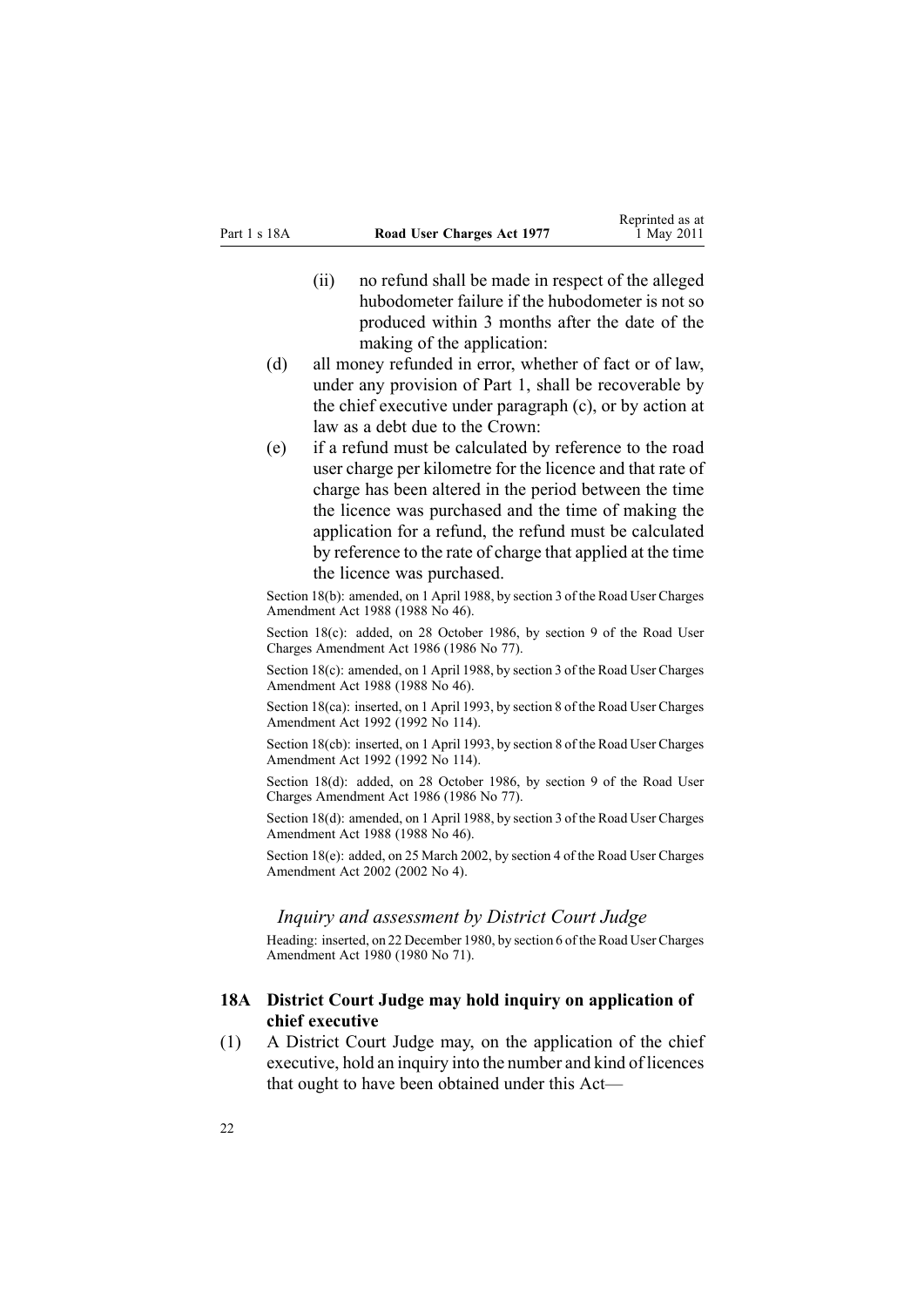- <span id="page-22-0"></span>(a) during <sup>a</sup> period specified in the application (being <sup>a</sup> period commencing not earlier than 6 years before the date of the application); and
- (b) for motor vehicles specified in the application (being motor vehicles that the chief executive believes were owned during the whole or any par<sup>t</sup> of the period by <sup>a</sup> person specified in the application).
- (2) The chief executive shall not make an application to <sup>a</sup> District Court for the purposes of subsection (1) unless he or she considers that it is likely that all the appropriate licences that ought to have been obtained during the period, and for the motor vehicles, specified in the application were not so obtained.
- (3) The chief executive may, in an application to <sup>a</sup> District Court Judge for the purposes of subsection (1), specify any convictions relating to offences under [section](#page-32-0) 23 that have, during the period of 6 years immediately preceding the date of the application, been entered against the person specified in the application.

Section 18A: inserted, on 22 December 1980, by [section](http://www.legislation.govt.nz/pdflink.aspx?id=DLM38570) 6 of the Road User Charges Amendment Act 1980 (1980 No 71).

Section 18A(1): amended, on 1 April 1988, by section 3 of the Road User Charges Amendment Act 1988 (1988 No 46).

Section 18A(2): substituted, on 1 April 1993, by section 9 of the Road User Charges Amendment Act 1992 (1992 No 114).

Section 18A(3): amended, on 1 April 1988, by section 3 of the Road User Charges Amendment Act 1988 (1988 No 46).

#### **18B Provisions relating to inquiries**

- (1) For the purposes of any inquiry under [section](#page-21-0) 18A, the District Court Judge may, of his own motion or on application, by written notice served on the person,—
	- (a) summon before him any person or persons (including, where the inquiry relates to <sup>a</sup> body corporate, any director or employee of the body) to give evidence; and
	- (b) require any person to produce for the inspection of the Judge, or of any other person authorised by the Judge for this purpose, any books, papers, accounting records, or other documents, or things, that are relevant to the inquiry.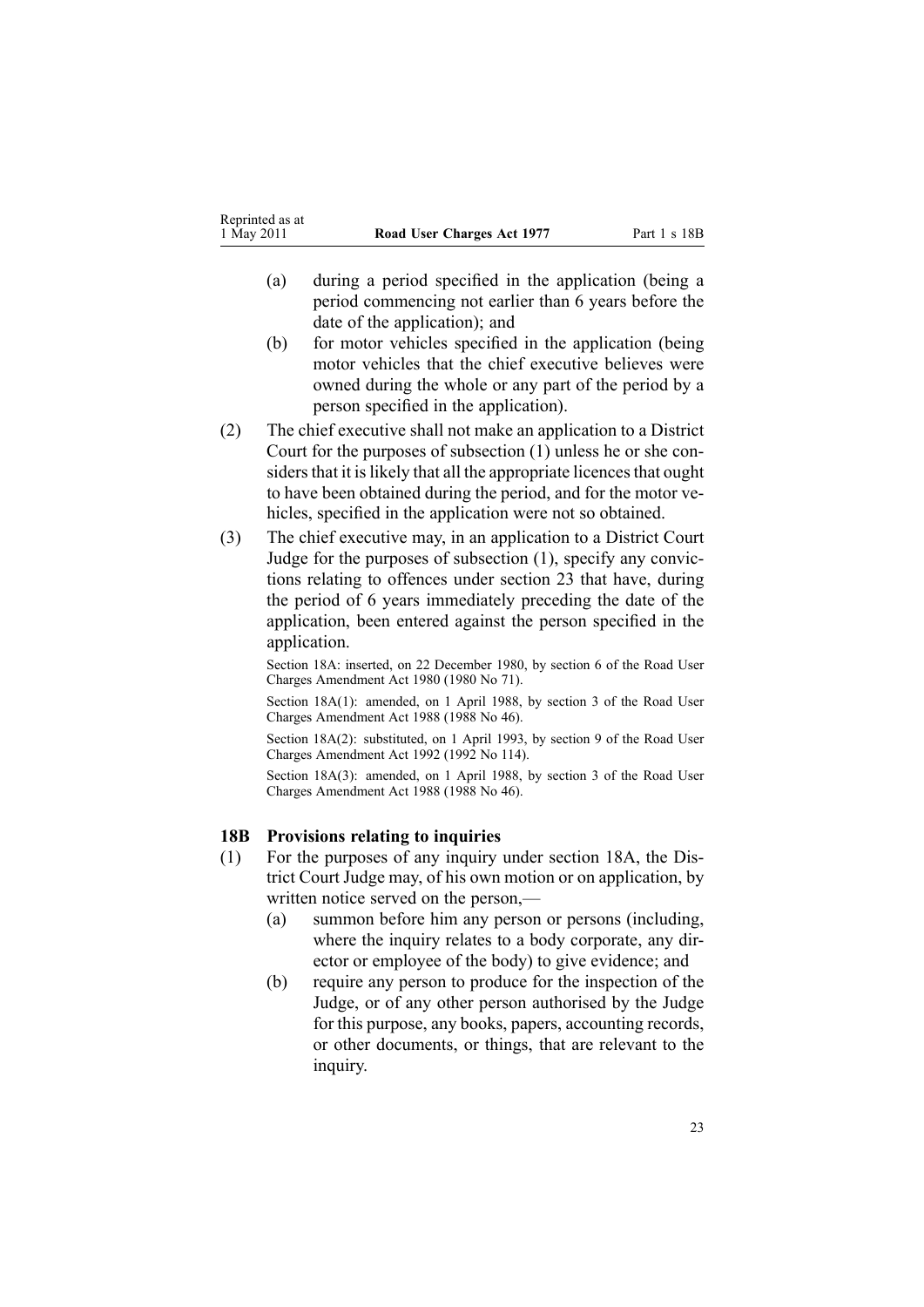if any District Court Judge is satisfied that any person who has been summoned under paragraph (a) will not attend to give evidence without being compelled to do so, he may issue <sup>a</sup> warrant (in the same form, with all necessary modifications, as is prescribed for the purposes of [section](http://www.legislation.govt.nz/pdflink.aspx?id=DLM311316) 20(4) of the Summary Proceedings Act 1957) for the attendance of that person at the inquiry.

- (2) At any inquiry under [section](#page-21-0) 18A,—
	- (a) the District Court Judge may examine on oath any person; and for that purpose the Judge or <sup>a</sup> Registrar of <sup>a</sup> Court may administer an oath; and
	- (b) the District Court Judge may receive as evidence any statement, document, information, matter, or thing, that in his opinion may assist him to deal effectively with the subject of the inquiry, whether or not it would ordinarily be admissible as evidence; and
	- (c) the chief executive, and the person specified in the chief executive's application under [section](#page-21-0) 18A, may each be represented by <sup>a</sup> counsel or agent; and
	- (d) the chief executive and the person specified in the chief executive's application, or any counsel or agen<sup>t</sup> representing them, may examine, cross-examine, and re-examine, in accordance with the ordinary practice, any person summoned pursuan<sup>t</sup> to subsection (1).
- (3) Every inquiry under [section](#page-21-0) 18A shall take place in chambers and at such time or times as the District Court Judge determines.
- (4) The statement of every person examined under this section shall be taken down in writing, and signed by him in the presence of the District Court Judge and copies thereof shall be delivered to the chief executive and to the person specified in the chief executive's application. The statement shall not form par<sup>t</sup> of the records of the Court.
- (5) No person examined under this section shall be excused from answering any question on the ground that the answer may incriminate him or render him liable to any penalty.
- (6) No statement made by any person in answer to any question pu<sup>t</sup> to him in examination under this section, or document or thing produced pursuan<sup>t</sup> to <sup>a</sup> requirement under this section,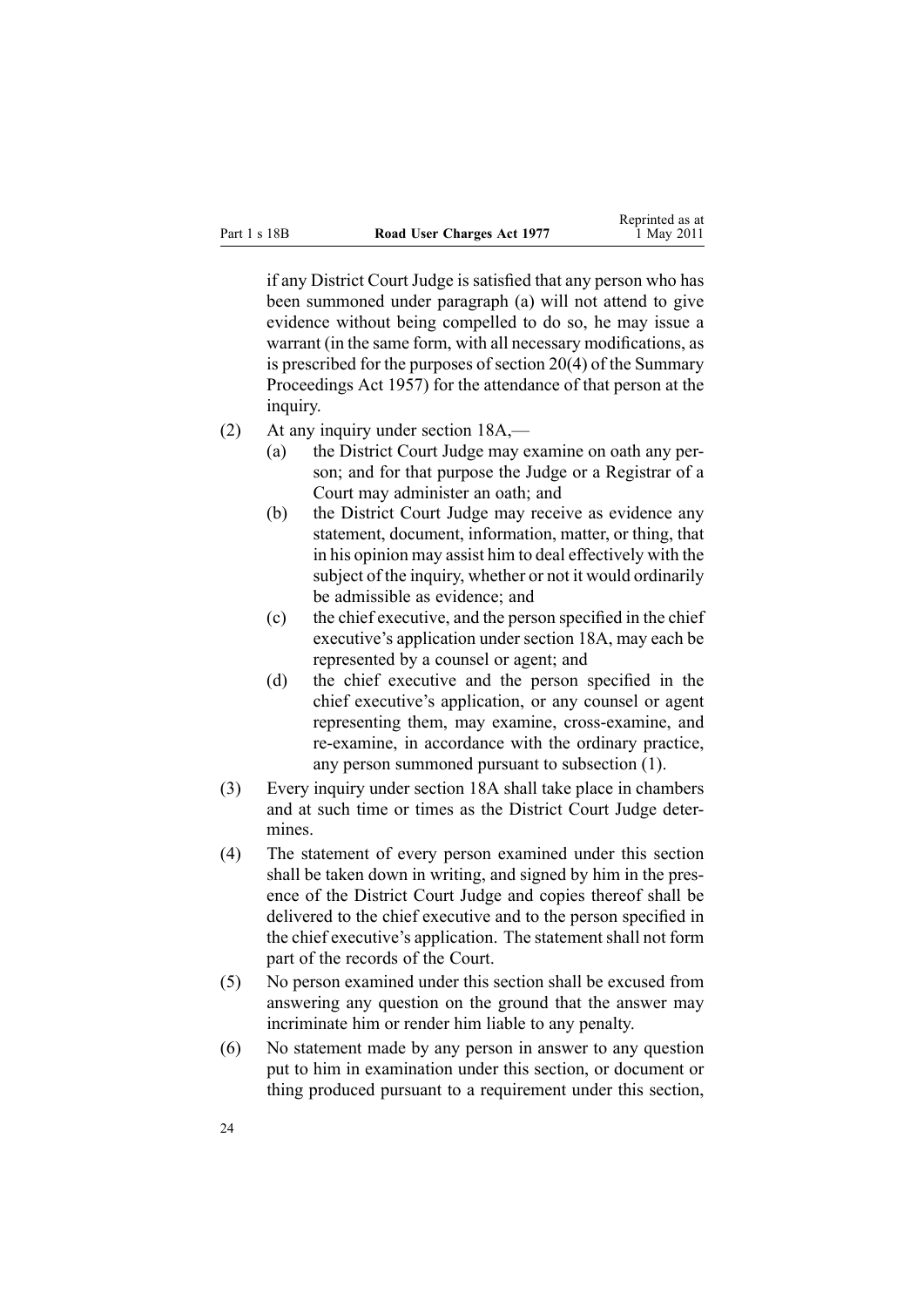<span id="page-24-0"></span>shall in criminal proceedings be admissible in evidence against him, except upon a charge of perjury against him in respect of his testimony upon that examination.

- (7) A District Court Judge may, for the purpose of assisting him in the exercise of his powers under section 18C, appoint any Registrar of <sup>a</sup> Court, chartered accountant, or other person or persons to inspect documents and things produced pursuan<sup>t</sup> to <sup>a</sup> requirement under subsection (1)(b) and consider statements made during the inquiry, and to report to him thereon.
- (8) A District Court Judge may order that any costs (or such par<sup>t</sup> thereof as is specified by the Judge) incurred by—
	- (a) the chief executive; or
	- (b) the person specified in the chief executive's application; or
	- (c) any person summoned, or required to produce <sup>a</sup> document or thing under this section,—

in respec<sup>t</sup> of an inquiry to which this section relates, shall be paid by the chief executive or the person specified in the chief executive's application, or both (in proportions specified by the Judge); and in any such case the costs so awarded shall be recoverable as <sup>a</sup> debt due by the person against whom they have been awarded to the person in whose favour they have been awarded.

Section 18B: inserted, on 22 December 1980, by [section](http://www.legislation.govt.nz/pdflink.aspx?id=DLM38570) 6 of the Road User Charges Amendment Act 1980 (1980 No 71).

Section 18B(2): amended, on 1 April 1988, by section 3 of the Road User Charges Amendment Act 1988 (1988 No 46).

Section 18B(4): amended, on 1 April 1988, by section 3 of the Road User Charges Amendment Act 1988 (1988 No 46).

Section 18B(8): amended, on 1 April 1988, by section 3 of the Road User Charges Amendment Act 1988 (1988 No 46).

#### **18C District Court Judge may make assessment**

(1) Where, after holding an inquiry unde[rsection](#page-21-0) 18A and considering any reports obtained pursuan<sup>t</sup> to section [18B\(7\)](#page-22-0), <sup>a</sup> District Court Judge considers, on the balance of probabilities, that all the appropriate licences that ought to have been obtained for the motor vehicles specified in the chief executive's application during the period, and while they were owned by the person, so specified were not obtained, he may make an as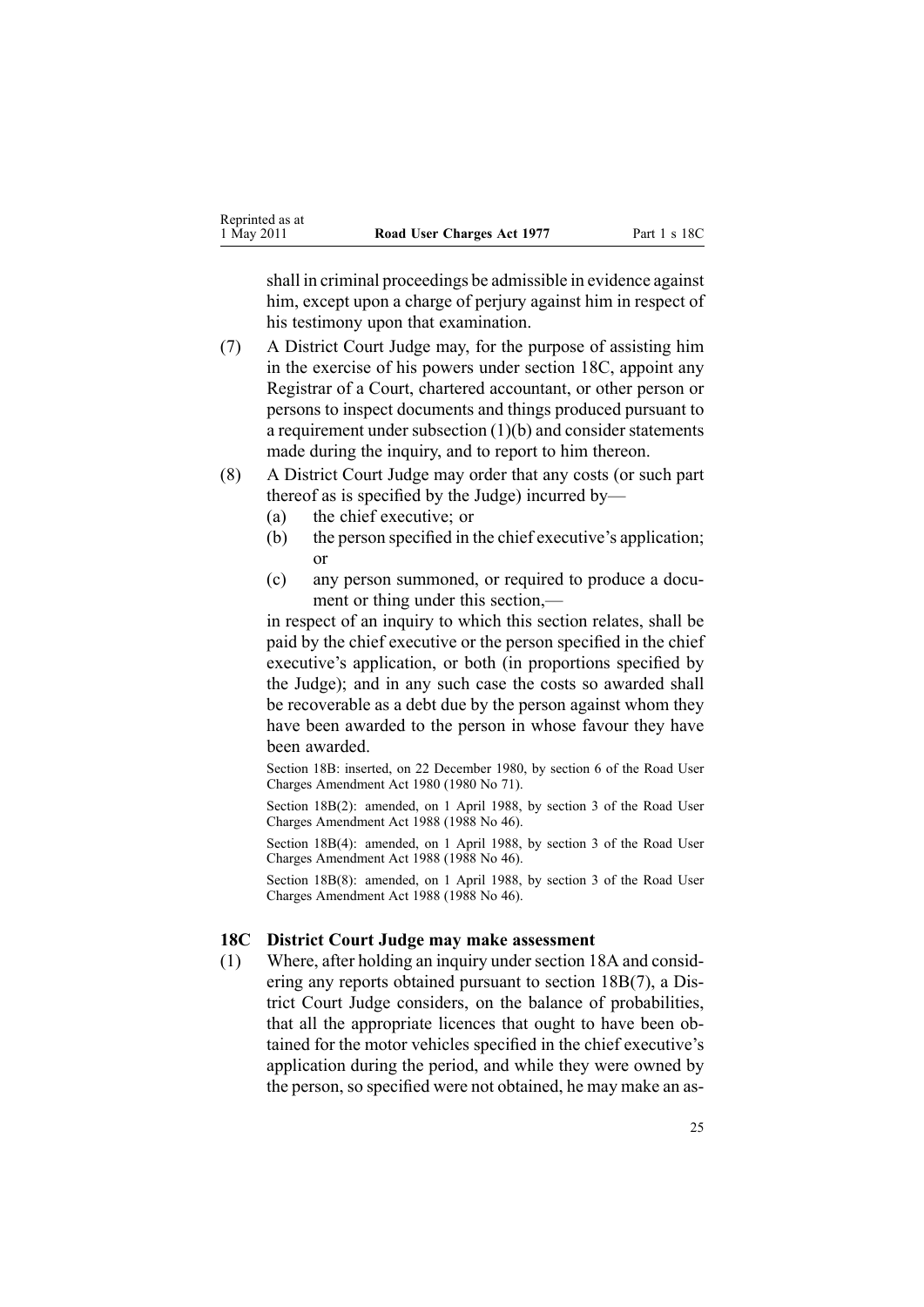<span id="page-25-0"></span>sessment of the amount of road user charges that in his opinion ought to have been, but were not, paid to the Crown in respec<sup>t</sup> of those motor vehicles while they were owned by that person during that period.

- (2) In giving reasons for an assessment under this section <sup>a</sup> District Court Judge need not indicate how the assessment is calculated or what licences he considers ought to have been obtained.
- (3) Every assessment made by <sup>a</sup> District Court Judge under this section shall be delivered by him in open Court.
- (4) A District Court Judge may, when delivering an assessment, state the date from which the amount of the assessment shall be payable to the chief executive pursuan<sup>t</sup> to subsection (5), which date may be earlier than the date the assessment is so delivered.
- (5) Where <sup>a</sup> District Court Judge makes an assessment under this section, the amount of the assessment shall, from the date the Judge delivers his assessment (or such other date, if any, as the Judge specifies pursuan<sup>t</sup> to subsection (4)), be payable to the chief executive by the person specified in the chief executive's application under [section](#page-21-0) 18A; and, until paid in full to the chief executive, the amount shall constitute <sup>a</sup> debt due to the Crown by the person and may be recovered accordingly in any Court of competent jurisdiction.

Section 18C: inserted, on 22 December 1980, by [section](http://www.legislation.govt.nz/pdflink.aspx?id=DLM38570) 6 of the Road User Charges Amendment Act 1980 (1980 No 71).

Section 18C(1): amended, on 1 April 1988, by section 3 of the Road User Charges Amendment Act 1988 (1988 No 46).

Section 18C(4): amended, on 1 April 1988, by section 3 of the Road User Charges Amendment Act 1988 (1988 No 46).

Section 18C(5): amended, on 1 April 1988, by section 3 of the Road User Charges Amendment Act 1988 (1988 No 46).

#### **18D District Court Judge may make assessment by consent**

A District Court Judge may, instead of holding an inquiry and making an assessment under [sections](#page-21-0) 18A and [18C](#page-24-0), make an assessment by consent of the chief executive and the person specified in the chief executive's application under section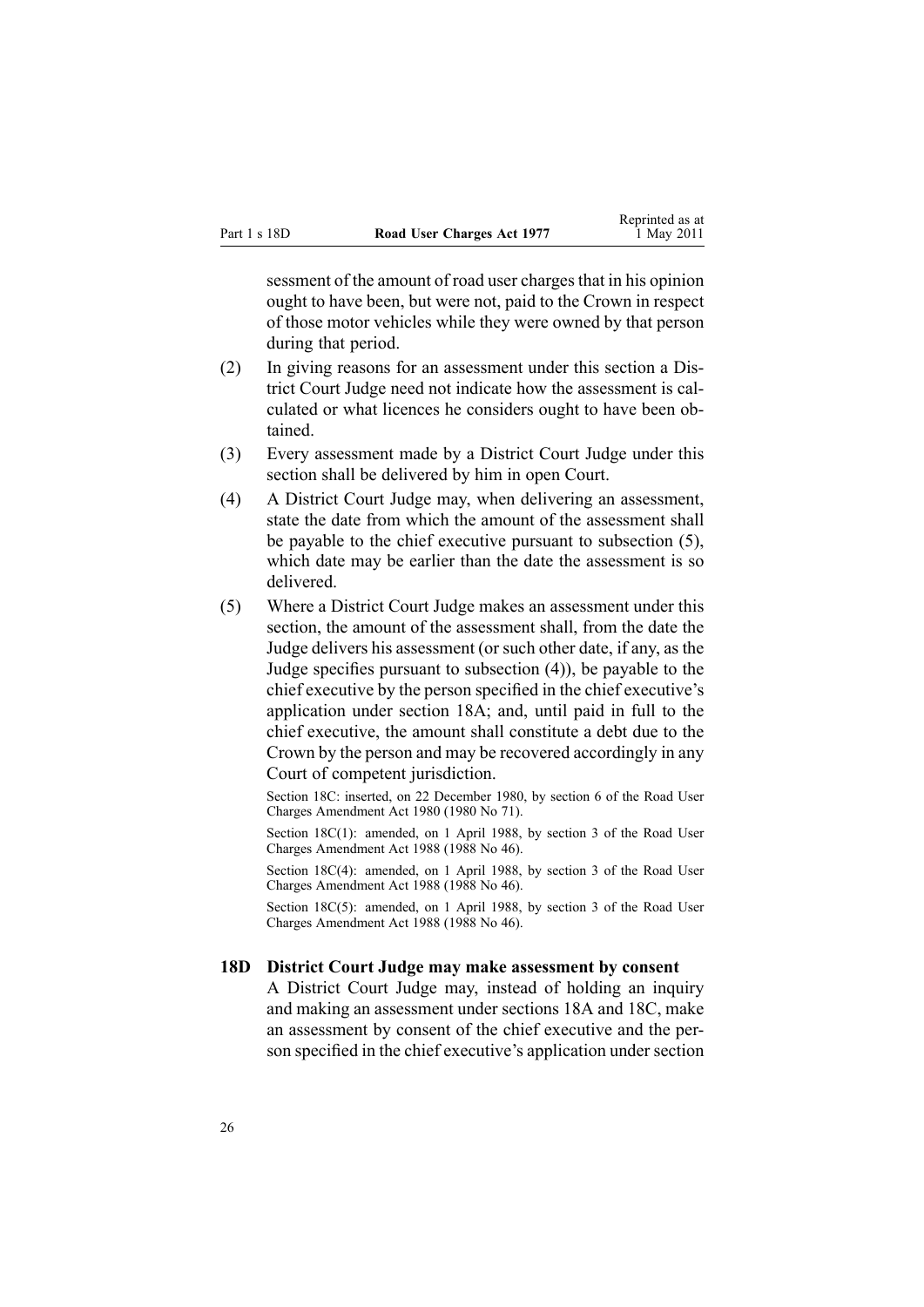<span id="page-26-0"></span>18A, and subsections (2), (3), (4), and (5) of section 18C shall apply to the assessment by consent accordingly.

Section 18D: inserted, on 28 October 1986, by section 10 of the Road User Charges Amendment Act 1986 (1986 No 77).

Section 18D: amended, on 1 April 1988, by section 3 of the Road User Charges Amendment Act 1988 (1988 No 46).

#### *General provisions*

## **19 Display of licences**

- (1) Every licence shall be carried on the vehicle to which it relates or <sup>a</sup> vehicle attached to that vehicle and shall be displayed, in an upright and conspicuous position, as follows:
	- (a) in the case of <sup>a</sup> motor vehicle fitted with <sup>a</sup> windscreen, the licence shall be displayed behind the windscreen on the passenger side so that the side of the licence displaying the number or distinguishing mark shown on the registration plate or plates of the motor vehicle faces towards the foremost par<sup>t</sup> of the motor vehicle and is easily visible from outside it:
	- (b) in the case of <sup>a</sup> motor vehicle not fitted with <sup>a</sup> windscreen, the licence shall be displayed either—
		- (i) behind the windscreen of <sup>a</sup> motor vehicle to which the vehicle is attached, as prescribed in paragraph (a); or
		- (ii) at the front of the left side of the vehicle—

so that the side of the licence displaying the number or distinguishing mark shown on the registration plate of the vehicle is easily visible from outside the vehicle.

- (2) Every licence required to be carried and displayed pursuan<sup>t</sup> to subsection (1) shall be produced by the driver or person in charge of the vehicle to which it relates forthwith on demand by <sup>a</sup> constable or traffic officer or any officer of the Ministry of Transport acting under <sup>a</sup> delegation from the chief executive.
- (3) Where <sup>a</sup> licence has been issued to an operator but the licence has not been received by the operator, the following provisions shall apply:
	- (a) until the close of 7 days after the date on which the licence is issued, <sup>a</sup> facsimile copy of the licence in the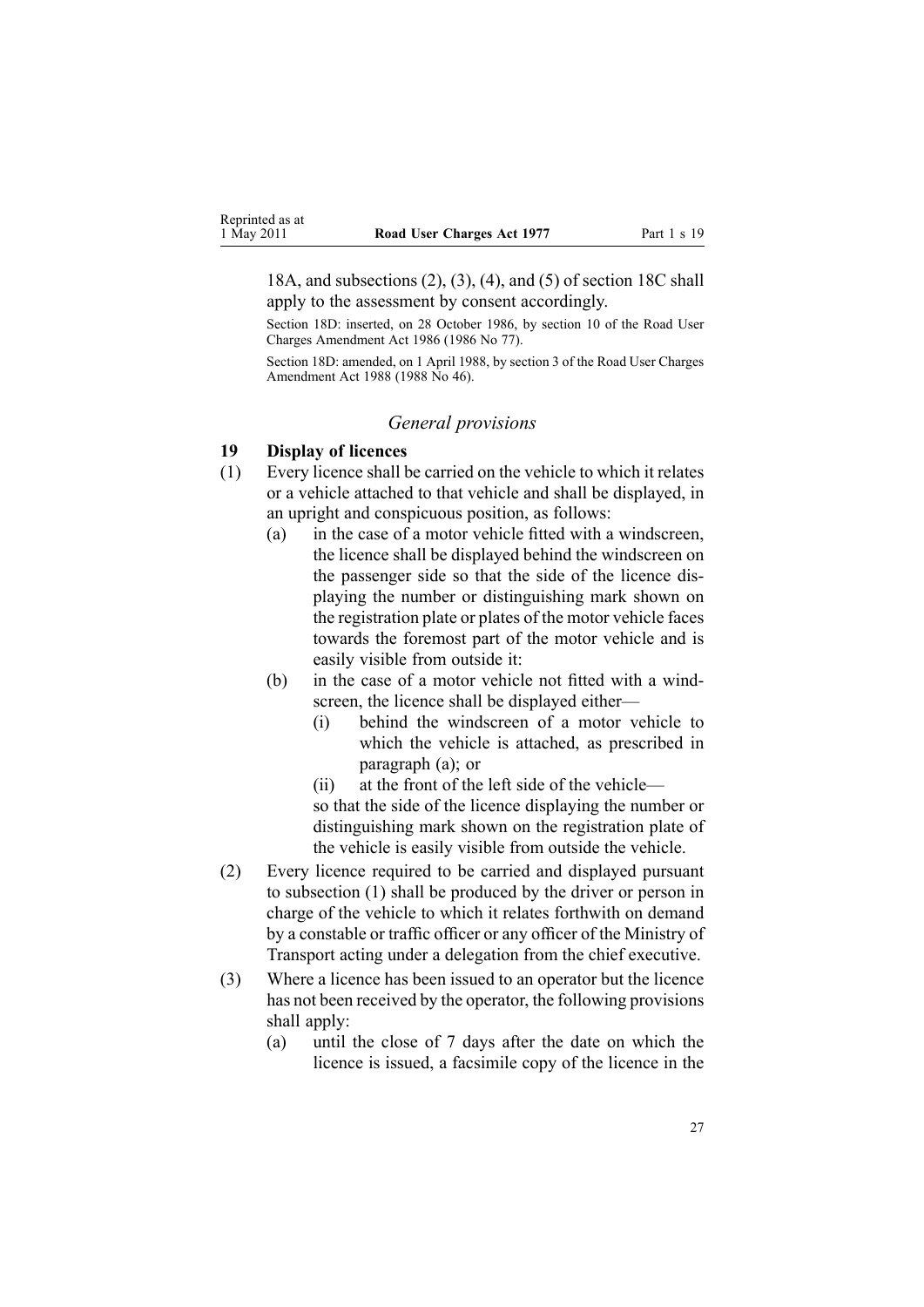prescribed form shall be sufficient evidence of the issue of the licence:

- <span id="page-27-0"></span>(b) an enforcement officer may accep<sup>t</sup> some other form of proof of the issue of <sup>a</sup> licence during the period referred to in paragraph (a), being <sup>a</sup> form of proof approved by the Secretary.
- (4) A road user charges label in the prescribed form and containing the correct details in respec<sup>t</sup> of <sup>a</sup> licence shall be proof of purchase of <sup>a</sup> licence.

Section 19(1): amended, on 1 October 1989, by section 10(1) of the Road User Charges Amendment Act 1989 (1989 No 79).

Section 19(1)(a): amended, on 28 October 1986, by section 11(a) of the Road User Charges Amendment Act 1986 (1986 No 77).

Section 19(1)(b): amended, on 28 October 1986, by section 11(b) of the Road User Charges Amendment Act 1986 (1986 No 77).

Section 19(1)(b)(i): amended, on 28 October 1986, by section 11(c) of the Road User Charges Amendment Act 1986 (1986 No 77).

Section 19(2): added, on 1 October 1989, by section 10(2) of the Road User Charges Amendment Act 1989 (1989 No 79).

Section 19(3): added, on 1 April 1993, by section 10 of the Road User Charges Amendment Act 1992 (1992 No 114).

Section 19(3): amended, on 20 August 1993, by section 35(1) of the Land Transport Act 1993 (1993 No 88).

Section 19(4): added, on 1 April 1993, by section 10 of the Road User Charges Amendment Act 1992 (1992 No 114).

## **20 Power to alter rates of road user charges by Order in Council**

- (1) The Governor-General may from time to time, by Order in Council, reduce or increase any or all of the rates of road user charges specified in [Schedule](#page-50-0) 3.
- (1A) An Order in Council made under this section that increases all or any of the rates of road user charges specified in [Schedule](#page-50-0) [3](#page-50-0) comes into force 42 days after the date of its notification in the *Gazette*, or on any later date that may be specified in the order.
- (2) Every Order in Council made under this section shall be laid before the House of Representatives not later than the sixteenth sitting day of the House of Representatives after the day on which it is made.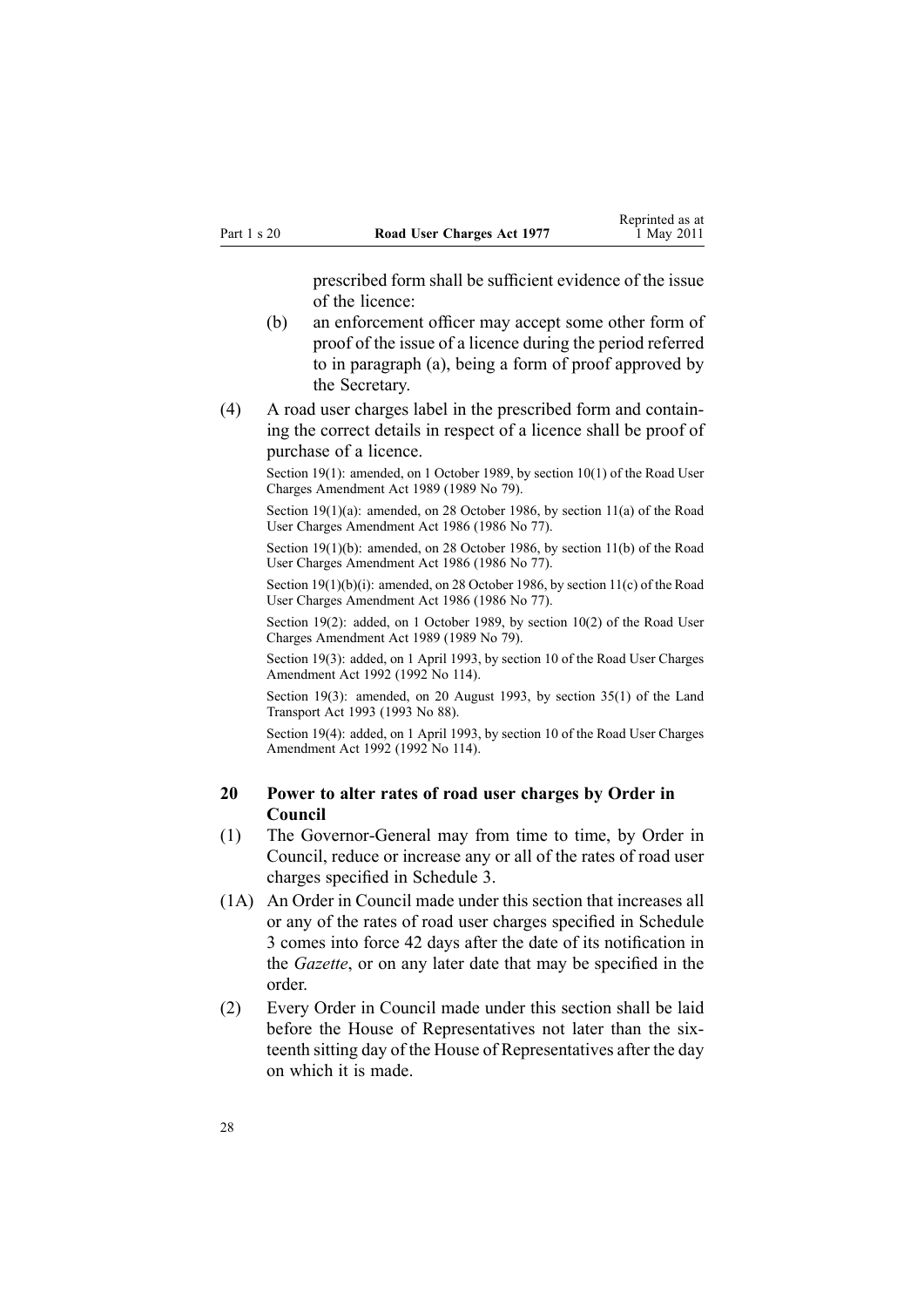- (3) Every Order in Council made under this section shall,—
	- (a) where the Order in Council is made on or before the 30th day of June in any year, expire on the close of the 31st day of December of that year excep<sup>t</sup> so far as it is expressly validated or confirmed by Act of Parliament passed during that year; and
	- (b) where the Order in Council is made on or after the 1st day of July in any year, expire on the close of the 31st day of December in the following year except so far as it is expressly validated or confirmed by Act of Parliament passed before the end of that following year.
- (4) If any Order in Council or any provision of any Order in Council expires by virtue of subsection  $(3)$ , the road user charge rate or rates altered by that Order in Council or provision shall, from the expiry of that Order in Council or provision and until it is or they are again altered, be the same as it was or they were immediately before that Order in Council or provision came into force.
- (5) If any Order in Council or any provision of any Order in Council expires by virtue of subsection (3), any charges collected under that Order in Council or provision in excess of the charges otherwise payable shall, excep<sup>t</sup> so far as any other provision is made by an Act of Parliament in respec<sup>t</sup> thereof, be refunded upon application made to the chief executive.
- (6) Every application under subsection (5) shall be in <sup>a</sup> form provided for the purpose by the chief executive, and shall contain such information as the chief executive considers necessary to enable the refund to be made in accordance with this section.
- (7) The repeal of any Act of Parliament passed for the purpose of expressly validating or confirming any Orders in Council pursuan<sup>t</sup> to subsection (3) shall not, unless there is any express provision to the contrary, affect the validity or confirmation of those Orders in Council.

Section 20: substituted, on 1 October 1989, by section 11 of the Road User Charges Amendment Act 1989 (1989 No 79).

Section 20(1A): inserted, on 11 August 2009, by [section](http://www.legislation.govt.nz/pdflink.aspx?id=DLM2172213) 5 of the Road User Charges Amendment Act 2009 (2009 No 27).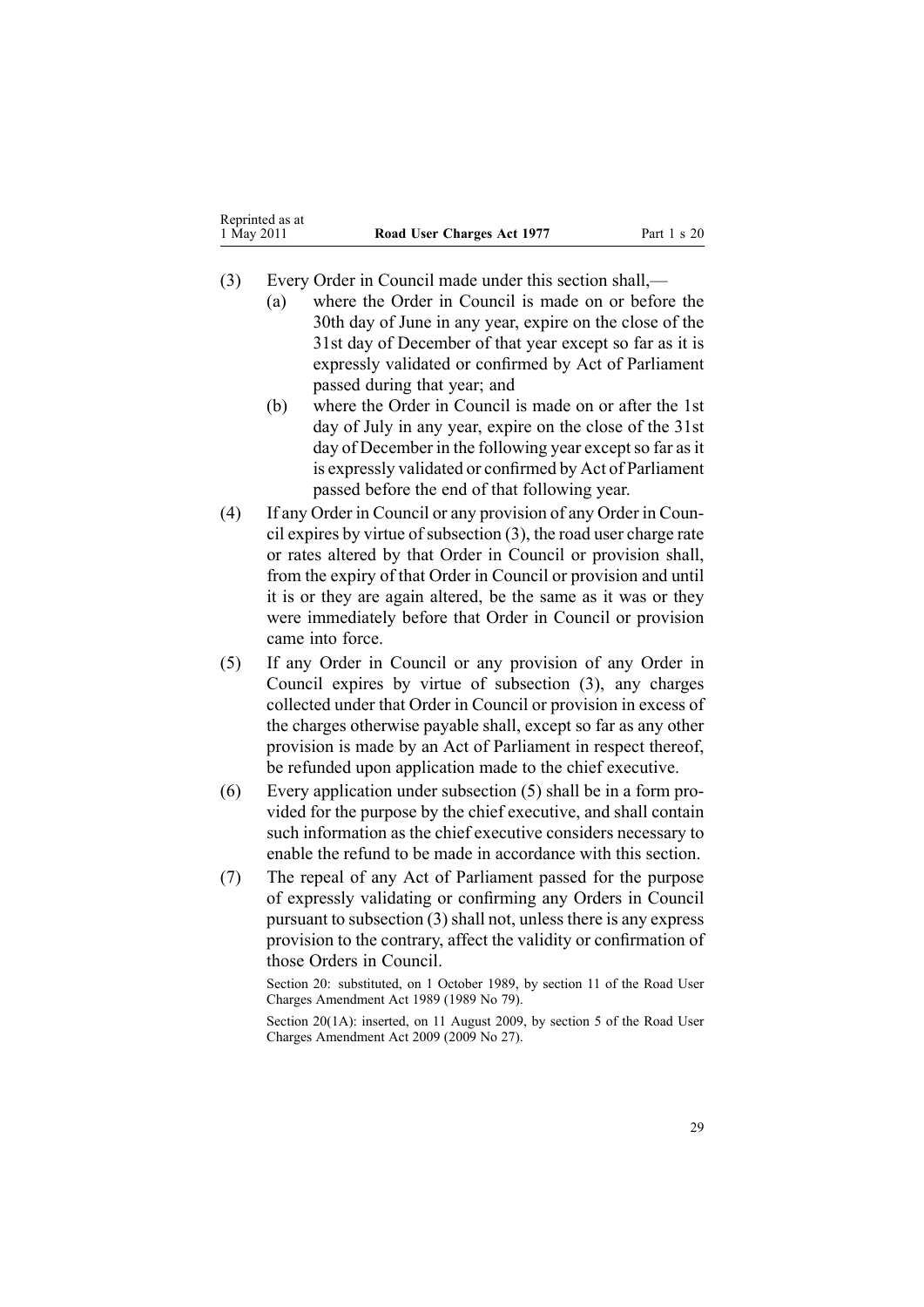# <span id="page-29-0"></span>**21 Distance and supplementary licences for certain motor vehicles become invalid 1 month after road user charge rate increased**

- (1) This section applies if <sup>a</sup> road user charge rate specified in [Schedule](#page-50-0) 3 is increased under [section](#page-27-0) 20 or by any other Act.
- (2) Despite any other provision of this Act, <sup>a</sup> distance licence or supplementary licence for <sup>a</sup> motor vehicle whose gross laden weight is more than 3.5 tonnes issued before the increase comes into force is no longer valid after the expiry of 1 month from the date of the increase.

Section 21: substituted, on 11 August 2009, by [section](http://www.legislation.govt.nz/pdflink.aspx?id=DLM2172214) 6 of the Road User Charges Amendment Act 2009 (2009 No 27).

#### **21A Additional charges for default in payment of amounts due**

- (1) Subject to subsection (3), if any debt due to the Crown by virtue of this Act (being <sup>a</sup> road user charge, administration fee, assessment under [section](#page-24-0) 18C or [section](#page-25-0) 18D, amount payable under [section](#page-12-0) 8(3), or par<sup>t</sup> thereof) is not paid to the Crown within 3 months of the date it first becomes due, an amount calculated in accordance with subsection (2) shall be added to the debt by way of an additional charge and may be recovered accordingly by the Crown from the person who owed the debt in any Court of competent jurisdiction.
- (2) For the purposes of subsection (1), an additional charge shall be an amount equal to 10% of the debt.
- (3) On written application for relief made by or on behalf of any person who has become liable under this section for the payment of any additional charge, the chief executive, if having regard to the circumstances of the case he thinks it equitable to do so, may gran<sup>t</sup> relief to the person—
	- (a) by the remission of the whole or any par<sup>t</sup> of the additional charge; or
	- (b) where the additional charge has been paid in whole or in part, by the refund to the person of the whole or any par<sup>t</sup> of the additional charge that has been paid, with or without the remission of any par<sup>t</sup> of the additional charge that has not been paid.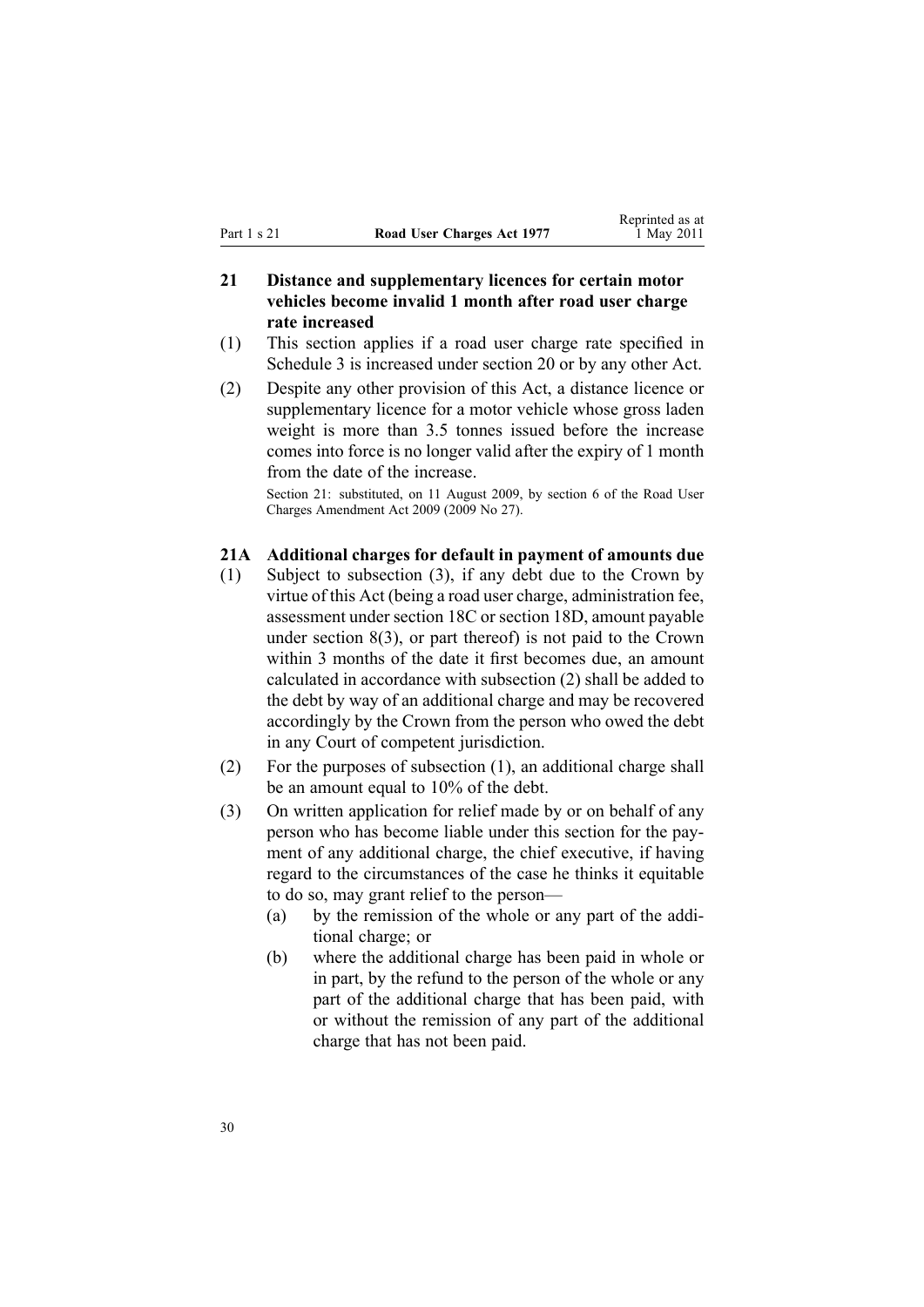- <span id="page-30-0"></span>(4) Any amount imposed by way of additional charge under this section shall be in addition to any other penalty to which the person may be liable.
- (5) For the purposes of this section, the expression **month** means the period commencing on the first business day in any calendar month and ending with the close of the last business day of that month.
- (6) In subsection (5), the expression **business day** means any day that is not <sup>a</sup> Saturday, Sunday, or public holiday.

Section 21A: inserted, on 1 July 1987, by [section](http://www.legislation.govt.nz/pdflink.aspx?id=DLM34699) 9 of the Road User Charges Amendment Act 1979 (1979 No 65).

Section 21A(1): amended, on 28 October 1986, by section 10(2) of the Road User Charges Amendment Act 1986 (1986 No 77).

Section 21A(1): amended, on 22 December 1980, by [section](http://www.legislation.govt.nz/pdflink.aspx?id=DLM38571) 7(1) of the Road User Charges Amendment Act 1980 (1980 No 71).

Section 21A(2): substituted, on 1 October 1989, by section 12(1) of the Road User Charges Amendment Act 1989 (1989 No 79).

Section 21A(3): amended, on 1 April 1988, by section 3 of the Road User Charges Amendment Act 1988 (1988 No 46).

Section 21A(5): added, on 1 October 1989, by section 12(2) of the Road User Charges Amendment Act 1989 (1989 No 79).

Section 21A(6): added, on 1 October 1989, by section 12(2) of the Road User Charges Amendment Act 1989 (1989 No 79).

# **22 Road user charges to be paid into national land transport fund**

All road user charges(excluding applicable refunds, and goods and services tax payable under the Goods and [Services](http://www.legislation.govt.nz/pdflink.aspx?id=DLM81034) Tax Act [1985](http://www.legislation.govt.nz/pdflink.aspx?id=DLM81034)), any additional charges under [section](#page-29-0) 21A, and any assessments under [section](#page-24-0) 18C or [18D](#page-25-0) must be paid into <sup>a</sup> Crown Bank Account and treated as land transport revenue.

Section 22: substituted, on 1 August 2008, by [section](http://www.legislation.govt.nz/pdflink.aspx?id=DLM1313622) 50(1) of the Land Transpor<sup>t</sup> Management Amendment Act 2008 (2008 No 47).

#### **22AA Other amounts received under this Act**

- (1) This section applies to amounts that are received under this Act and that are not referred to in section 22.
- (2) Amounts to which this section applies must be paid to the relevant prescribed recipient.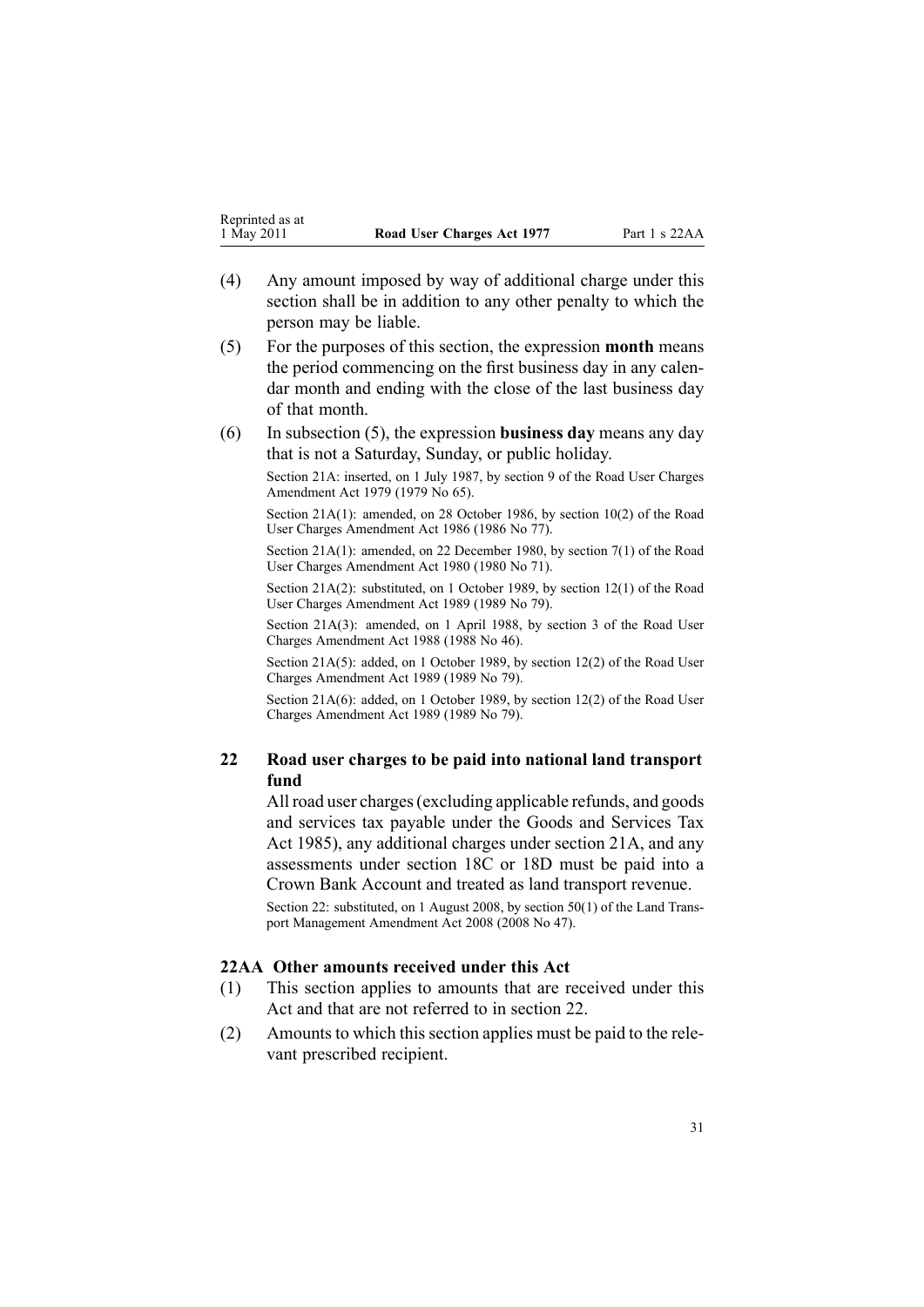- <span id="page-31-0"></span>(3) However, if there is no prescribed recipient to whom any amounts to which this section applies must be paid, those amounts must be paid into the Crown Bank Account.
- (4) For the purposes of this section, **prescribed recipient** means the person who is specified in regulations made under this Act or any other enactment as the person to whom any amounts to which this section applies are payable.

Section 22AA: inserted, on 1 August 2008, by [section](http://www.legislation.govt.nz/pdflink.aspx?id=DLM1313622) 50(1) of the Land Transpor<sup>t</sup> Management Amendment Act 2008 (2008 No 47).

#### **22A Restrictions on fitting and repair of hubodometers**

- (1) No person shall, without the written consent of the chief executive, fit <sup>a</sup> hubodometer to <sup>a</sup> motor vehicle for the purposes of this Act, if he knows or ought to know that the hubodometer has previously been fitted to the motor vehicle and that motor vehicle has been operated after the removal, loss, or displacement of the hubodometer from the motor vehicle.
- (2) No person shall, without the written consent of the chief executive, fit <sup>a</sup> hubodometer to <sup>a</sup> motor vehicle for the purposes of this Act, if he knows or ought to know that the hubodometer has previously been fitted to another motor vehicle for the purposes of this Act and that the other motor vehicle is still registered under [Part](http://www.legislation.govt.nz/pdflink.aspx?id=DLM2214226) 17 of the Land Transport Act 1998.
- (3) No person, other than the manufacturer thereof or <sup>a</sup> person approved in writing for this purpose by the chief executive, shall repair or modify or attempt to repair or modify, or in any way tamper with any par<sup>t</sup> of, <sup>a</sup> hubodometer of <sup>a</sup> kind that may be fitted to <sup>a</sup> motor vehicle for the purposes of this Act.
- (4) Any consent or approval given by the chief executive for the purposes of this section may be given on such terms and conditions as the chief executive thinks fit; and may at any time be varied or revoked by the chief executive by notice in writing to the person.

Section 22A: inserted, on 23 November 1979, by [section](http://www.legislation.govt.nz/pdflink.aspx?id=DLM35001) 11(1) of the Road User Charges Amendment Act 1979 (1979 No 65).

Section 22A(1): amended, on 28 October 1986, by section 13 of the Road User Charges Amendment Act 1986 (1986 No 77).

Section 22A(2): amended, on 1 May 2011, by [section](http://www.legislation.govt.nz/pdflink.aspx?id=DLM2015063) 35(4) of the Land Transpor<sup>t</sup> Amendment Act 2009 (2009 No 17).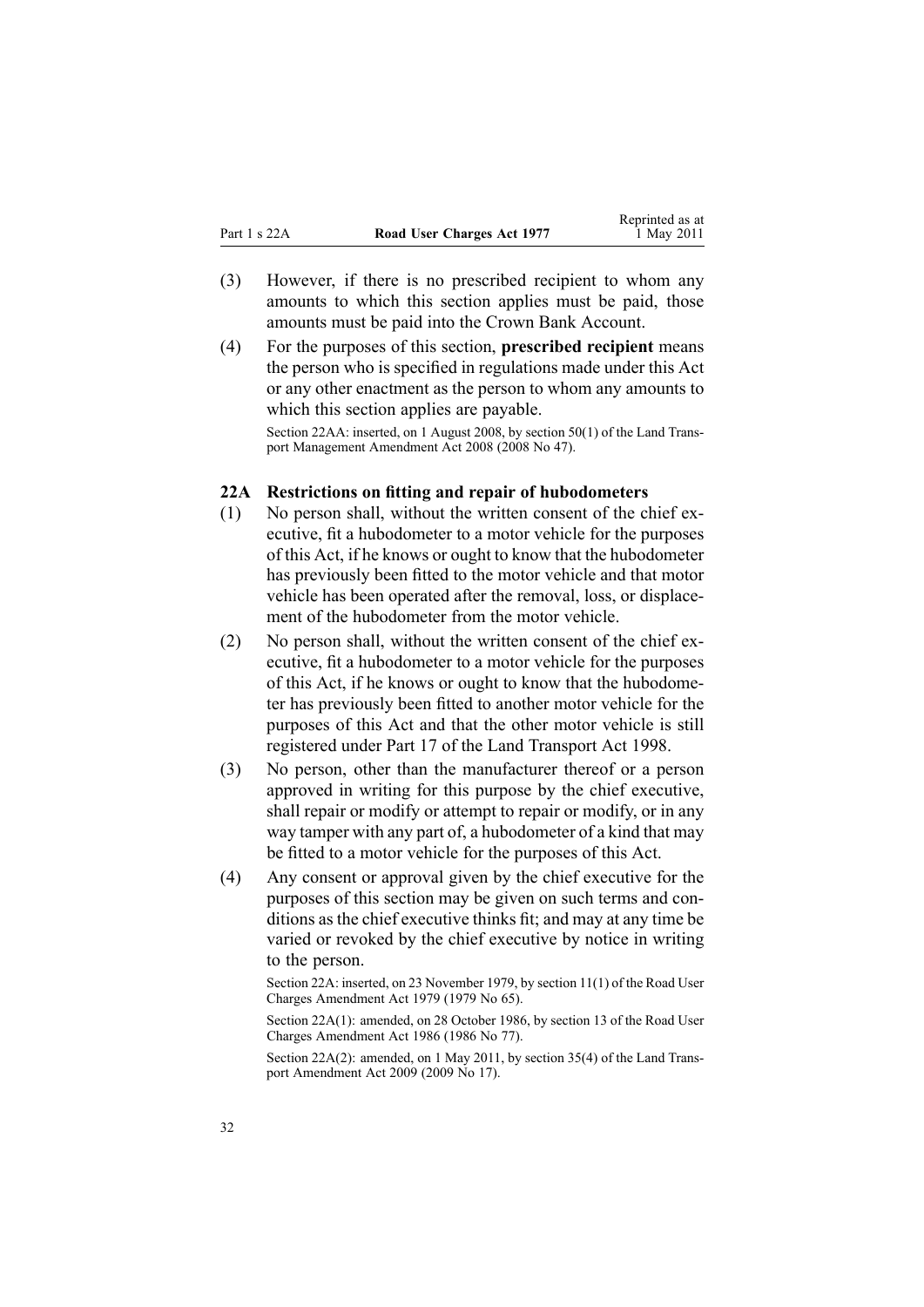<span id="page-32-0"></span>Section 22A(2): amended, on 1 April 1988, by section 3 of the Road User Charges Amendment Act 1988 (1988 No 46).

Section 22A(2): amended, on 30 April 1986, by [section](http://www.legislation.govt.nz/pdflink.aspx?id=DLM92149) 56(2) of the Transport (Vehicle and Driver Registration and Licensing) Act 1986 (1986 No 6).

Section 22A(3): amended, on 1 April 1988, by section 3 of the Road User Charges Amendment Act 1988 (1988 No 46).

Section 22A(3): amended, on 1 April 1988, by section 4(1) of the Road User Charges Amendment Act 1988 (1988 No 46).

Section 22A(4): substituted, on 1 April 1988, by section 4(2) of the Road User Charges Amendment Act 1988 (1988 No 46).

#### **22B Restrictions on sale of hubodometers**

- (1) Hubodometers shall be registered with the Ministry of Transpor<sup>t</sup> in accordance with this section.
- (2) No person shall sell <sup>a</sup> hubodometer if that person knows or ought to know that the make and serial number of the device are not registered with the Ministry of Transport.
- (3) Applications for registration under this section shall be in <sup>a</sup> form approved for the purpose by the chief executive.
- (4) In any case where <sup>a</sup> hubodometer is required to be registered, the chief executive shall—
	- (a) cause <sup>a</sup> unique identifier to be assigned to the hubodometer; and
	- (b) cause <sup>a</sup> label bearing that identifier to be affixed to the hubodometer to seal the device.
- (5) For the purposes of this section, **sell** includes supply for the purposes of fitting to <sup>a</sup> vehicle.

Section 22B: inserted, on 1 April 1994, by section 11(1) of the Road User Charges Amendment Act 1992 (1992 No 114).

#### **23 Offences**

- (1) Subject to subsections (3), (3A), (3B), (3C), and (4) but without limiting subsection (2), every person who—
	- (a) operates <sup>a</sup> motor vehicle on <sup>a</sup> road in contravention of [section](#page-9-0) 5 or [section](#page-10-0) 6; or
	- (b) subject to [section](#page-11-0) 7(2), alters or defaces any licence; or
	- (ba) contravenes [section](#page-14-0) 10A; or
	- (c) operates on <sup>a</sup> road any motor vehicle bearing <sup>a</sup> licence that has been altered or defaced or that is in any way obscured or not easily distinguishable; or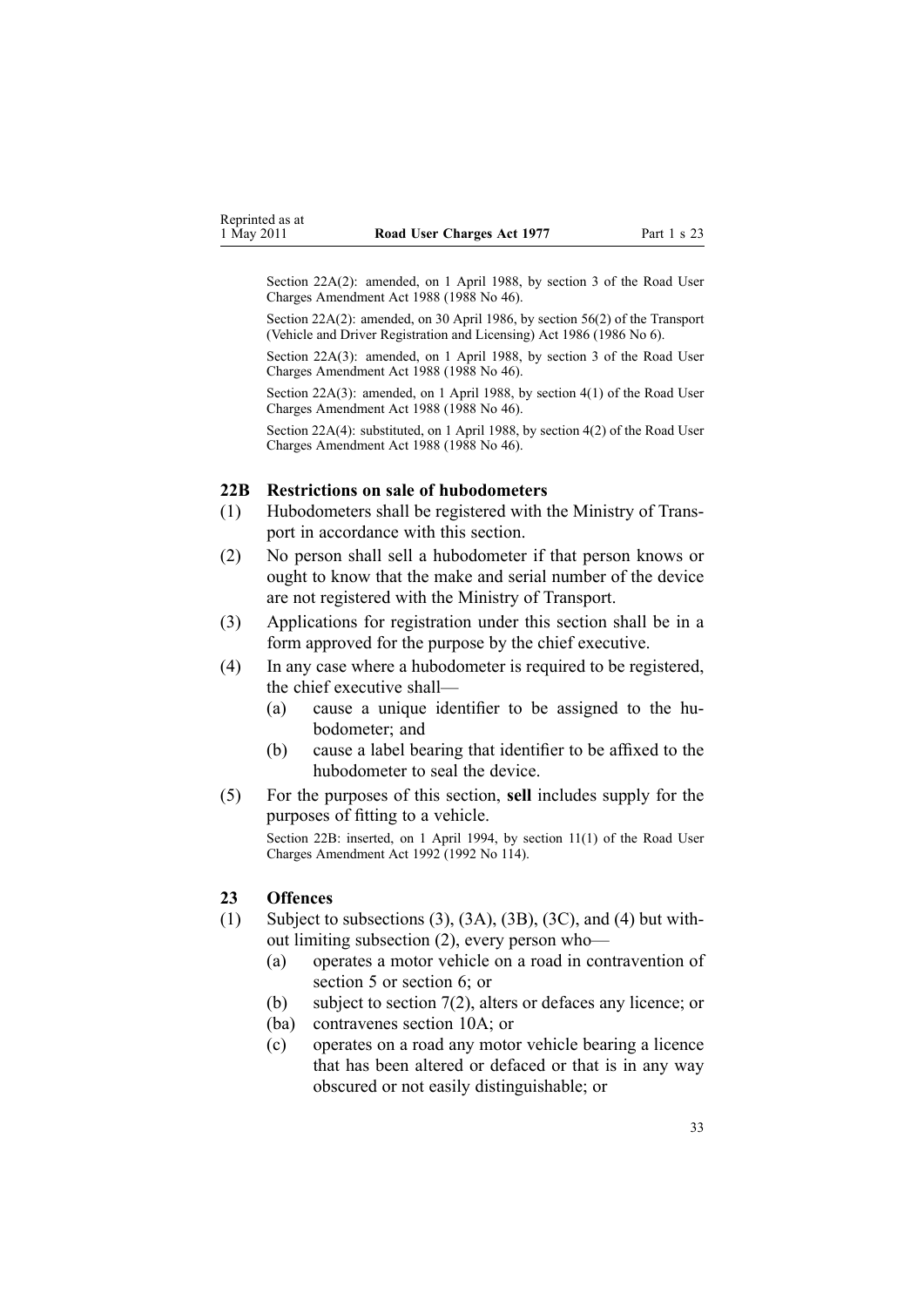- (ca) operates on <sup>a</sup> road any motor vehicle for which <sup>a</sup> licence is required that does not have such <sup>a</sup> licence displayed as required by [section](#page-26-0) 19; or
- (d) displays or causes to be displayed on any motor vehicle anything (not being <sup>a</sup> licence) that is likely to be mistaken for <sup>a</sup> licence; or any licence that is not current (other than <sup>a</sup> licence that immediately precedes, or immediately follows the current licence) or is no longer valid or that does not relate to the motor vehicle; or
- (e) operates any motor vehicle that has displayed on it anything (not being <sup>a</sup> licence) that is likely to be mistaken for <sup>a</sup> licence, or any licence that is not current (other than <sup>a</sup> licence that immediately precedes, or immediately follows the current licence) or is no longer valid or that does not relate to the motor vehicle; or
- (ea) fails without reasonable excuse to comply with any requirement made under section [17A\(1\)](#page-19-0); or
- (eb) fails to produce any licence when required to do so under [section](#page-26-0) 19(2); or
- (f) makes any application under this Act that he knows or ought to know is incorrect in <sup>a</sup> material particular; or
- (fa) contravenes [section](#page-31-0) 22A or [section](#page-32-0) 22B; or
- (faa) operates <sup>a</sup> motor vehicle to which this Act applies with <sup>a</sup> hubodometer purchased on or after the commencement of this paragraph, unless the hubodometer is sealed in accordance with section [22B\(4\)](#page-32-0); or
- (fb) operates <sup>a</sup> motor vehicle to which this Act applies which is fitted with <sup>a</sup> hubodometer which is designed for <sup>a</sup> tyre size other than that on the wheel to which the hubodometer is fitted unless the prior written approval of the Secretary for Transport is obtained; or
- (fc) operates <sup>a</sup> motor vehicle on <sup>a</sup> road in circumstances in which the operator of the vehicle knew or ought to have known that the hubodometer fitted to that vehicle has been damaged in <sup>a</sup> manner that affects its accuracy, or has been tampered with, or has been modified or repaired other than as permitted under this Act; or
- (g) alters or wilfully damages any distance recorder fitted to <sup>a</sup> motor vehicle to which this Act applies—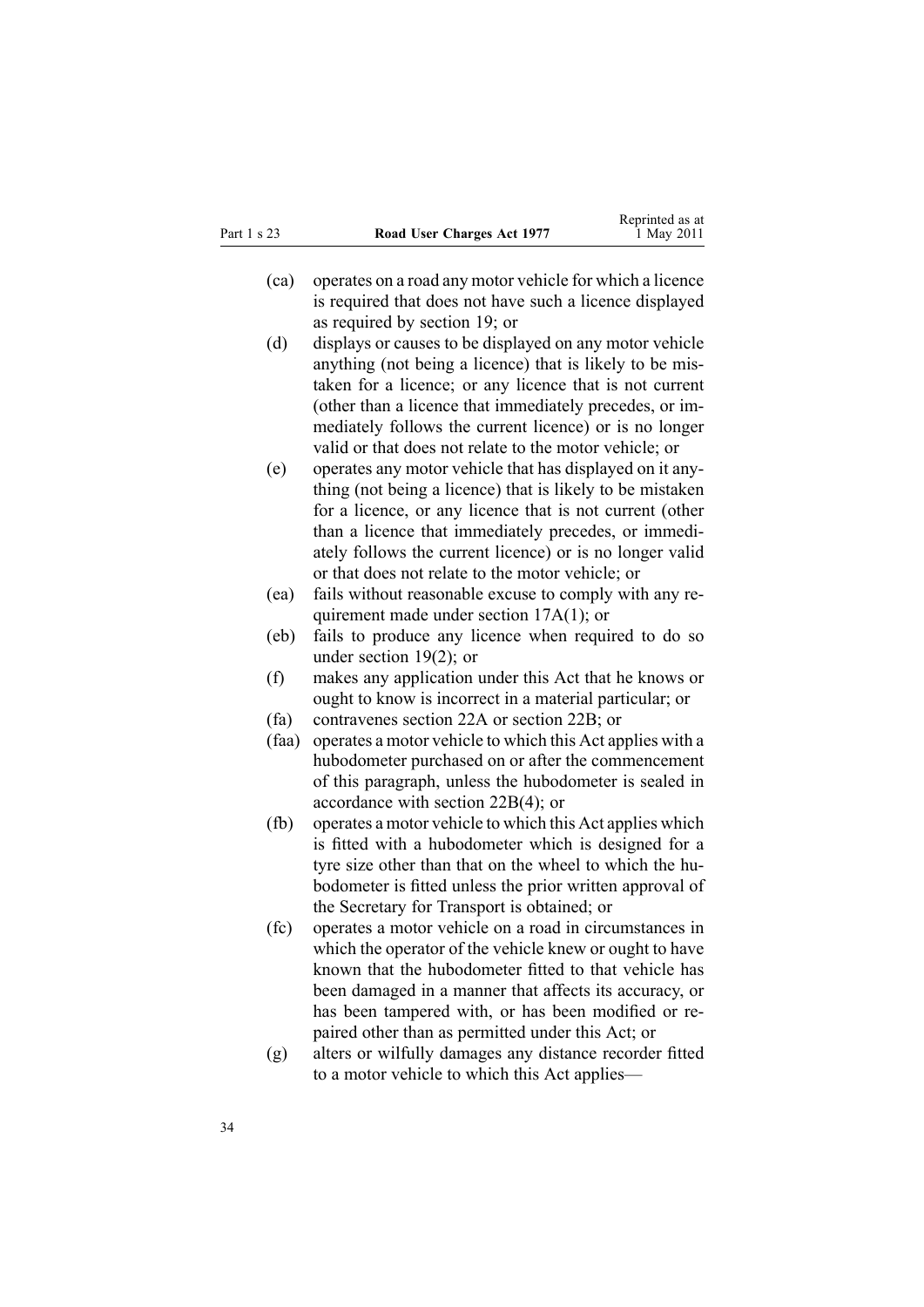commits an offence against this Act, and is liable on summary conviction to <sup>a</sup> fine not exceeding \$3,000.

- (1A) Without limiting subsection (1), every person who contravenes [section](#page-31-0) 22A or [section](#page-32-0) 22B with the intention of avoiding any liability of that person or any other person under this Act commits an offence against this Act and is liable on summary conviction to a fine not exceeding \$15,000.
- (2) Subject to subsections  $(3)$ ,  $(3A)$ ,  $(3B)$ ,  $(3C)$ , and  $(4)$  but without limiting subsection (1), where—
	- (a) <sup>a</sup> motor vehicle is operated on <sup>a</sup> road in contravention of [section](#page-9-0) 5 or [section](#page-10-0) 6; or
	- (b) an application for <sup>a</sup> licence for <sup>a</sup> motor vehicle is made that is incorrect in <sup>a</sup> material particular—

the owner of the motor vehicle commits an offence against this Act, and is liable on summary conviction to <sup>a</sup> fine not exceeding \$15,000.

- (2A) It shall be a defence in proceedings for an offence against paragraph (d) or paragraph (e) or paragraph (eb) of subsection (1) of this section if the defendant produces proof of purchase of <sup>a</sup> licence under [section](#page-13-0) 10(5).
- (3) It shall be <sup>a</sup> defence in proceedings for an offence of operating <sup>a</sup> motor vehicle on <sup>a</sup> road without the appropriate distance licence or supplementary licence if the defendant proves that—
	- (a) it was not possible to obtain the licence at any time during the period between the time when the need for the licence was reasonably foreseeable by the defendant or any employee or agen<sup>t</sup> thereof, and the time when the alleged offence was committed; and
	- (b) an appropriate licence covering the distance for which the motor vehicle was on <sup>a</sup> road in contravention of this Act was obtained for the motor vehicle forthwith after the commission of the alleged offence.
- (3A) It shall be <sup>a</sup> defence in proceedings for an offence of operating <sup>a</sup> motor vehicle on <sup>a</sup> road when the reading of the distance recorder is more than the maximum reading specified in the licence displayed in the vehicle at the time of the offence, if the Court is satisfied that—
	- (a) the reading of the distance recorder did not exceed by more than 500 kilometres that maximum reading; and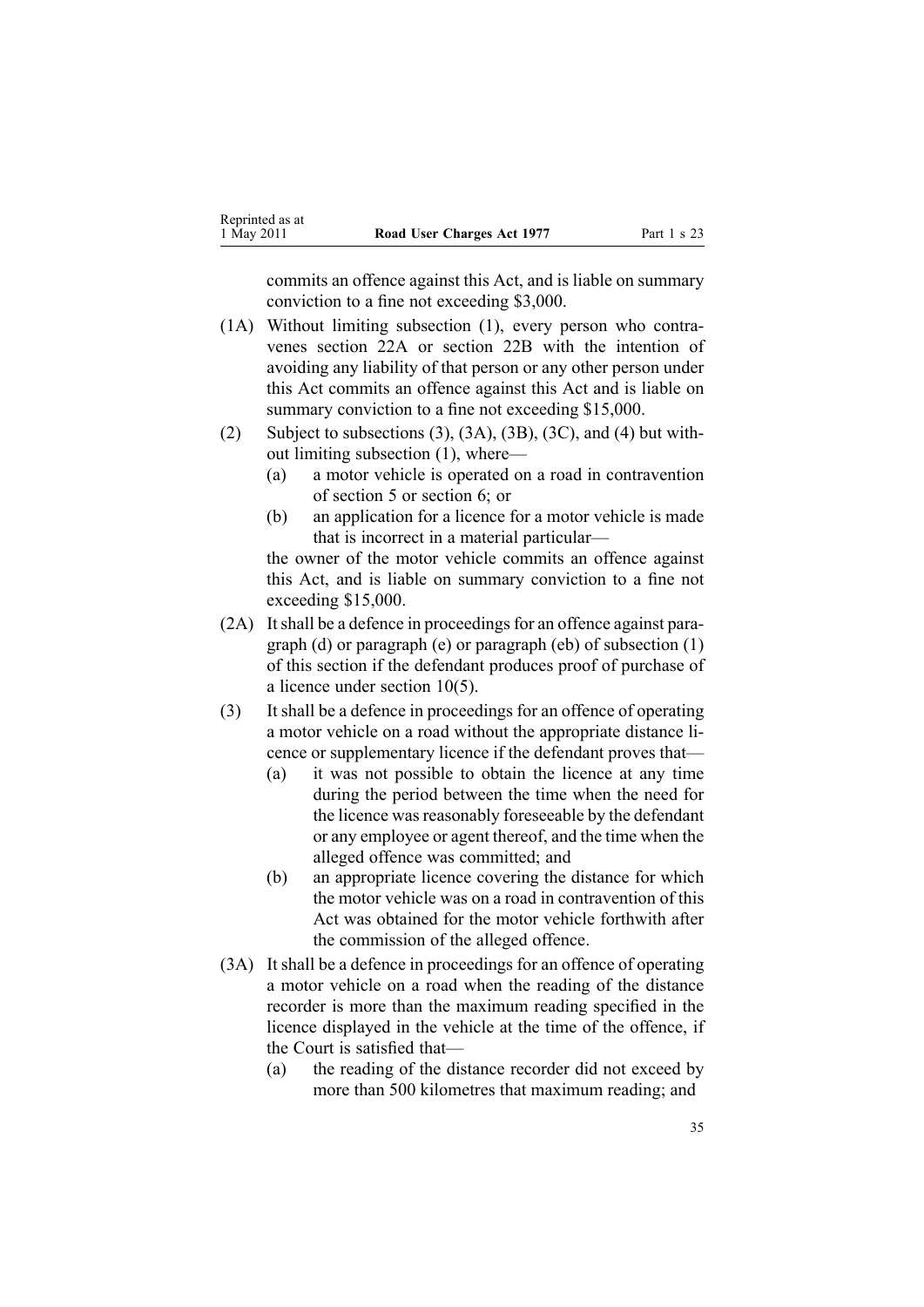- (b) the gross weight of the motor vehicle was not more than the maximum gross weight specified in that licence; and
- (c) as soon as reasonably practical after the offence was drawn to the attention of the defendant, <sup>a</sup> further licence was purchased specifying not less than the maximum gross weight of the motor vehicle and for <sup>a</sup> distance of not less than the amount by which the reading of the distance recorder exceeded the maximum reading of the licence displayed in the vehicle at the time of the offence.
- (3B) It shall be <sup>a</sup> defence in proceedings for an offence of operating <sup>a</sup> motor vehicle on <sup>a</sup> road when the gross weight of that motor vehicle is more than the maximum gross weight specified in the licence carried or displayed on that motor vehicle, if the Court is satisfied that, having regard to the maximum gross weights specified in the licences carried or displayed on any other attached vehicles, and to the actual gross weights of those attached vehicles, sufficient paymen<sup>t</sup> has been made in total to cover the charges that apply for the actual loadings on the individual vehicles at the time of the offence.
- (3C) It shall be <sup>a</sup> defence in proceedings for an offence of operating <sup>a</sup> motor vehicle on <sup>a</sup> road when the distance licence carried or displayed on the motor vehicle specifies the wrong vehicle type number of that motor vehicle if the defendant proves that—
	- (a) the vehicle was fitted with <sup>a</sup> lifting axle which was not transmitting <sup>a</sup> portion of the weight of the vehicle to the roadway at the time of the offence; and
	- (b) the vehicle was unladen, excep<sup>t</sup> for normal operating gear; and
	- (c) the lifting axle was capable of being altered by the fitted device so as to transmit to the roadway <sup>a</sup> portion of the weight of the vehicle; and
	- (d) if the lifting axle had been transmitting <sup>a</sup> portion of the weight of the vehicle to the roadway at the time of the offence, the vehicle type number specified on the licence would have been correct for the motor vehicle.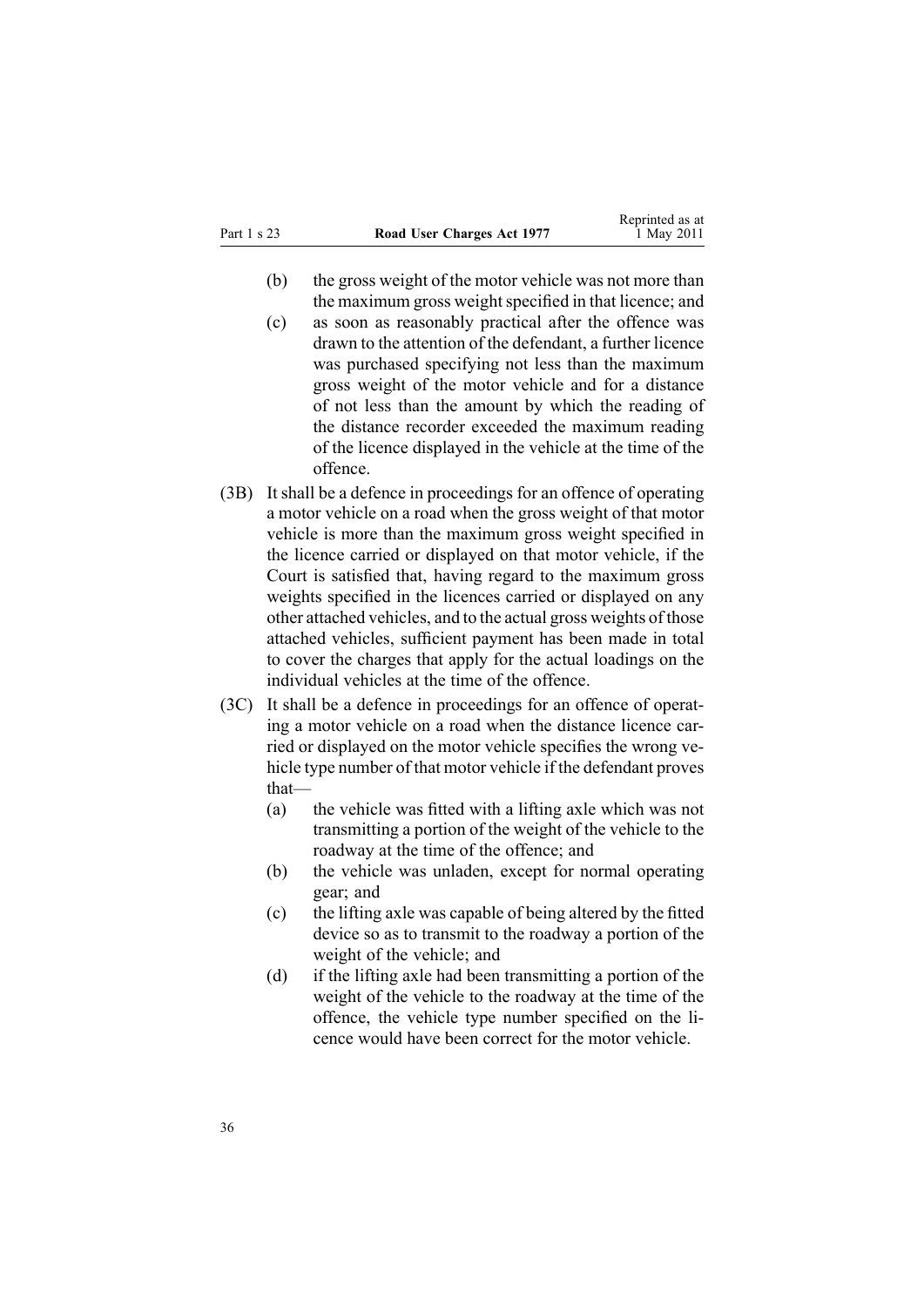- (3D) For the purposes of subsection (3C), <sup>a</sup> **lifting axle** is an axle which is fitted with <sup>a</sup> device to alter the distribution of weight between the axles of <sup>a</sup> heavy motor vehicle.
- (4) It shall be <sup>a</sup> defence in proceedings for an offence of operating <sup>a</sup> motor vehicle on <sup>a</sup> road without <sup>a</sup> proper working distance recorder if the defendant proves that—
	- (a) <sup>a</sup> distance recorder was fitted to the motor vehicle at the time; and
	- (b) it was not possible to obtain and fit <sup>a</sup> properly working distance recorder to the motor vehicle, or to repair the distance recorder fitted to the motor vehicle, during the period between the time of the damage to or malfunction of the distance recorder fitted to the motor vehicle and the time when the alleged offence was committed; and
	- (c) <sup>a</sup> properly working distance recorder was fitted to the motor vehicle, or the distance recorder fitted to the motor vehicle was repaired, forthwith after the commission of the alleged offence.
- (4A) Every person—
	- (a) who is summoned under [section](#page-22-0) 18B and who fails or refuses to appear before the Judge at the time specified by the Judge, or to take oath as <sup>a</sup> witness before the Judge; or
	- (b) who is sworn as <sup>a</sup> witness at an inquiry held under [sec](#page-21-0)-tion [18A](#page-21-0) and who fails or refuses to answer any question pu<sup>t</sup> to him regarding the subject of the inquiry; or
	- (c) who fails or refuses to produce any document or thing for the inspection of the Judge, or of any person authorised by the Judge for this purpose, when required to do so pursuant to section  $18B(1)(b)$ —

commits an offence against this Act, and is liable on summary conviction to <sup>a</sup> fine not exceeding \$1,000:

provided that no person shall be convicted of an offence against paragraph (a) unless, at the time of the service of the summons or at some other reasonable time before the date on which that person was required to attend, there was paid or tendered to that person <sup>a</sup> sum sufficient to provide for his reasonable travel expenses in attending the inquiry.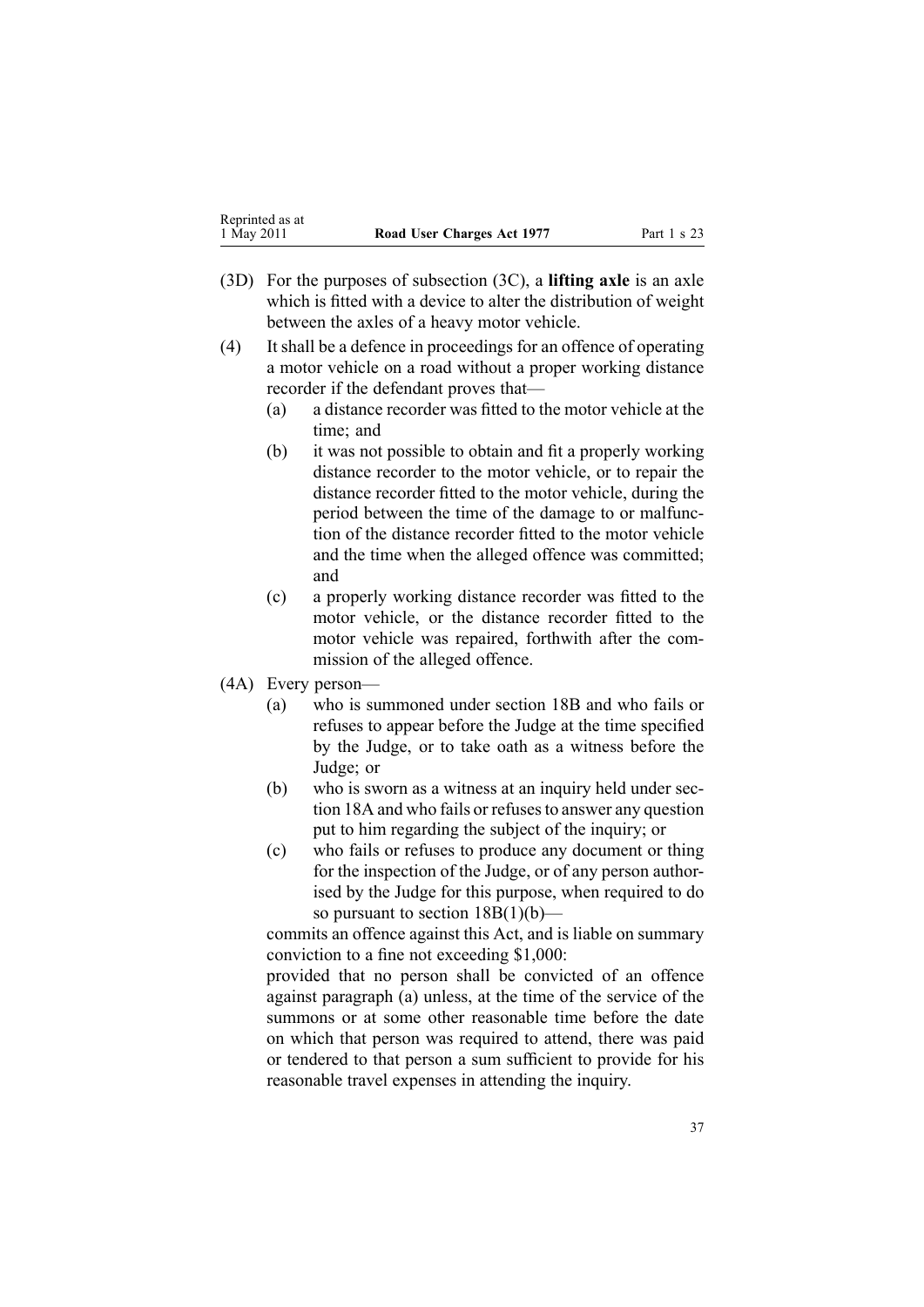- (5) Notwithstanding [section](http://www.legislation.govt.nz/pdflink.aspx?id=DLM311191) 14 of the Summary Proceedings Act 1957, any information in respec<sup>t</sup> of any offence against this Act or against any regulations made thereunder may be laid at any time within 2 years from the time when the matter of the information arose.
- (6) Any offence against this Act that is specified in [Part](http://www.legislation.govt.nz/pdflink.aspx?id=DLM345130) 4 of Schedule 2 to the Transport Act 1962 as an excess weight offence or <sup>a</sup> distance recorder offence or as an infringement offence under the Land [Transport](http://www.legislation.govt.nz/pdflink.aspx?id=DLM433612) Act 1998 may be proceeded with as an infringement offence in accordance with [section](http://www.legislation.govt.nz/pdflink.aspx?id=DLM342910) [42A](http://www.legislation.govt.nz/pdflink.aspx?id=DLM342910) of that Act or the Land Transport Act 1998.
- (7) For the avoidance of doubt, it is hereby declared that, in any proceedings for an offence of operating <sup>a</sup> motor vehicle on <sup>a</sup> road in contravention of [section](#page-9-0) 5 or [section](#page-10-0) 6, it is not necessary for the prosecution to prove that any licence required to be carried on the vehicle either had been or had not been displayed in accordance with [section](#page-26-0) 19 of this Act.
- $(8)$  Where a person breaches the requirements of a licence in more than one particular, each such breach, to the extent that it constitutes an offence against this Act, constitutes <sup>a</sup> separate offence.

Section 23(1): amended, on 28 October 1986, by section 14(4)(a) of the Road User Charges Amendment Act 1986 (1986 No 77).

Section 23(1): amended, on 23 November 1979, by section [12\(1\)\(a\)](http://www.legislation.govt.nz/pdflink.aspx?id=DLM35002) of the Road User Charges Amendment Act 1979 (1979 No 65).

Section 23(1)(ba): inserted, on 1 April 1993, by section 12(1) of the Road User Charges Amendment Act 1992 (1992 No 114).

Section 23(1)(ca): inserted, on 1 October 1989, by section 14(1) of the Road User Charges Amendment Act 1989 (1989 No 79).

Section 23(1)(d): substituted, on 28 October 1986, by section 14(1) of the Road User Charges Amendment Act 1986 (1986 No 77).

Section 23(1)(e): substituted, on 28 October 1986, by section 14(1) of the Road User Charges Amendment Act 1986 (1986 No 77).

Section 23(1)(ea): inserted, on 1 October 1989, by section 14(2) of the Road User Charges Amendment Act 1989 (1989 No 79).

Section 23(1)(eb): inserted, on 1 October 1989, by section 14(2) of the Road User Charges Amendment Act 1989 (1989 No 79).

Section 23(1)(fa): inserted, on 23 November 1979, by [section](http://www.legislation.govt.nz/pdflink.aspx?id=DLM35002) 12(3) of the Road User Charges Amendment Act 1979 (1979 No 65).

Section 23(1)(fa): amended, on 1 April 1993, by section 12(2) of the Road User Charges Amendment Act 1992 (1992 No 114).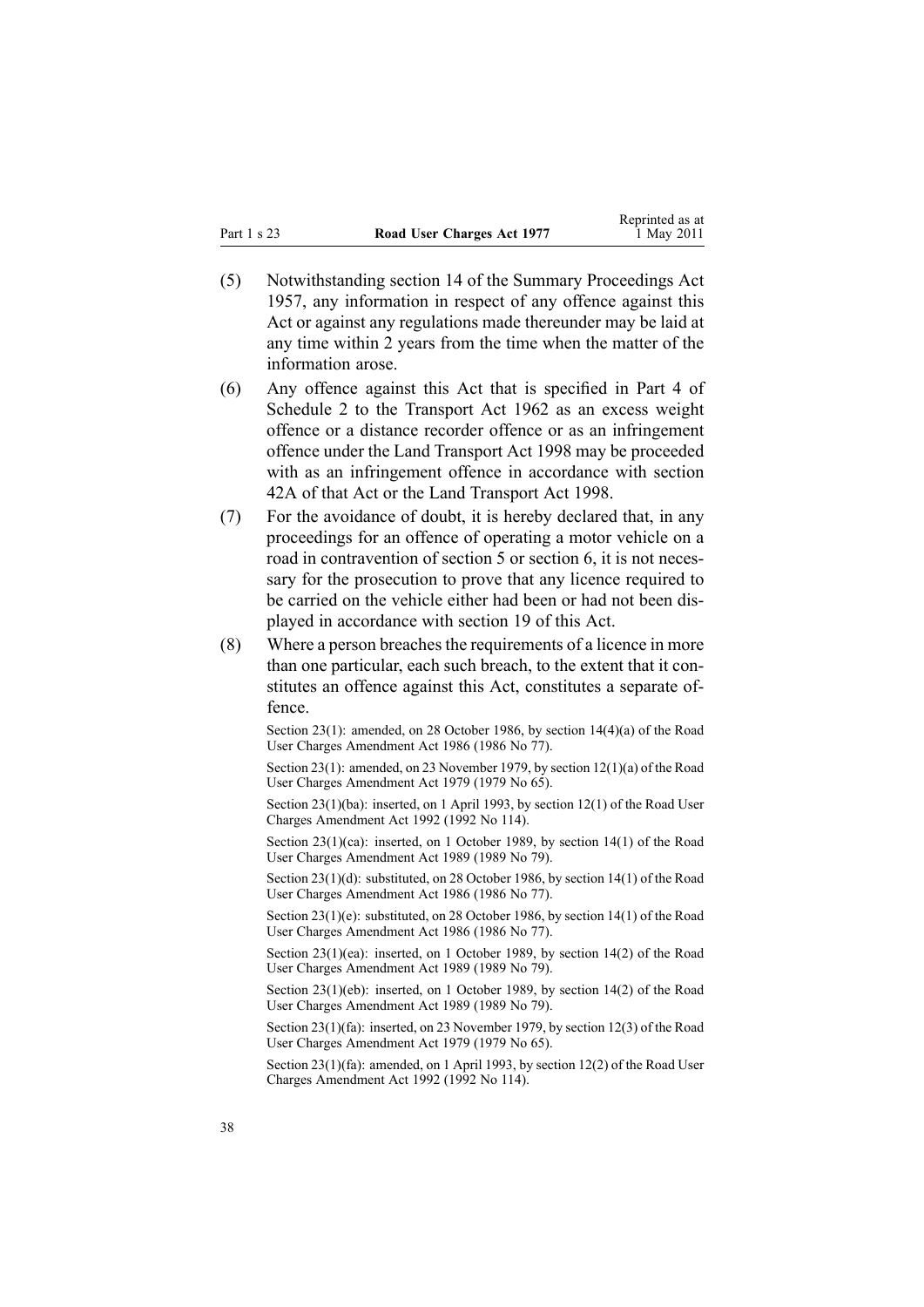Section 23(1)(faa): inserted, on 1 April 1993, by section 12(3) of the Road User Charges Amendment Act 1992 (1992 No 114).

Section 23(1)(fb): inserted, on 28 October 1986, by section 14(2) of the Road User Charges Amendment Act 1986 (1986 No 77).

Section 23(1)(fc): inserted, on 1 October 1989, by section 14(3) of the Road User Charges Amendment Act 1989 (1989 No 79).

Section 23(1A): inserted, on 1 October 1989, by section 14(4) of the Road User Charges Amendment Act 1989 (1989 No 79).

Section 23(1A): amended, on 1 April 1993, by section 12(4) of the Road User Charges Amendment Act 1992 (1992 No 114).

Section 23(2): amended, on 28 October 1986, by section 14(4)(b) of the Road User Charges Amendment Act 1986 (1986 No 77).

Section 23(2): amended, on 23 November 1979, by section [12\(1\)\(b\)](http://www.legislation.govt.nz/pdflink.aspx?id=DLM35002) of the Road User Charges Amendment Act 1979 (1979 No 65).

Section 23(2A): inserted, on 1 April 1993, by section 12(5) of the Road User Charges Amendment Act 1992 (1992 No 114).

Section 23(3): substituted, on 22 December 1980, by [section](http://www.legislation.govt.nz/pdflink.aspx?id=DLM38572) 8 of the Road User Charges Amendment Act 1980 (1980 No 71).

Section 23(3A): inserted, on 21 September 1984, by [section](http://www.legislation.govt.nz/pdflink.aspx?id=DLM75157) 2 of the Road User Charges Amendment Act 1984 (1984 No 5).

Section 23(3B): inserted, on 28 October 1986, by section 14(3) of the Road User Charges Amendment Act 1986 (1986 No 77).

Section 23(3B): amended, on 1 October 1989, by section 14(5) of the Road User Charges Amendment Act 1989 (1989 No 79).

Section 23(3C): inserted, on 28 October 1986, by section 14(3) of the Road User Charges Amendment Act 1986 (1986 No 77).

Section 23(3C): amended, on 1 October 1989, by section 14(5) of the Road User Charges Amendment Act 1989 (1989 No 79).

Section 23(3D): inserted, on 28 October 1986, by section 14(3) of the Road User Charges Amendment Act 1986 (1986 No 77).

Section 23(4): substituted, on 22 December 1980, by [section](http://www.legislation.govt.nz/pdflink.aspx?id=DLM38572) 8 of the Road User Charges Amendment Act 1980 (1980 No 71).

Section 23(4A): inserted, on 22 December 1980, by [section](http://www.legislation.govt.nz/pdflink.aspx?id=DLM38572) 8 of the Road User Charges Amendment Act 1980 (1980 No 71).

Section 23(6): added, on 1 October 1989, by section 14(6) of the Road User Charges Amendment Act 1989 (1989 No 79).

Section 23(6): amended, on 1 March 1999, by section [215\(1\)](http://www.legislation.govt.nz/pdflink.aspx?id=DLM435656) of the Land Transpor<sup>t</sup> Act 1998 (1998 No 110).

Section 23(7): added, on 29 July 1995, by section 2 of the Road User Charges Amendment Act 1995 (1995 No 46).

Section 23(8): added, on 30 April 1997, by [section](http://www.legislation.govt.nz/pdflink.aspx?id=DLM407965) 3 of the Road User Charges Amendment Act 1997 (1997 No 7).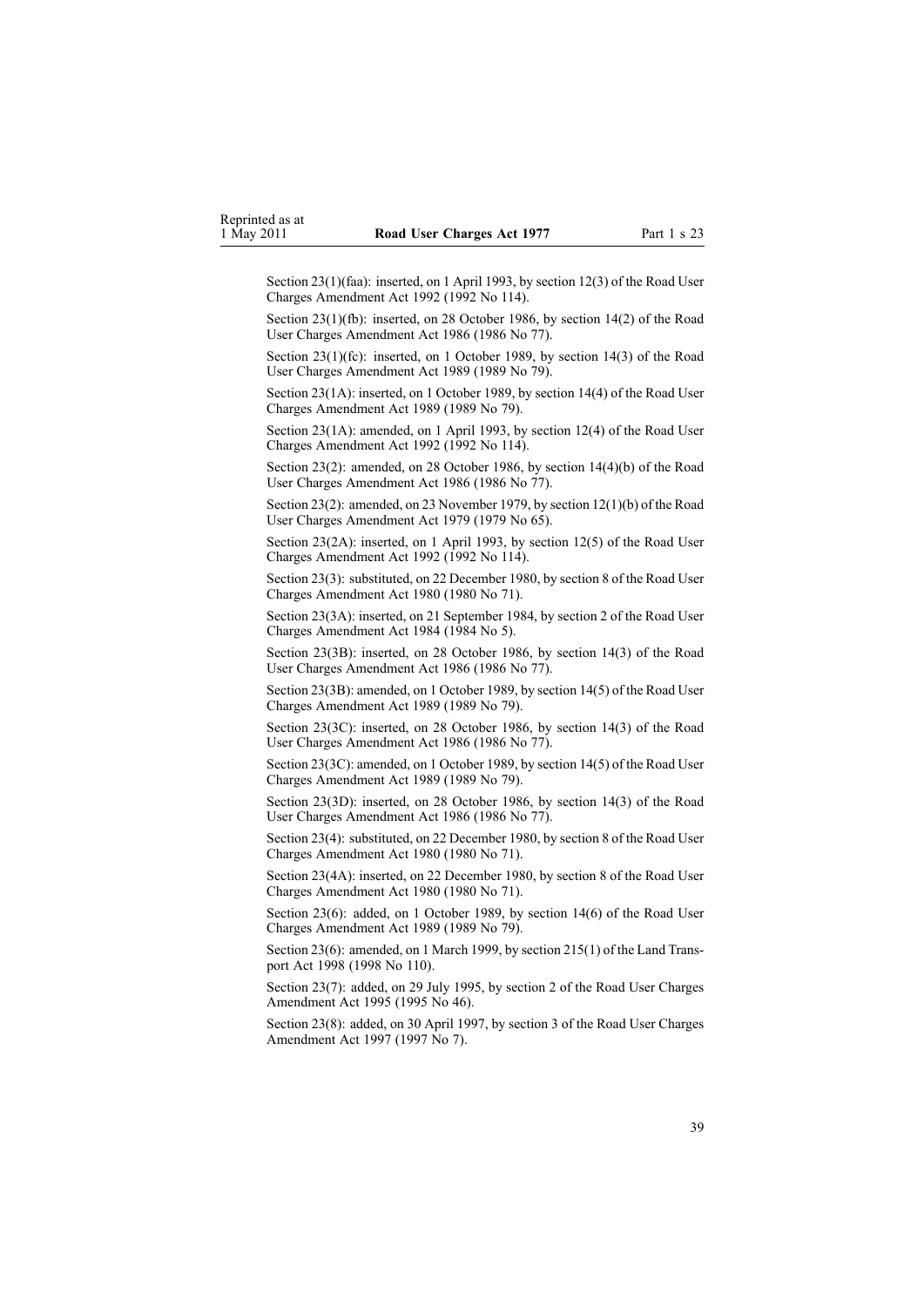#### <span id="page-39-0"></span>**23A Evidence in proceedings**

- (1) A document certified by an officer or employee of the Ministry of Transport, or by <sup>a</sup> person authorised by the chief executive for the purpose, to be <sup>a</sup> record held for the purposes of this Act shall be received as prima facie evidence—
	- (a) in any inquiry under [section](#page-21-0) 18A:
	- (b) in any proceedings for an offence against this Act or the [Transport](http://www.legislation.govt.nz/pdflink.aspx?id=DLM341189) Act 1962 or the Land [Transport](http://www.legislation.govt.nz/pdflink.aspx?id=DLM433612) Act 1998 or any regulations made under any of those Acts:
	- (c) in any proceedings for the revocation of <sup>a</sup> transport services licence under the Transport Services [Licensing](http://www.legislation.govt.nz/pdflink.aspx?id=DLM170942) Act [1989](http://www.legislation.govt.nz/pdflink.aspx?id=DLM170942).
- (2) For the purposes of this section, <sup>a</sup> record held for the purposes of this Act includes <sup>a</sup> copy of <sup>a</sup> licence issued under this Act and <sup>a</sup> computer record held for the purposes of this Act; and, in this subsection, **computer record** includes <sup>a</sup> microfiche, <sup>a</sup> microfiche printout, <sup>a</sup> computer printout, or any other document produced by <sup>a</sup> device by means of which information is recorded or stored.

Section 23A: inserted, on 1 April 1993, by section 13 of the Road User Charges Amendment Act 1992 (1992 No 114).

Section 23A(1): amended, on 30 April 1997, by [section](http://www.legislation.govt.nz/pdflink.aspx?id=DLM407966) 4 of the Road User Charges Amendment Act 1997 (1997 No 7).

Section 23A(1)(b): amended, on 1 March 1999, by section [215\(1\)](http://www.legislation.govt.nz/pdflink.aspx?id=DLM435656) of the Land Transport Act 1998 (1998 No 110).

#### **23B Admissibility of certain statements**

- (1) Notwithstanding any enactment or rule of law, any statement that is made to <sup>a</sup> constable or <sup>a</sup> traffic officer who is <sup>a</sup> nonsworn member of the Police by the driver of any vehicle to which this Act applies that relates to—
	- (a) the identity of the employer of that driver; or
	- (b) any matter that is by any enactment to be specified in any logbook—

may be given in evidence by that constable or traffic officer and shall be admissible in any proceedings for an offence against this Act as evidence of the matters referred to in the statement.

(2) Notwithstanding any enactment or rule of law, any statement that—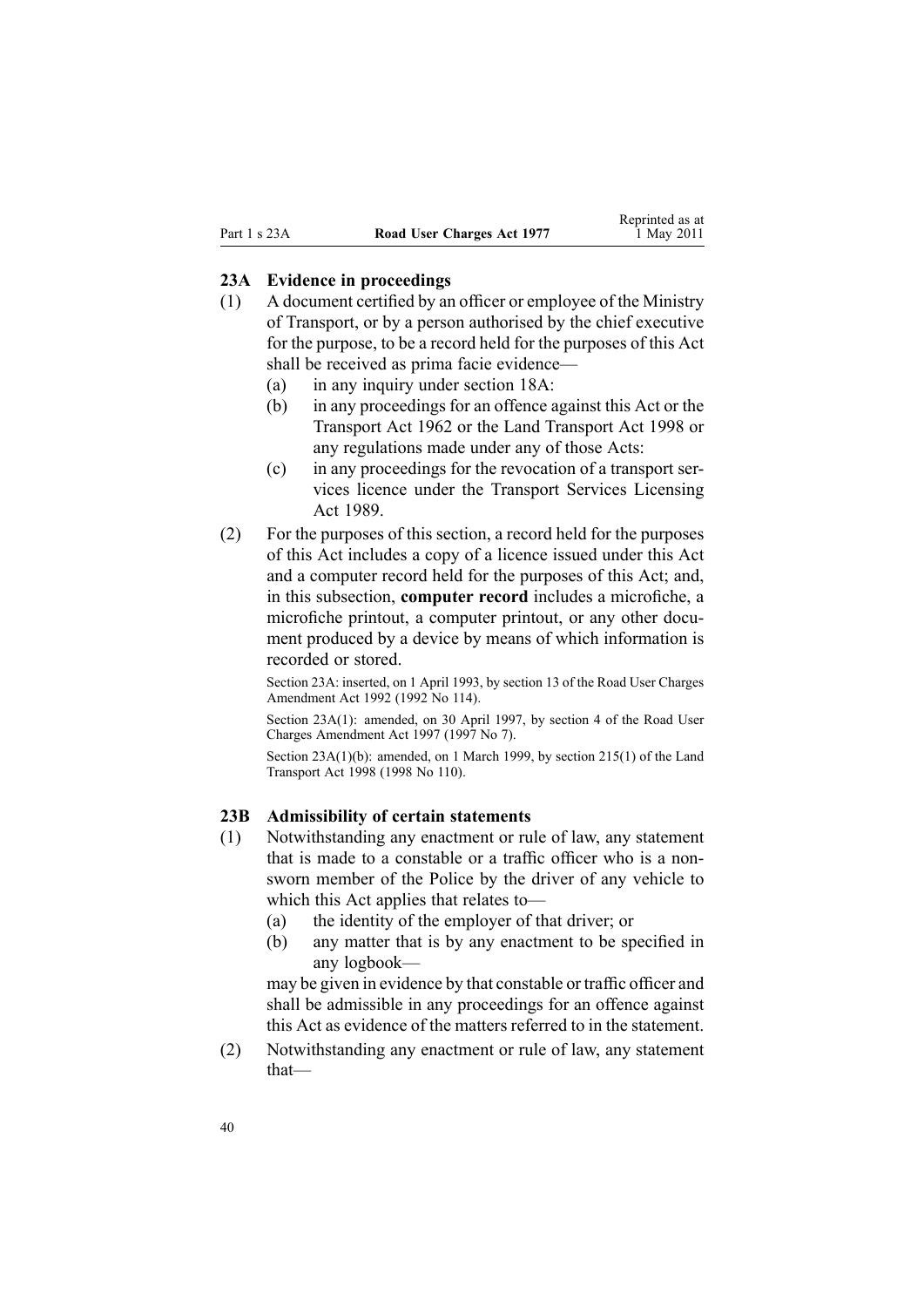- <span id="page-40-0"></span>(a) is made to an employee of New Zealand Transport Agency who is authorised in writing for the purpose by the Agency; and
- (b) is made by the driver of any vehicle to which this Act applies; and
- (c) relates to any matter that is by any enactment required to be specified in any logbook—

may be given in evidence by that authorised employee and shall be admissible in any proceedings for an offence against this Act as evidence of the matters referred to in the statement.

Section 23B: inserted, on 1 April 1993, by section 13 of the Road User Charges Amendment Act 1992 (1992 No 114).

Section 23B(2): added, on 29 July 1995, by section 3 of the Road User Charges Amendment Act 1995 (1995 No 46).

Section 23B(2): amended, on 1 March 1999, by section [215\(1\)](http://www.legislation.govt.nz/pdflink.aspx?id=DLM435656) of the Land Transport Act 1998 (1998 No 110).

Section 23B(2)(a): amended, on 1 August 2008, by [section](http://www.legislation.govt.nz/pdflink.aspx?id=DLM1313622) 50(1) of the Land Transport Management Amendment Act 2008 (2008 No 47).

Section 23B(2)(a): amended, on 1 December 2004, by [section](http://www.legislation.govt.nz/pdflink.aspx?id=DLM321838) 19(1) of the Land Transport Management Amendment Act 2004 (2004 No 97).

Section 23B(2)(a): amended, on 1 March 1999, by section [215\(1\)](http://www.legislation.govt.nz/pdflink.aspx?id=DLM435656) of the Land Transport Act 1998 (1998 No 110).

#### **23C Power to inspect records**

- (1) For the purpose of ascertaining whether the provisions of this Act have been or are being complied with by any person to whom this Act applies, the chief executive may require that person to produce for inspection any books or records in that person's possession or over which that person has control, including (but not limited to) logbooks, records associated with logbooks, financial records relating to expenditure on fuel, invoices, vehicle maintenance records, depreciation records for vehicles, time and wage records, and waybills.
- (2) The chief executive may take extracts from or make copies of any books or records so produced.
- (3) The powers conferred by thissection are in addition to, and not in substitution for or in derogation of, the powers conferred by [section](#page-19-0) 17A.

Section 23C: inserted, on 1 April 1993, by section 13 of the Road User Charges Amendment Act 1992 (1992 No 114).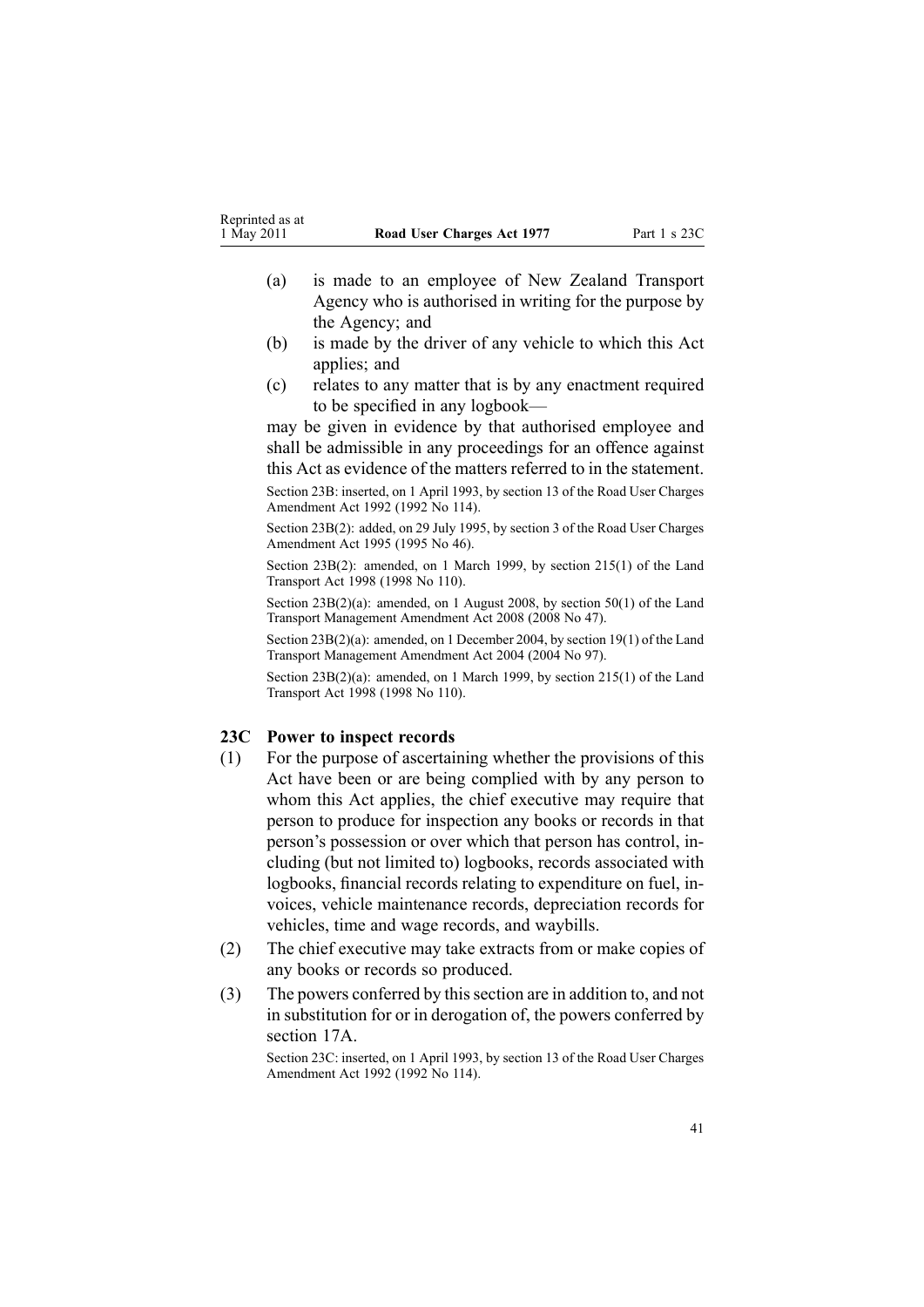#### <span id="page-41-0"></span>**23D Delegation of chief executive's functions or powers to persons outside Ministry**

- (1) Subject to subsection (2), the chief executive may from time to time, either generally or particularly, delegate to such persons (not being employees of the Ministry) as he or she specifies any of his or her functions or powers under this Act.
- (2) The chief executive shall not delegate any function or power to any person or any class of persons not employed in the State services (within the meaning of the State [Sector](http://www.legislation.govt.nz/pdflink.aspx?id=DLM129109) Act 1988), excep<sup>t</sup> with the consent in writing of the Minister.
- (2A) In any case where the chief executive has delegated any functions or powers to any person under this section, that person may, with the prior approval of the Minister, delegate to any other person such of those functions or powers as are so approved.
- (3) Subject to any general orspecial directions given or conditions imposed by the chief executive, any person to whom any functions or powers are delegated under this section may perform those functions and exercise those powers in the same manner and with the same effect as if they had been conferred or imposed upon the person directly and not by delegation.
- (4) The chief executive may delegate any power or function under this section to <sup>a</sup> specified person or class of persons or to the holder or holders of <sup>a</sup> specified office or class of office for the time being.
- (5) Every delegation under thissection shall be given for <sup>a</sup> specific or indefinite period but in either case shall be revocable at will and no such delegation shall preven<sup>t</sup> the exercise of any power or the performance of any function by the chief executive.
- (6) Every delegation under this section shall, until revoked, continue in force according to its tenor, notwithstanding the fact that the chief executive by whom it was made may cease to hold office, and shall continue to have effect as if it were made by the person for the time being holding office as chief executive.
- (7) Every person purporting to act under any delegation under this section shall when reasonably requested produce evidence of his or her authority to do so.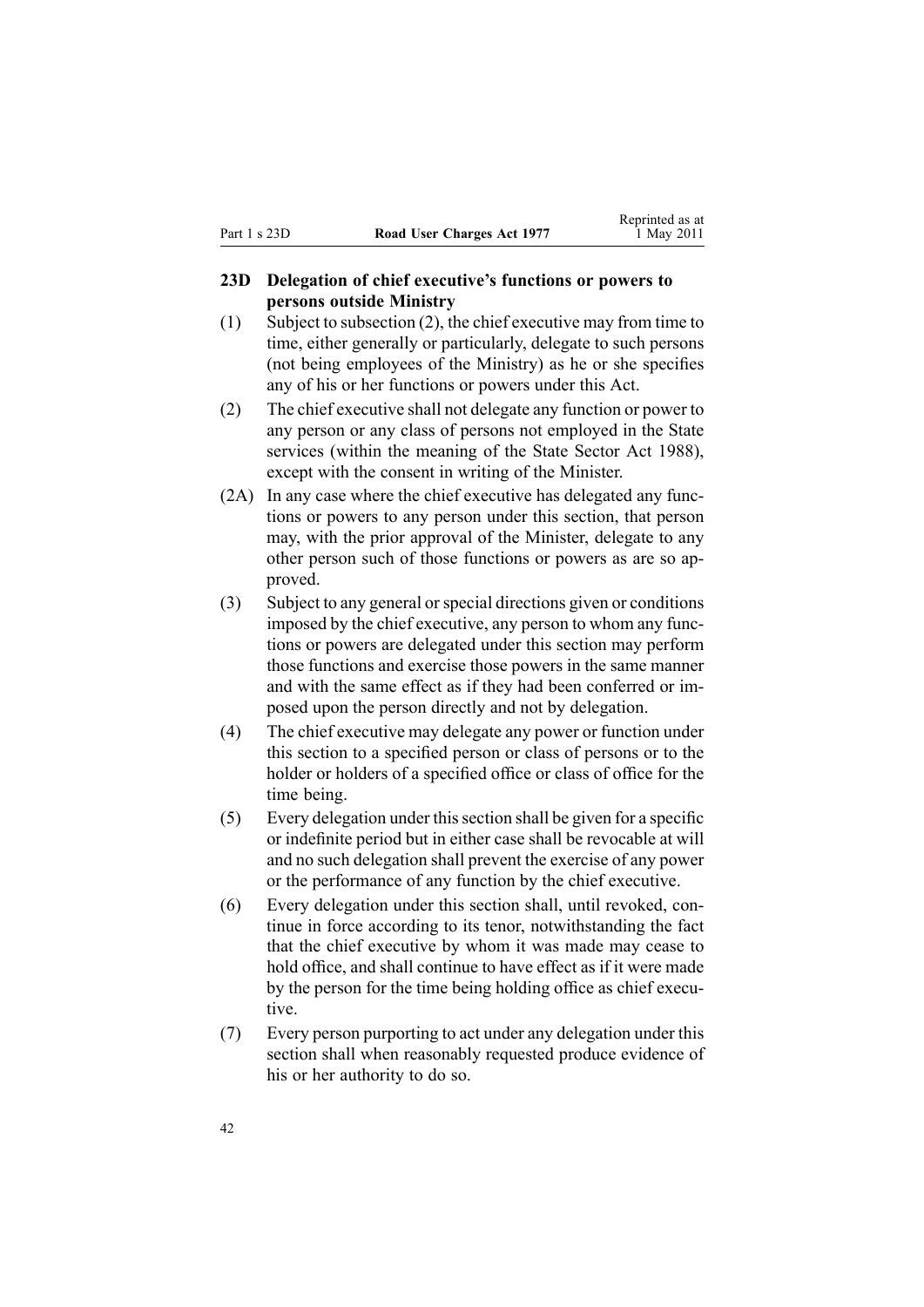<span id="page-42-0"></span>(8) In this section, the term **person** includes <sup>a</sup> body corporate, but does not include an unincorporated body of persons.

Section 23D: inserted, on 20 August 1993, by section 35(1) of the Land Transpor<sup>t</sup> Act 1993 (1993 No 88).

Section 23D(2A): inserted, on 29 July 1995, by section 4 of the Road User Charges Amendment Act 1995 (1995 No 46).

Section 23D(8): added, on 30 April 1997, by [section](http://www.legislation.govt.nz/pdflink.aspx?id=DLM407967) 5 of the Road User Charges Amendment Act 1997 (1997 No 7).

#### **24 Regulations and Orders in Council**

- (1) The Governor-General may from time to time, by Order in Council, make regulations for all or any of the following purposes:
	- (a) prescribing the forms of licences and empowering the Registrar to prescribe the colours of licences and labels:
	- (b) *[Repealed]*
	- (c) prescribing circumstances in which an issuing officer may issue <sup>a</sup> licence notwithstanding that the road user charge, or par<sup>t</sup> thereof, payable in respec<sup>t</sup> thereof has not been paid, or if he is satisfied that the charge has been or will be paid:
	- (d) empowering the Registrar to cancel any licence if the road user charge payable in respec<sup>t</sup> thereof has not been paid:
	- (e) requiring motor vehicles, or any class or classes of motor vehicles, to be fitted with hubodometers from specified dates; prescribing the types of hubodometers to be fitted and the manner of fitting and maintenance; regulating the replacement of hubodometers; and prohibiting or restricting, for the purposes of this Act, certain actions in respec<sup>t</sup> of hubodometers:
	- (f) requiring every person who issues <sup>a</sup> certificate of fitness or <sup>a</sup> warrant of fitness, or evidence of vehicle inspection under the Land [Transport](http://www.legislation.govt.nz/pdflink.aspx?id=DLM433612) Act 1998, for <sup>a</sup> motor vehicle to repor<sup>t</sup> to the chief executive the reading of the motor vehicle's distance recorder at the time of issue of the certificate or warrant:
	- (g) regulating the endorsement of licences for the purposes of [section](#page-11-0) 7: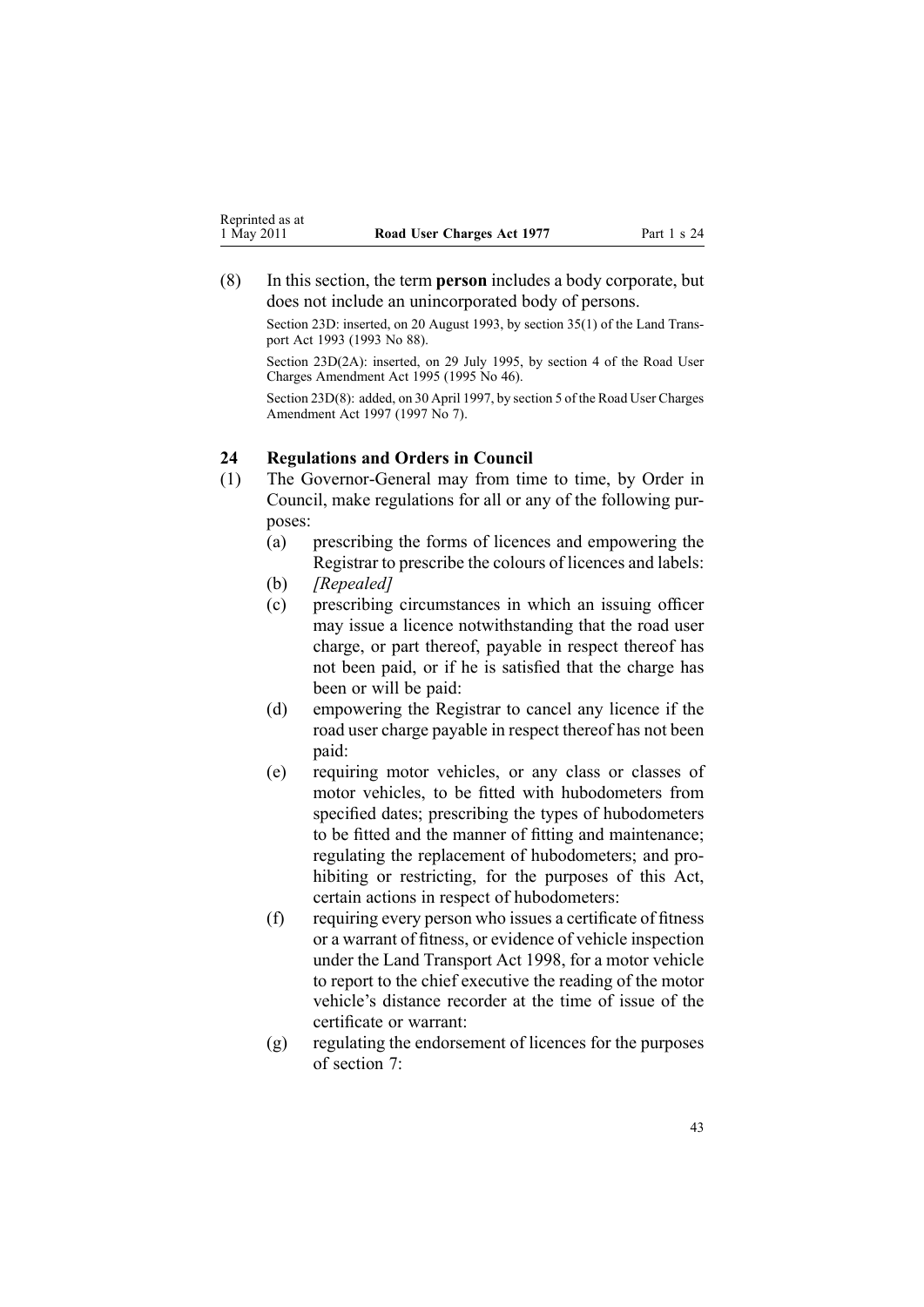- (ga) prescribing for the purposes of [section](#page-9-0)  $4(c)$ , motor vehicles (including light electric motor vehicles) that are exemp<sup>t</sup> from this Part:
- (h) prescribing offences in respec<sup>t</sup> of the contravention of or non-compliance with any regulations made under this Act; and prescribing the fines, not exceeding \$3,000, that may be imposed in respect of any such offence:
- (i) providing for such other matters, not inconsistent with this Act, as are contemplated by or necessary for giving full effect to the provisions of this Act and for its due administration.
- $(1)$  Regulations made under subsection  $(1)(ga)$  relating to light electric motor vehicles—
	- (a) mustspecify <sup>a</sup> date on which the exemption expires; and
	- (b) may, from time to time, be amended to provide for <sup>a</sup> later date.
- (2) The Governor-General may from time to time, by Order in Council, add to or omit from any of the categories specified in [Schedule](#page-49-0) 2 any class of motor vehicle; and every reference in this Act to Schedule 2 shall be construed as <sup>a</sup> reference to that Schedule with any alterations made by any Order in Council for the time being in force under this subsection.

Section 24(1)(a): amended, on 1 April 1993, by section 14 of the Road User Charges Amendment Act 1992 (1992 No 114).

Section 24(1)(b): repealed, on 1 March 1999, by section [215\(1\)](http://www.legislation.govt.nz/pdflink.aspx?id=DLM435656) of the Land Transport Act 1998 (1998 No 110).

Section 24(1)(f): amended, on 1 March 1999, by section [215\(1\)](http://www.legislation.govt.nz/pdflink.aspx?id=DLM435656) of the Land Transport Act 1998 (1998 No 110).

Section 24(1)(f): amended, on 1 April 1988, by section 3 of the Road User Charges Amendment Act 1988 (1988 No 46).

Section 24(1)(ga): inserted, on 11 August 2009, by [section](http://www.legislation.govt.nz/pdflink.aspx?id=DLM2172216) 7(1) of the Road User Charges Amendment Act 2009 (2009 No 27).

Section 24(1)(h): amended, on 23 November 1979, by section [12\(1\)\(a\)](http://www.legislation.govt.nz/pdflink.aspx?id=DLM35002) of the Road User Charges Amendment Act 1979 (1979 No 65).

Section 24(1A): inserted, on 11 August 2009, by [section](http://www.legislation.govt.nz/pdflink.aspx?id=DLM2172216) 7(2) of the Road User Charges Amendment Act 2009 (2009 No 27).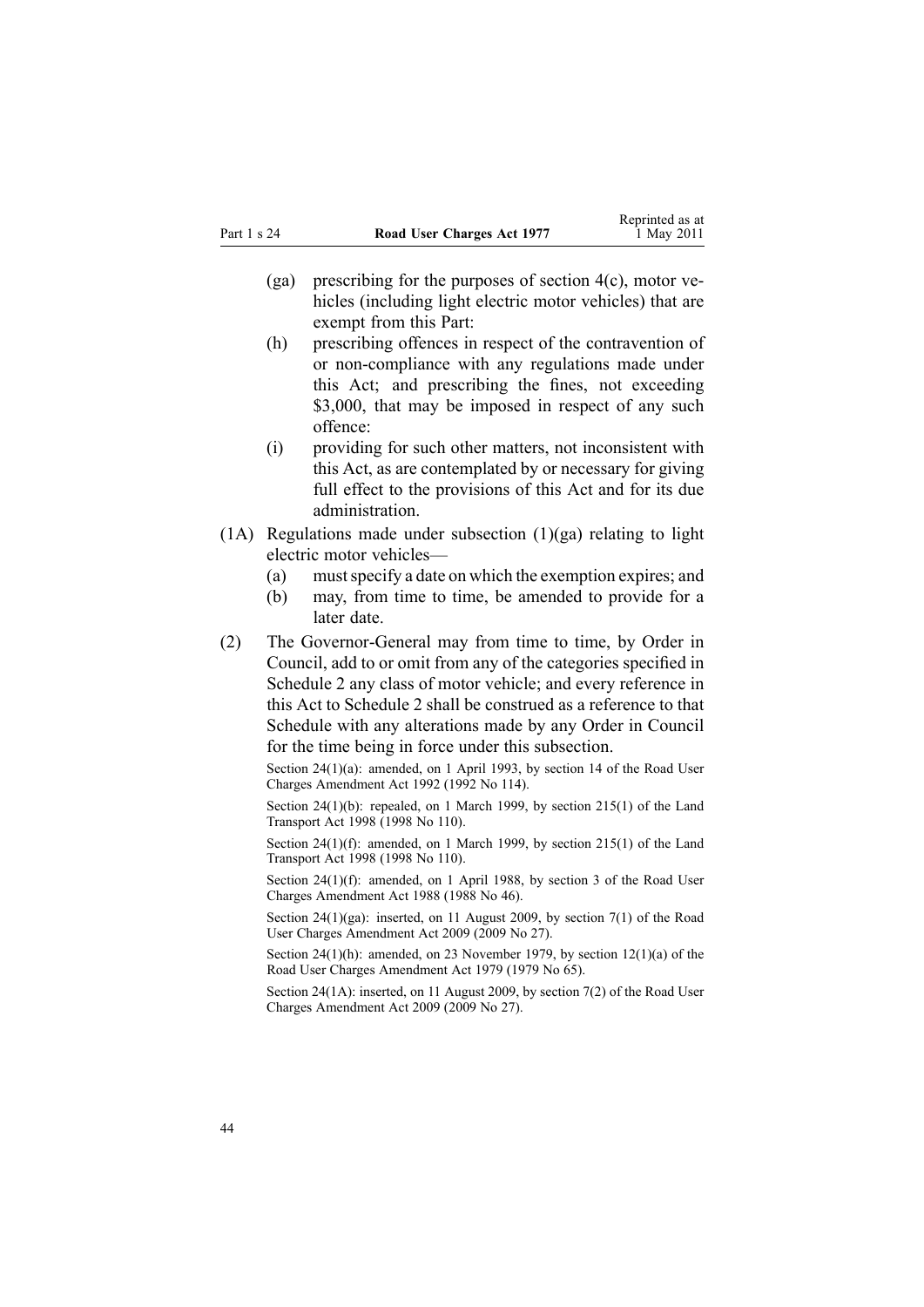# **Part 2 Amendments to other Acts**

*Amendments to Transport Act 1962*

#### <span id="page-44-0"></span>**25 Powers of constables and traffic officers**

- (1) *Amendment(s) incorporated in the [Act\(s\)](http://www.legislation.govt.nz/pdflink.aspx?id=DLM343552)*.
- (2) *[Repealed]* Section 25(2): repealed, on 1 August 1987, by section 22(5) of the Transport Amendment Act 1987 (1987 No 96).

#### **26 Repeal of provisions relating to heavy-traffic licences**

- (1) *Amendment(s) incorporated in the [Act\(s\)](http://www.legislation.govt.nz/pdflink.aspx?id=DLM341189)*
- (2) Notwithstanding any other provision of this Act, heavy-traffic licences that are issued pursuan<sup>t</sup> to regulations made under paragraphs (l) and (m) of [section](http://www.legislation.govt.nz/pdflink.aspx?id=DLM343978) 77(1) of the Transport Act 1962 for <sup>a</sup> term expiring after 28 February 1978 may be surrendered, and par<sup>t</sup> of the licence fee paid in respec<sup>t</sup> thereof may be refunded to the licensee, as if this Act had not been passed.

#### **27 Refund of motor spirits duty**

*[Repealed]*

Section 27: repealed, on 6 August 1982, by section 5 of the Transport Amendment Act (No<sup>2</sup>) 1982 (1982 No 10).

# **28 Amount of motor spirits duty credited to Consolidated Revenue Account, and refunds of such duty, may be altered by Order in Council**

*[Repealed]*

Section 28: repealed, on 6 August 1982, by section 5 of the Transport Amendment Act (No<sup>2</sup>) 1982 (1982 No 10).

#### **29 Repeal of provisions relating to mileage tax** *[Repealed]*

Section 29: repealed, on 6 August 1982, by section 5 of the Transport Amendment Act (No<sup>2</sup>) 1982 (1982 No 10).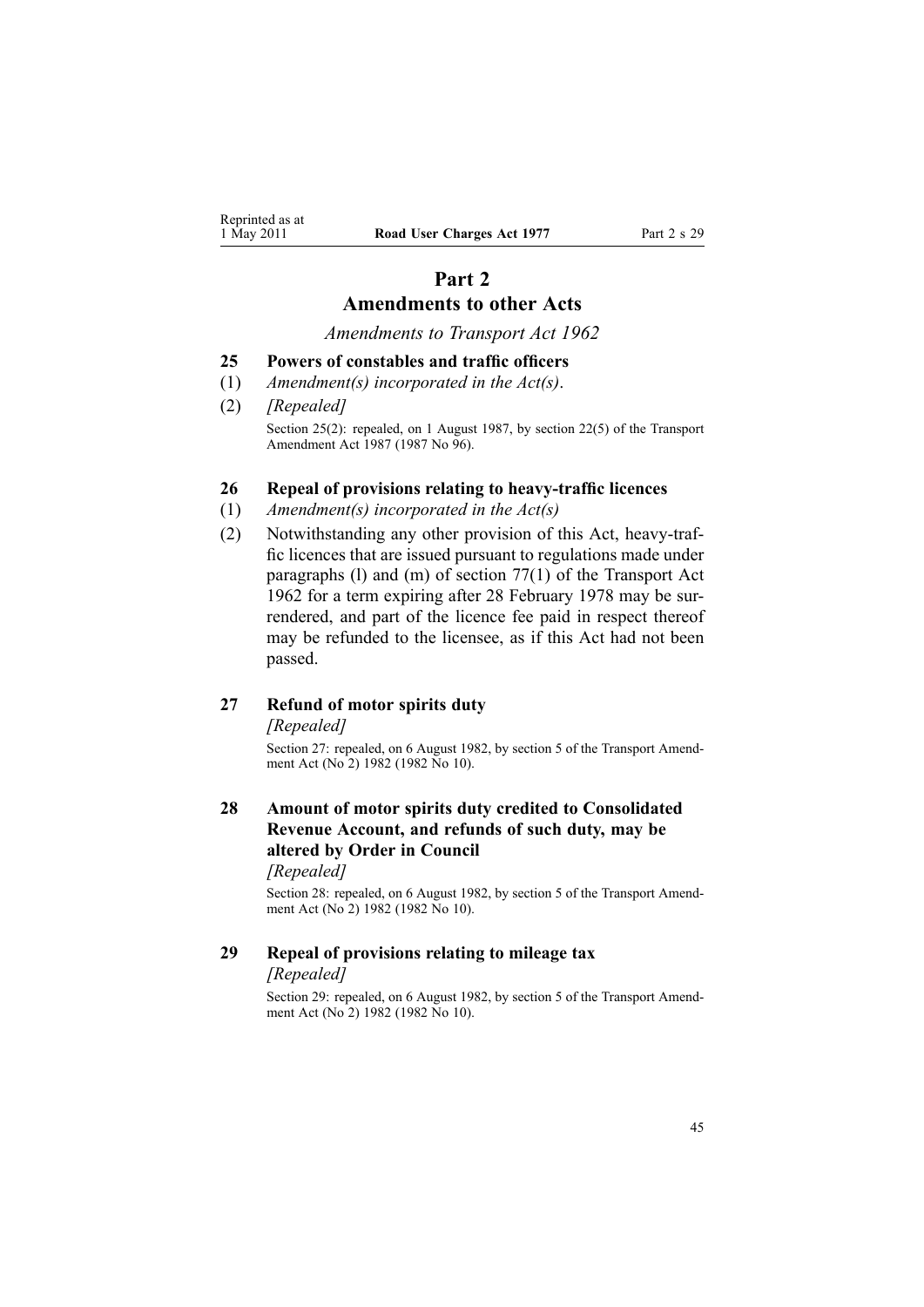## <span id="page-45-0"></span>**30 Evidence of testing and accuracy of weighing devices** *[Repealed]*

Section 30: repealed, on 1 August 1987, by section 36(2)(d) of the Transport Amendment Act 1987 (1987 No 96).

#### **31 Consequential repeals**

The following enactments are hereby consequentially repealed—

- (a) section 13 of, and the Schedule to, the Transport Amendment Act 1965:
- (b) section 20 of the Transport Amendment Act 1971:
- (c) section 29 of the Transport Amendment Act 1974:
- (d) section 3 of the Transport Amendment Act 1975:
- (e) the Transport Amendment Act (No 2) 1976.

#### *Amendments to National Roads Act 1953*

## **32 Board to submit budget to Minister each year** *[Repealed]*

Section 32: repealed, on 1 October 1989, by section [116\(1\)](http://www.legislation.govt.nz/pdflink.aspx?id=DLM175926) of the Transit New Zealand Act 1989 (1989 No 75).

# **33 Amount payable to local authorities for collection of heavy-traffic fees**

*[Repealed]*

Section 33: repealed, on 1 October 1989, by section [116\(1\)](http://www.legislation.govt.nz/pdflink.aspx?id=DLM175926) of the Transit New Zealand Act 1989 (1989 No 75).

#### **34 National Roads Fund**

#### *[Repealed]*

Section 34: repealed, on 1 October 1989, by section [116\(1\)](http://www.legislation.govt.nz/pdflink.aspx?id=DLM175926) of the Transit New Zealand Act 1989 (1989 No 75).

#### **35 Allocation of estimated revenue of Fund**

#### *[Repealed]*

Section 35: repealed, on 1 October 1989, by section [116\(1\)](http://www.legislation.govt.nz/pdflink.aspx?id=DLM175926) of the Transit New Zealand Act 1989 (1989 No 75).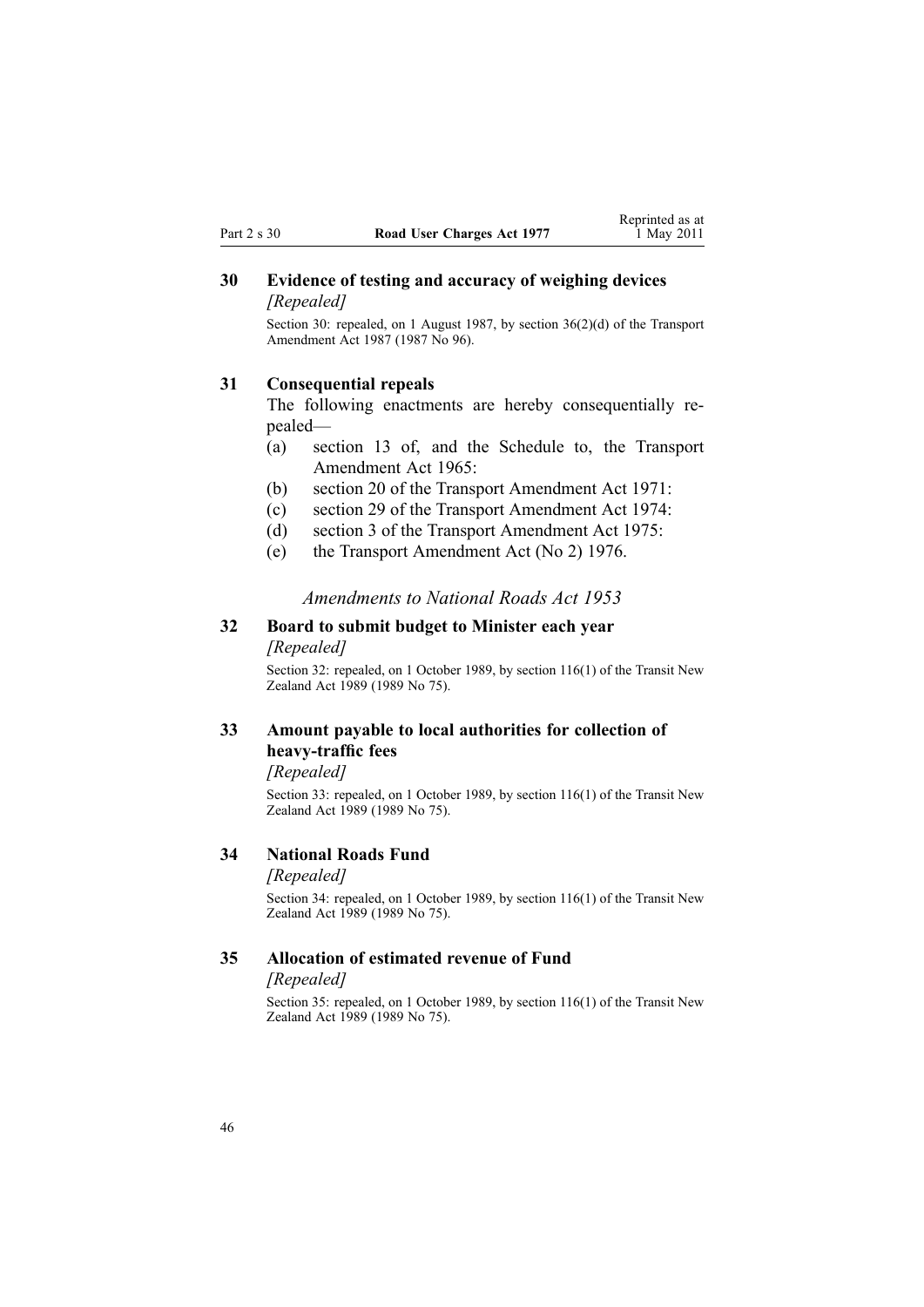# <span id="page-46-0"></span>**36 Board to prepare programme of road works**

*[Repealed]*

Section 36: repealed, on 1 October 1989, by section [116\(1\)](http://www.legislation.govt.nz/pdflink.aspx?id=DLM175926) of the Transit New Zealand Act 1989 (1989 No 75).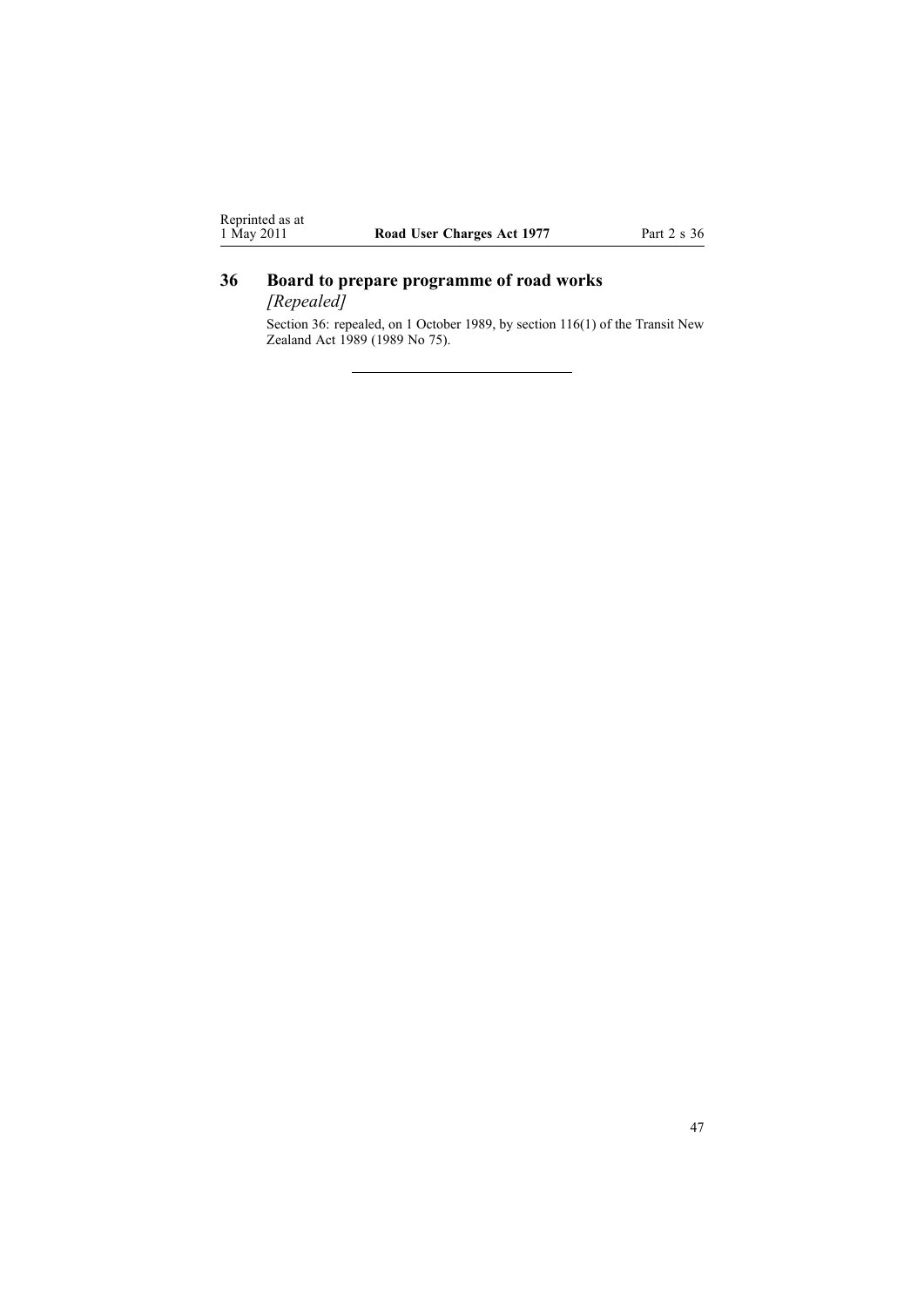# **Schedule** 1 s [2](#page-3-0)

<span id="page-47-0"></span>**Vehicle type numbers for distance and supplementary licences**

Schedule 1: substituted, on 21 September 1984, by [section](http://www.legislation.govt.nz/pdflink.aspx?id=DLM75159) 4(1) of the Road User Charges Amendment Act 1984 (1984 No 5).

Definitions—In this Schedule,—

**axle** means 1 or more shafts, spindles, or bearings in the same vertical transverse plane by means of which, in conjunction with wheels mounted on those shafts, spindles, or bearings, a portion of the weight of the vehicle is transmitted to the roadway; and in particular—

**oscillating axle** means any axle which complies with the following provisions:

- (a) the axle has 4 wheels attached thereto, consisting of 2 pairs of wheels; and
- (b) each such pair of wheels is mounted on <sup>a</sup> separate axle so affixed to the motor vehicle as to share the load equally between the 2 wheels and to permit oscillation of the separate axles in <sup>a</sup> vertical transverse plane which is at right angles to the longitudinal centre line of the vehicle; and
- (c) the centre of each such wheel is at least 50 cm distant from the centre of every other wheel fitted to the motor vehicle

**twin-tyred axle** means any axle, not being an oscillating axle, equipped with 4 or more tyres with 1.3 metres or more between the centres of the left side and right side wheels

**single-tyred axle** means any axle fitted with 2 or more wheels, but which is neither an oscillating axle nor <sup>a</sup> twin-tyred axle

**close**, in relation to 2 or more axles, meansthat the longitudinal centre lines of the axles are less than 2.4 metres apar<sup>t</sup>

**spaced**, in relation to an axle, means that the longitudinal centre line of the axle is at least 2.4 metres distant from the longitudinal centre line of the nearest other axle.

|     | <b>Class of motor vehicle</b>                              | Vehicle type<br>number |
|-----|------------------------------------------------------------|------------------------|
|     | Powered vehicles with 2 axles with:                        |                        |
| (a) | 1 single-tyred spaced axle and 1 twin-tyred spaced<br>axle | $\mathcal{L}$          |
| (b) | any other configuration                                    |                        |
|     | Powered vehicles with 3 axles with:                        |                        |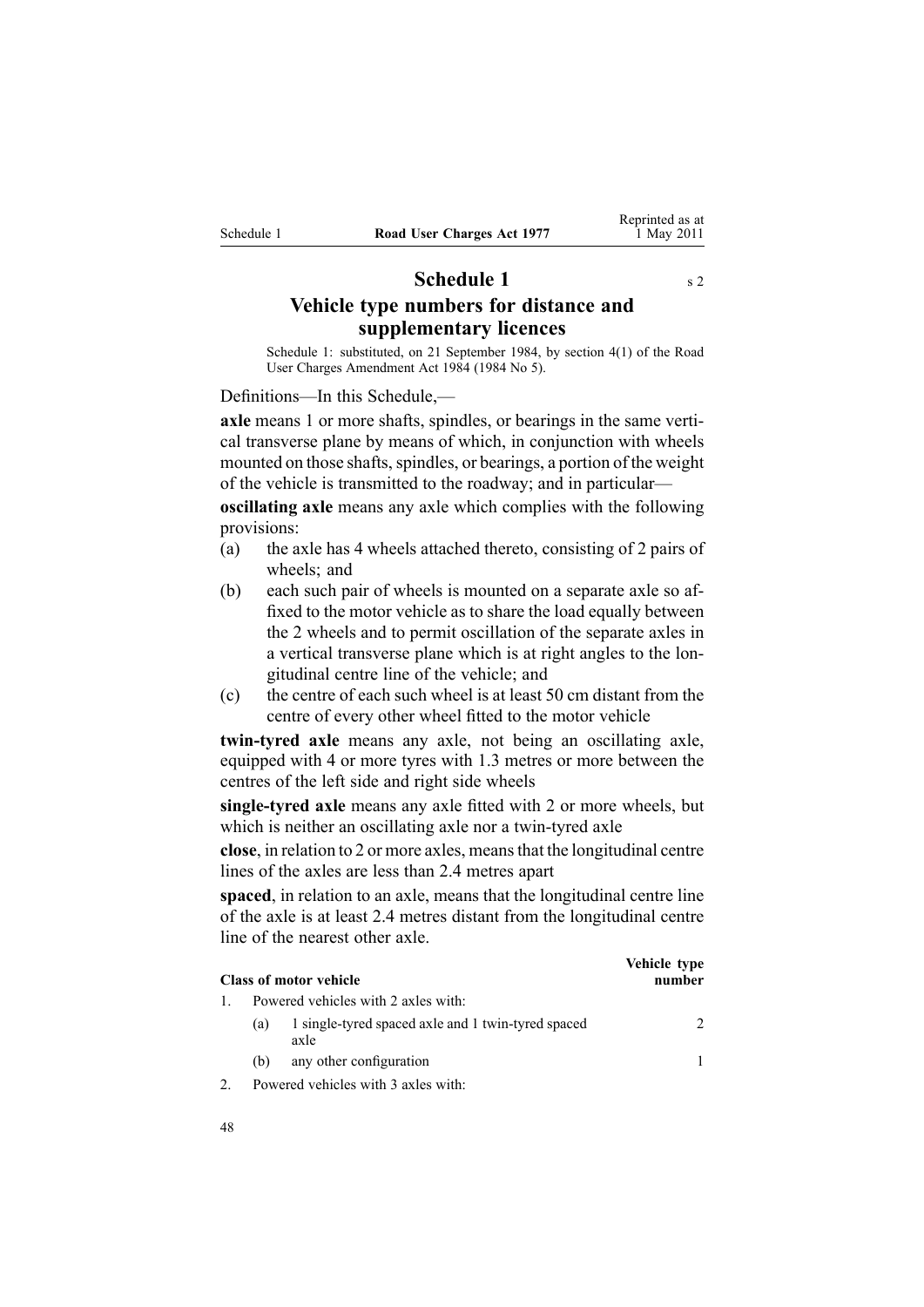|    | Reprinted as at<br>1 May 2011 | Road User Charges Act 1977                 | Schedule 1             |
|----|-------------------------------|--------------------------------------------|------------------------|
|    |                               | <b>Class of motor vehicle</b>              | Vehicle type<br>number |
|    | (a)                           | 1 single-tyred axle and 2 twin-tyred axles | 6                      |
|    | (b)                           | any other configuration                    | 5                      |
| 3  |                               | Powered vehicles with 4 axles              | 14                     |
| 4  |                               | Powered vehicles with 5 or more axles      | 19                     |
| 5. |                               | Unpowered vehicles with 1 axle             | 24                     |
| 6. |                               | Unpowered vehicles with 2 axles with:      |                        |
|    | (a)                           | single-tyred spaced axles                  | 27                     |
|    | (b)                           | twin-tyred close axles                     | 29                     |
|    | (c)                           | twin-tyred spaced axles                    | 30                     |
|    | (d)                           | any other configuration                    | 28                     |
| 7. |                               | Unpowered vehicles with 3 axles with:      |                        |
|    | (a)                           | twin-tyred close axles                     | 33                     |
|    | (b)                           | any other configuration                    | 37                     |
| 8. |                               | Unpowered vehicles with 4 or more axles    | 43                     |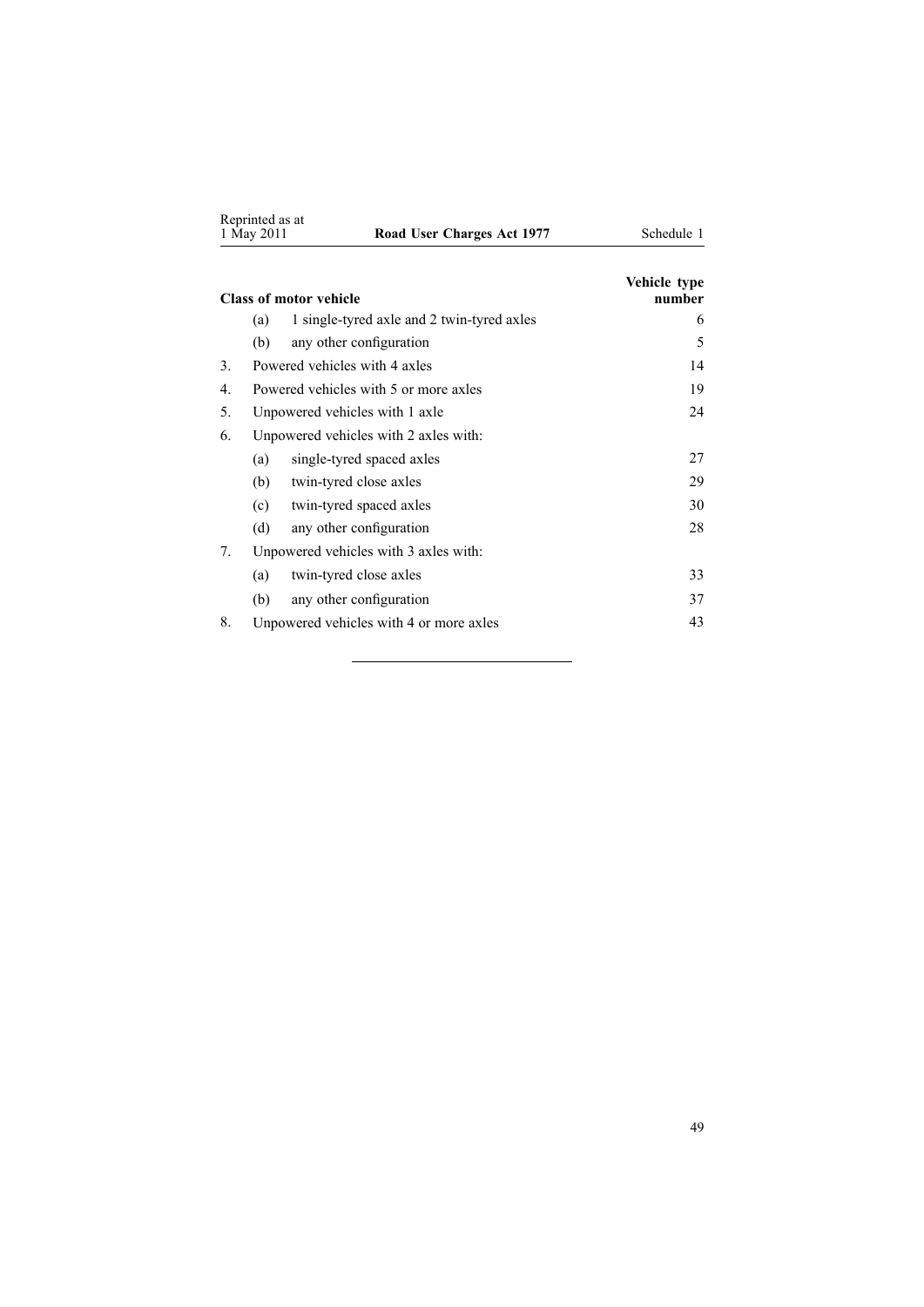<span id="page-49-0"></span>

| Schedule 2 |  |  |
|------------|--|--|
|            |  |  |

# **Schedule [2](#page-3-0)** s 2 **Off-road motor vehicles**

Schedule 2: substituted, on 21 September 1984, by [section](http://www.legislation.govt.nz/pdflink.aspx?id=DLM75159) 4(2) of the Road User Charges Amendment Act 1984 (1984 No 5).

|                  | <b>Class of motor vehicle</b>                                                                                                                                      | Vehicle type<br>number |
|------------------|--------------------------------------------------------------------------------------------------------------------------------------------------------------------|------------------------|
| 1.               | Trailer scrapers                                                                                                                                                   | 70                     |
| 2.               | Plant for servicing oil filled cables                                                                                                                              | 71                     |
| 3.               | Road rollers                                                                                                                                                       | 72                     |
| $\overline{4}$ . | Tractors other than those owned and operated by farmers<br>on their own farms                                                                                      | 73                     |
| 5.               | Post debarkers                                                                                                                                                     | 74                     |
| 6.               | Saw bench apparatus                                                                                                                                                | 75                     |
| 7.               | Forestry chippers                                                                                                                                                  | 76                     |
| 8.               | Sawing or shearing apparatus for tree cutting                                                                                                                      | 77                     |
| 9.               | Stone and gravel crushing and screening plant                                                                                                                      | 78                     |
| 10.              | Asphalt mixing and paving plant                                                                                                                                    | 79                     |
| 11.              | Bulldozers and angle dozers                                                                                                                                        | 80                     |
| 12.              | Tractor mounted mobile cranes and log skidders.                                                                                                                    | 81                     |
| 13.              | Front end loaders                                                                                                                                                  | 82                     |
| 14.              | Mobile pile drivers                                                                                                                                                | 83                     |
| 15               | Motor scrapers                                                                                                                                                     | 84                     |
| 16.              | Self-propelled water carts that are always unladen on<br>the road                                                                                                  | 85                     |
| 17.              | Self-propelled trench diggers and excavators                                                                                                                       | 86                     |
| 18.              | Self-propelled vehicles that are always unladen on the<br>road and that are designed exclusively for carrying earth<br>or other bulk materials                     | 87                     |
| 19.              | Mobile cranes (excluding mobile vehicle recovery units,<br>truck mounted cranes, and cranes to which a distance<br>recording device is or could readily be fitted) | 88                     |
| 20.              | Motor graders                                                                                                                                                      | 89                     |
| 21.              | Unregistered motor vehicles operated under trade plates                                                                                                            | 90                     |
| 22.              | Cable jinkers                                                                                                                                                      | 91                     |
|                  |                                                                                                                                                                    |                        |

Schedule 2 item 12: amended, on 28 October 1986, by section 15 of the Road User Charges Amendment Act 1986 (1986 No 77).

Schedule 2 item 19: substituted, on 1 April 1993, by section 15 of the Road User Charges Amendment Act 1992 (1992 No 114).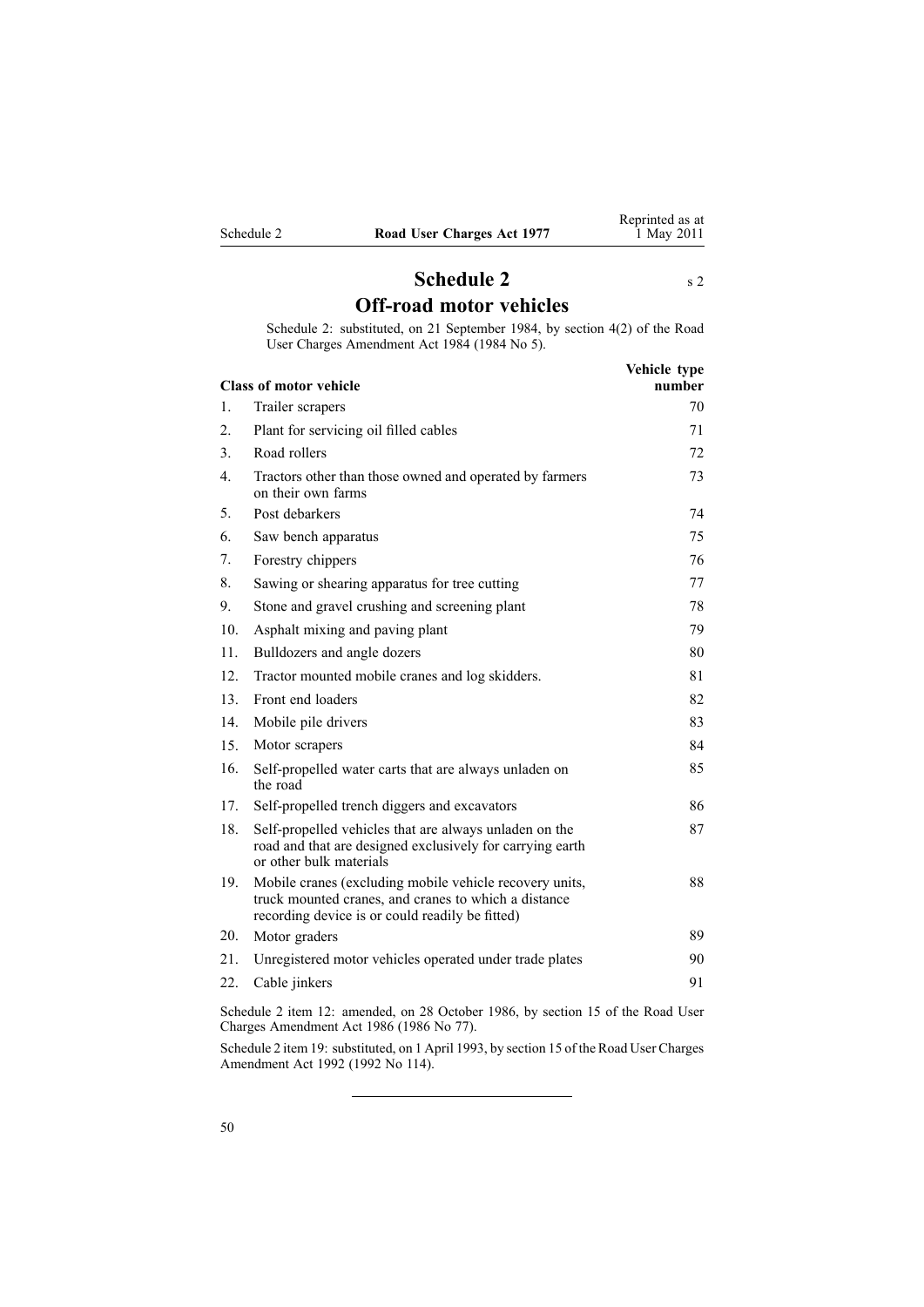# **Schedule 3** s [9](#page-13-0) **Road user charges**

# Part 1

# Charge rates for distance licences

<span id="page-50-0"></span>

| <b>Maximum</b><br>gross weight<br>(in tonnes) to<br>be specified in<br>licence | Vehicle type number (\$ per 1 000 kilometres or 621 miles<br>of distance to which licence relates) |                |          |        |        |
|--------------------------------------------------------------------------------|----------------------------------------------------------------------------------------------------|----------------|----------|--------|--------|
|                                                                                | $\mathbf{1}$                                                                                       | $\overline{2}$ | 5        | 6      | 14     |
| 1                                                                              | 44.31                                                                                              | 44.29          | 43.86    | 43.86  | 42.90  |
| $\overline{c}$                                                                 | 44.31                                                                                              | 44.29          | 43.86    | 43.86  | 42.90  |
| 3                                                                              | 46.51                                                                                              | 46.41          | 45.84    | 45.83  | 44.85  |
| $\overline{4}$                                                                 | 49.29                                                                                              | 48.10          | 46.28    | 46.15  | 44.95  |
| 5                                                                              | 53.50                                                                                              | 51.00          | 46.56    | 46.28  | 45.05  |
| 6                                                                              | 59.20                                                                                              | 54.00          | 46.83    | 46.42  | 45.15  |
| 7                                                                              | 87.13                                                                                              | 75.93          | 60.55    | 59.63  | 56.91  |
| $8\,$                                                                          | 113.79                                                                                             | 94.68          | 68.45    | 66.89  | 62.24  |
| 9                                                                              | 149.28                                                                                             | 120.24         | 78.20    | 75.71  | 68.26  |
| 10                                                                             | 196.29                                                                                             | 152.20         | 90.31    | 86.50  | 75.17  |
| 11                                                                             | 256.86                                                                                             | 193.53         | 104.80   | 99.47  | 83.14  |
| 12                                                                             | 333.93                                                                                             | 246.26         | 121.58   | 114.14 | 92.01  |
| 13                                                                             | 432.33                                                                                             | 311.40         | 142.00   | 131.75 | 101.23 |
| 14                                                                             | 554.41                                                                                             | 392.77         | 167.03   | 153.25 | 112.20 |
| 15                                                                             | 704.91                                                                                             | 493.50         | 197.42   | 179.25 | 125.16 |
| 16                                                                             | 888.05                                                                                             | 614.36         | 233.95   | 210.43 | 140.41 |
| 17                                                                             | 1,108.31                                                                                           | 759.51         | 275.99   | 247.16 | 158.27 |
| 18                                                                             | 1,370.46                                                                                           | 932.06         | 325.50   | 289.26 | 179.06 |
| 19                                                                             | 1,679.58                                                                                           | 1,135.34       | 383.51   | 338.53 | 203.16 |
| 20                                                                             | 2,041.04                                                                                           | 1,372.85       | 451.01   | 395.79 | 230.89 |
| 21                                                                             | 2,460.48                                                                                           | 1,648.29       | 529.02   | 461.89 | 262.04 |
| 22                                                                             | 2,943.84                                                                                           | 1,965.55       | 618.60   | 537.74 | 297.02 |
| 23                                                                             | 3,497.36                                                                                           | 2,328.70       | 720.90   | 624.31 | 336.74 |
| 24                                                                             | 4,127.56                                                                                           | 2,742.01       | 837.09   | 722.57 | 381.64 |
| 25                                                                             | 4,841.24                                                                                           | 3,209.93       | 968.63   | 833.57 | 432.17 |
| 26                                                                             | 5,645.50                                                                                           | 3,737.10       | 1,115.10 | 959.30 | 488.81 |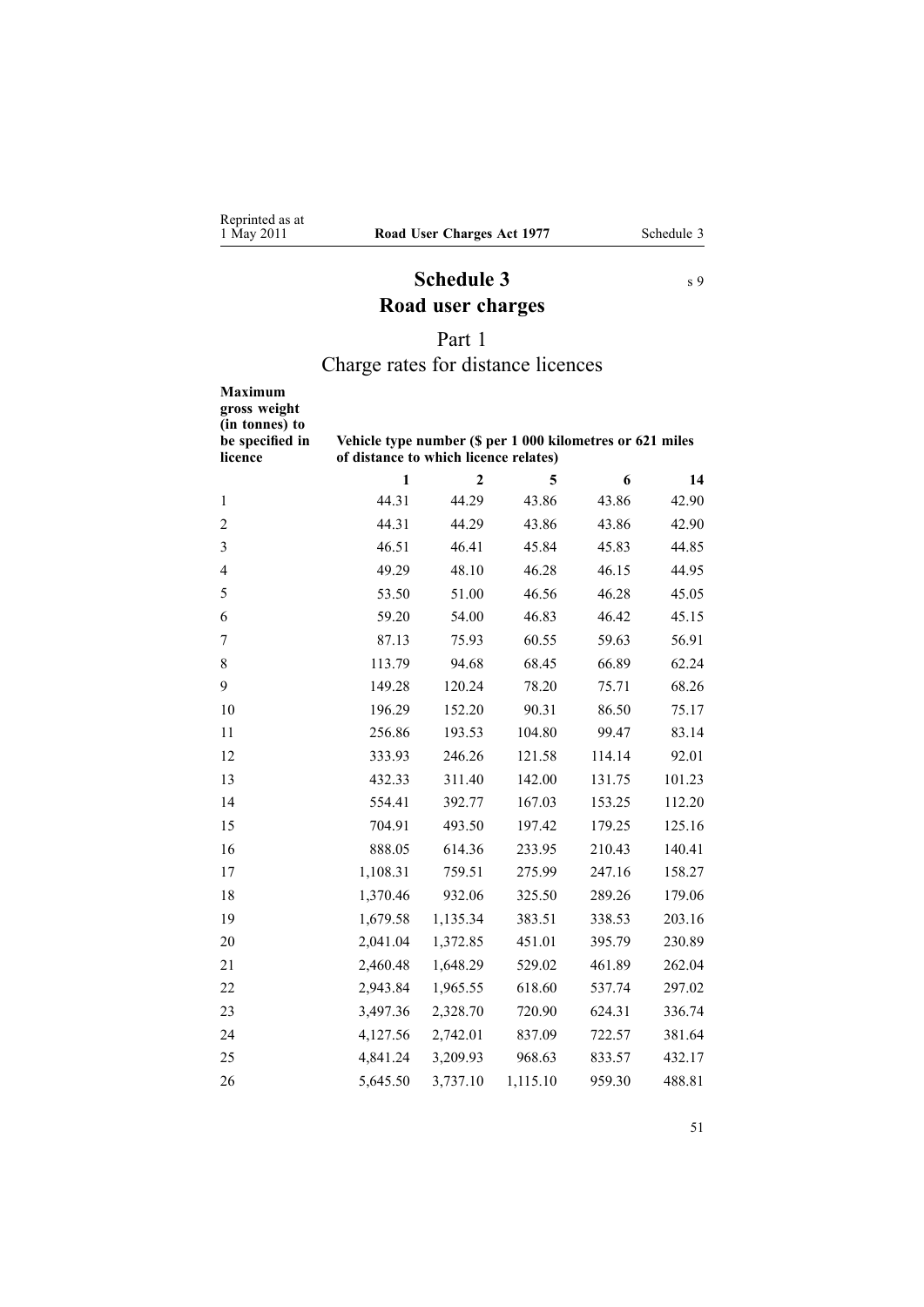| <b>Maximum</b><br>gross weight<br>(in tonnes) to<br>be specified in<br>licence                                                                                                       | Vehicle type number (\$ per 1 000 kilometres or 621 miles<br>of distance to which licence relates) |                |           |           |          |
|--------------------------------------------------------------------------------------------------------------------------------------------------------------------------------------|----------------------------------------------------------------------------------------------------|----------------|-----------|-----------|----------|
|                                                                                                                                                                                      | 1                                                                                                  | $\overline{2}$ | 5         | 6         | 14       |
| 27                                                                                                                                                                                   | 6,547.75                                                                                           | 4,328.36       | 1,279.10  | 1,097.92  | 552.07   |
| 28                                                                                                                                                                                   | 7,555.64                                                                                           | 4,988.75       | 1,462.01  | 1,252.45  | 622.46   |
| 29                                                                                                                                                                                   | 8,677.17                                                                                           | 5,723.45       | 1,665.26  | 1,424.12  | 700.52   |
| 30                                                                                                                                                                                   | 9,920.57                                                                                           | 6,537.89       | 1,890.32  | 1,614.17  | 786.81   |
| Incremental rate                                                                                                                                                                     | 2,116.19                                                                                           | 1,385.36       | 381.26    | 321.60    | 144.49   |
| 40                                                                                                                                                                                   | 31,082.48                                                                                          | 20,391.52      | 5,702.93  | 4,830.12  | 2,231.73 |
| Incremental rate                                                                                                                                                                     | 4,458.72                                                                                           | 2,917.72       | 800.49    | 674.69    | 300.15   |
| 50                                                                                                                                                                                   | 75,669.68                                                                                          | 49,568.70      | 13,707.87 | 11,577.01 | 5,233.26 |
| Incremental rate                                                                                                                                                                     | 8,105.33                                                                                           | 5,303.13       | 1,453.11  | 1,224.35  | 543.28   |
|                                                                                                                                                                                      | 19                                                                                                 | 24             | 27        | 28        | 29       |
| 1                                                                                                                                                                                    | 42.44                                                                                              | 15.57          | 15.11     | 15.08     | 15.00    |
| 2                                                                                                                                                                                    | 42.44                                                                                              | 15.57          | 15.11     | 15.08     | 15.00    |
| 3                                                                                                                                                                                    | 44.37                                                                                              | 21.51          | 19.18     | 19.03     | 18.61    |
| 4                                                                                                                                                                                    | 44.44                                                                                              | 31.82          | 24.49     | 23.96     | 22.68    |
| 5                                                                                                                                                                                    | 44.49                                                                                              | 49.86          | 31.96     | 30.67     | 27.53    |
| 6                                                                                                                                                                                    | 44.57                                                                                              | 76.59          | 42.11     | 39.58     | 33.42    |
| 7                                                                                                                                                                                    | 55.68                                                                                              | 119.89         | 53.97     | 49.51     | 38.58    |
| 8                                                                                                                                                                                    | 60.14                                                                                              | 190.37         | 74.87     | 67.39     | 49.07    |
| 9                                                                                                                                                                                    | 64.89                                                                                              | 286.75         | 102.98    | 90.80     | 61.47    |
| 10                                                                                                                                                                                   | 70.02                                                                                              | 420.08         | 145.08    | 124.09    | 77.38    |
| <b>Maximum</b><br>gross weight<br>(in tonnes) to<br>be specified in<br>Vehicle type number (\$ per 1 000 kilometres or 621 miles<br>licence<br>of distance to which licence relates) |                                                                                                    |                |           |           |          |
|                                                                                                                                                                                      | 19                                                                                                 | 24             | 27        | 28        | 29       |
| 11                                                                                                                                                                                   | 75.61                                                                                              | 599.02         | 199.33    | 170.14    | 97.65    |
| 12                                                                                                                                                                                   | 81.77                                                                                              | 833.12         | 267.04    | 226.38    | 123.25   |
| 13                                                                                                                                                                                   | 87.39                                                                                              | 1,132.86       | 353.16    | 297.16    | 158.71   |

52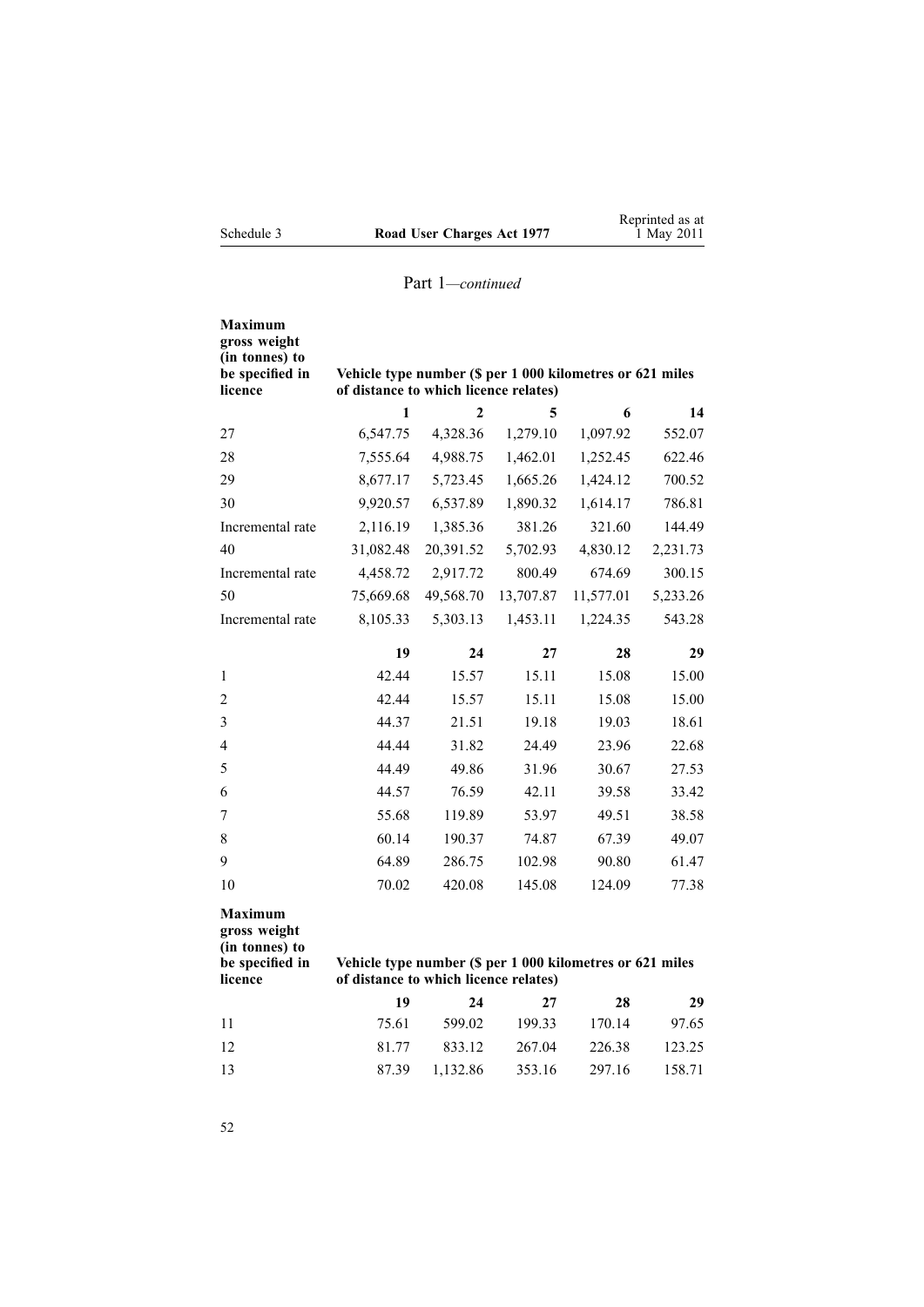| <b>Maximum</b><br>gross weight<br>(in tonnes) to<br>be specified in<br>licence | of distance to which licence relates) | Vehicle type number (\$ per 1 000 kilometres or 621 miles |           |           |           |
|--------------------------------------------------------------------------------|---------------------------------------|-----------------------------------------------------------|-----------|-----------|-----------|
|                                                                                | 19                                    | 24                                                        | 27        | 28        | 29        |
| 14                                                                             | 93.57                                 | 1,509.61                                                  | 460.88    | 385.55    | 201.30    |
| 15                                                                             | 100.61                                | 1,975.68                                                  | 593.64    | 494.38    | 251.57    |
| 16                                                                             | 108.64                                | 2,544.26                                                  | 755.16    | 626.66    | 312.34    |
| 17                                                                             | 117.77                                | 3,229.46                                                  | 949.39    | 785.63    | 385.04    |
| 18                                                                             | 128.17                                | 4,046.31                                                  | 1,180.54  | 974.70    | 471.22    |
| 19                                                                             | 139.97                                | 5,010.76                                                  | 1,453.08  | 1,197.55  | 572.51    |
| 20                                                                             | 153.34                                | 6,139.63                                                  | 1,771.74  | 1,458.01  | 690.63    |
| 21                                                                             | 168.46                                | 7,450.70                                                  | 2,141.49  | 1,760.16  | 827.40    |
| 22                                                                             | 185.50                                | 8,962.61                                                  | 2,567.57  | 2,108.25  | 984.72    |
| 23                                                                             | 204.64                                | 10,694.96                                                 | 3,055.48  | 2,506.77  | 1,164.62  |
| 24                                                                             | 226.08                                | 12,668.22                                                 | 3,610.95  | 2,960.41  | 1,369.17  |
| 25                                                                             | 250.00                                | 14,903.80                                                 | 4,239.99  | 3,474.06  | 1,600.57  |
| 26                                                                             | 275.70                                | 17,424.01                                                 | 4,948.86  | 4,052.82  | 1,861.11  |
| 27                                                                             | 304.24                                | 20,252.06                                                 | 5,744.06  | 4,702.01  | 2,153.16  |
| 28                                                                             | 335.82                                | 23,412.08                                                 | 6,632.36  | 5,427.15  | 2,479.19  |
| 29                                                                             | 370.68                                | 26,929.12                                                 | 7,620.80  | 6,233.96  | 2,841.76  |
| 30                                                                             | 409.07                                | 30,829.12                                                 | 8,716.64  | 7,128.39  | 3,243.53  |
| Incremental rate                                                               | 63.59                                 | 6,642.33                                                  | 1,864.94  | 1,521.80  | 682.48    |
| 40                                                                             | 1,044.96                              | 97,252.45                                                 | 27,366.08 | 22,346.44 | 10,068.38 |
| Incremental rate                                                               | 130.94                                | 14,002.66                                                 | 3,929.20  | 4,187.13  | 1,435.90  |
| 50                                                                             | 2,354.35                              | 237,279.09                                                | 66,658.10 | 64,217.75 | 24,427.35 |
| Incremental rate                                                               | 234.20                                | 25,460.50                                                 | 7,142.63  | 4,845.47  | 2,608.74  |
| <b>Maximum</b><br>gross weight                                                 |                                       |                                                           |           |           |           |

**(in tonnes) to**

**be specified in licence**

#### **Vehicle type number (\$ per 1 000 kilometres or 621 miles of distance to which licence relates)**

|     | 30    | 33    | 37    | 43    |
|-----|-------|-------|-------|-------|
|     | 15.01 | 14.96 | 14.96 | 14.94 |
| - 2 | 15.01 | 14.96 | 14.96 | 14.94 |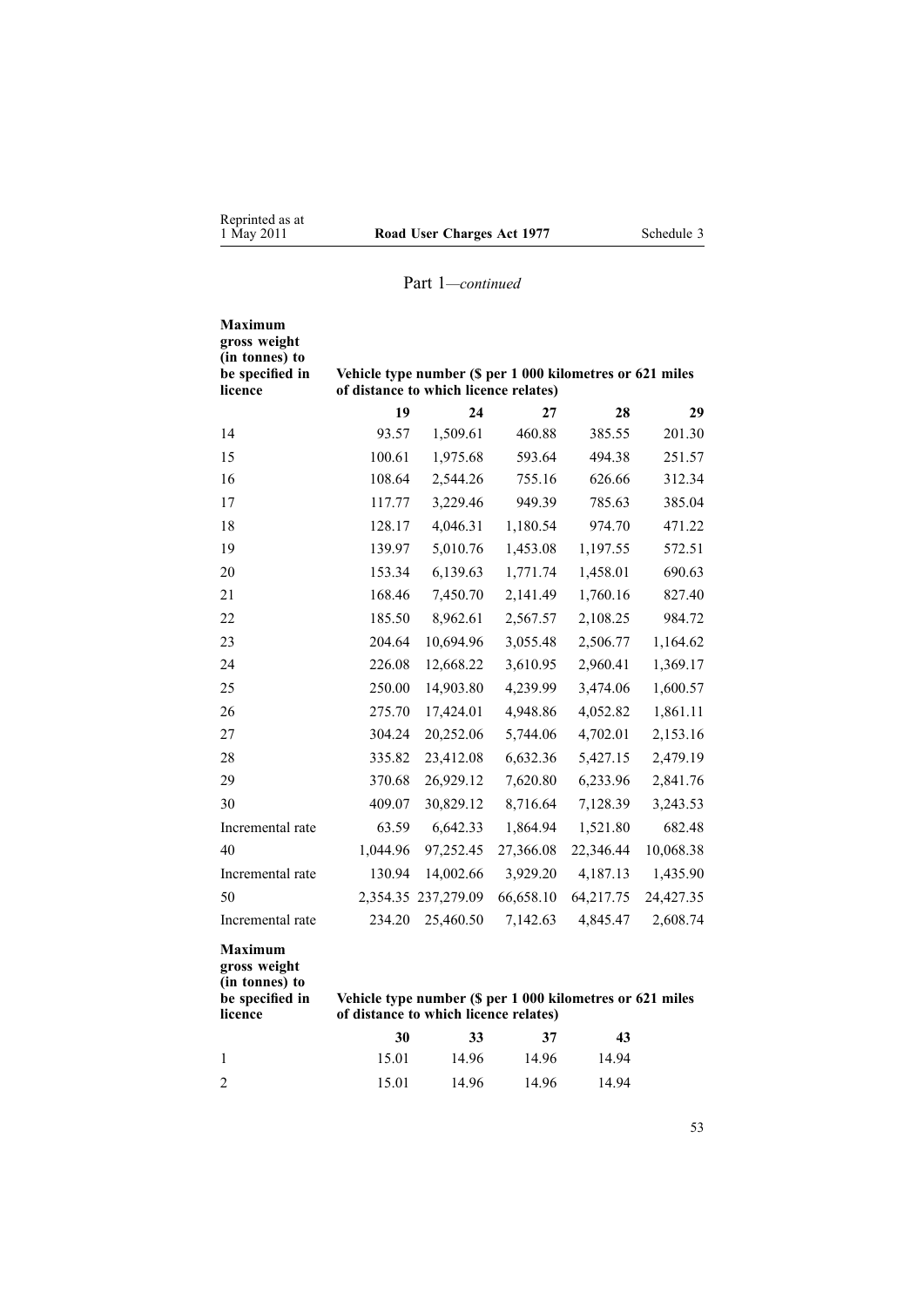| edule 3 | Road 1 |
|---------|--------|

| Maximum<br>gross weight<br>(in tonnes) to<br>be specified in<br>licence | Vehicle type number (\$ per 1 000 kilometres or 621 miles<br>of distance to which licence relates) |        |          |        |  |
|-------------------------------------------------------------------------|----------------------------------------------------------------------------------------------------|--------|----------|--------|--|
|                                                                         | 30                                                                                                 | 33     | 37       | 43     |  |
| 3                                                                       | 18.69                                                                                              | 18.37  | 18.40    | 18.33  |  |
| 4                                                                       | 22.90                                                                                              | 21.92  | 21.98    | 21.76  |  |
| 5                                                                       | 28.09                                                                                              | 25.68  | 25.84    | 25.30  |  |
| 6                                                                       | 34.53                                                                                              | 29.79  | 30.12    | 28.99  |  |
| 7                                                                       | 40.54                                                                                              | 32.17  | 32.73    | 30.82  |  |
| 8                                                                       | 52.42                                                                                              | 38.14  | 39.09    | 35.85  |  |
| 9                                                                       | 66.72                                                                                              | 44.28  | 45.77    | 40.67  |  |
| 10                                                                      | 85.39                                                                                              | 51.19  | 53.46    | 45.51  |  |
| 11                                                                      | 109.39                                                                                             | 59.26  | 62.64    | 50.61  |  |
| 12                                                                      | 142.31                                                                                             | 68.67  | 73.59    | 56.42  |  |
| 13                                                                      | 184.70                                                                                             | 79.93  | 86.66    | 63.06  |  |
| 14                                                                      | 234.30                                                                                             | 93.37  | 102.24   | 70.68  |  |
| 15                                                                      | 295.06                                                                                             | 109.21 | 120.70   | 79.43  |  |
| 16                                                                      | 368.63                                                                                             | 127.62 | 142.49   | 89.50  |  |
| 17                                                                      | 456.78                                                                                             | 149.09 | 169.50   | 101.04 |  |
| 18                                                                      | 561.39                                                                                             | 175.33 | 201.84   | 114.27 |  |
| 19                                                                      | 684.45                                                                                             | 206.36 | 238.08   | 129.38 |  |
| 20                                                                      | 828.06                                                                                             | 241.09 | 280.04   | 146.57 |  |
| 21                                                                      | 994.44                                                                                             | 280.98 | 328.32   | 166.09 |  |
| 22                                                                      | 1,185.93                                                                                           | 326.56 | 383.58   | 188.17 |  |
| 23                                                                      | 1,404.97                                                                                           | 378.37 | 446.49   | 213.05 |  |
| 24                                                                      | 1,654.13                                                                                           | 437.00 | 517.76   | 241.01 |  |
| 25                                                                      | 1,936.08                                                                                           | 503.06 | 598.15   | 272.30 |  |
| 26                                                                      | 2,253.61                                                                                           | 577.18 | 688.42   | 307.21 |  |
| 27                                                                      | 2,609.61                                                                                           | 660.01 | 789.38   | 346.06 |  |
| 28                                                                      | 3,007.12                                                                                           | 752.23 | 901.86   | 389.12 |  |
| 29                                                                      | 3,449.25                                                                                           | 854.57 | 1,026.74 | 436.74 |  |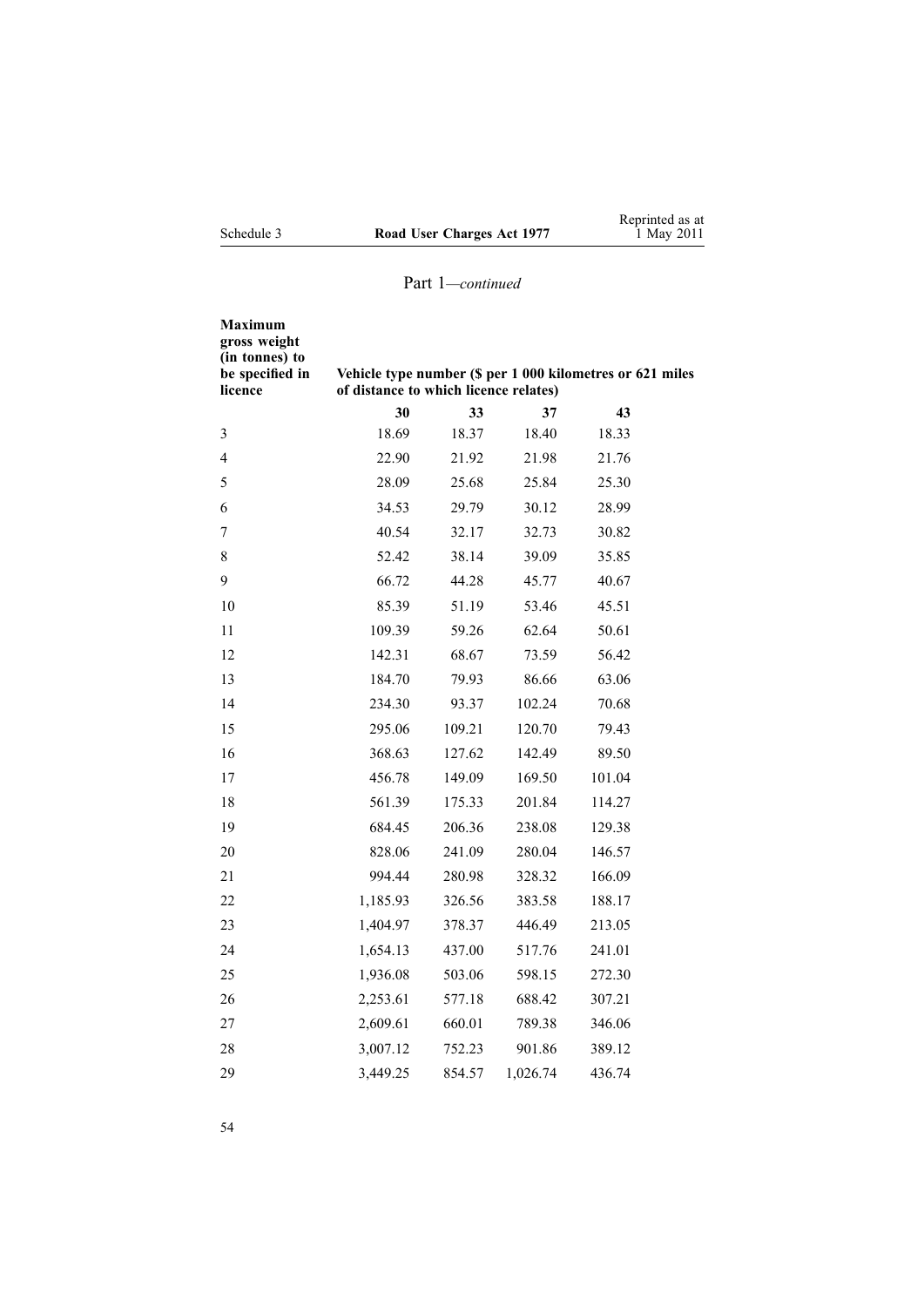| <b>Maximum</b><br>gross weight<br>(in tonnes) to<br>be specified in<br>licence | Vehicle type number (\$ per 1 000 kilometres or 621 miles<br>of distance to which licence relates) |          |          |          |  |  |
|--------------------------------------------------------------------------------|----------------------------------------------------------------------------------------------------|----------|----------|----------|--|--|
|                                                                                | 30                                                                                                 | 33       | 37       | 43       |  |  |
| 30                                                                             | 3,939.25                                                                                           | 967.75   | 1,164.92 | 489.23   |  |  |
| Incremental rate                                                               | 832.79                                                                                             | 190.80   | 233.40   | 87.42    |  |  |
| 40                                                                             | 12,267.17                                                                                          | 2,875.76 | 3,498.91 | 1,363.41 |  |  |
| Incremental rate                                                               | 1,752.83                                                                                           | 399.15   | 488.97   | 181.16   |  |  |
| 50                                                                             | 29,795.50                                                                                          | 6,867.25 | 8,388.64 | 3,174.99 |  |  |

Schedule 3 Part 1: amended, on 15 October 2010, by [clause](http://www.legislation.govt.nz/pdflink.aspx?id=DLM3197108) 4 of the Road User Charges (Rates) Order (No 2) 2010 (SR 2010/287).

Incremental rate 3,185.06 723.49 886.82 327.09

Schedule 3 Part 1: amended, on 1 October 2010, by [clause](http://www.legislation.govt.nz/pdflink.aspx?id=DLM3150108) 4 of the Road User Charges (Rates) Order 2010 (SR 2010/243).

Schedule 3 Part 1: amended, on 1 October 2009, by [clause](http://www.legislation.govt.nz/pdflink.aspx?id=DLM2249607) 4 of the Road User Charges (Rates) Order 2009 (SR 2009/220).

Schedule 3 Part 1: amended, on 1 July 2008, by [clause](http://www.legislation.govt.nz/pdflink.aspx?id=DLM1375208) 4 of the Road User Charges (Rates) Order 2008 (SR 2008/178).

Schedule 3 Part 1: amended, on 1 April 2007, by [clause](http://www.legislation.govt.nz/pdflink.aspx?id=DLM432355) 4 of the Road User Charges (Rates) Order (No 2) 2007 (SR 2007/82).

Schedule 3 Part 1: amended, on 1 April 2007, by clause 4 of the Road User Charges (Rates) Order 2007 (SR 2007/38).

Schedule 3 Part 1: amended, on 1 April 2006, by clause 4 of the Road User Charges (Rates) Order 2006 (SR 2006/31).

Schedule 3 Part 1: amended, on 1 April 2005, by clause 4 of the Road User Charges (Rates) Order 2005 (SR 2005/39).

Schedule 3 Part 1: amended, on 1 April 2002, by clause 7 of the Road User Charges (Rates) Order 2002 (SR 2002/48).

Schedule 3 Part 1: amended, on 1 July 1998, by clause 2 of the Road User Charges (Rates) Order 1998 (SR 1998/110).

Schedule 3 Part 1: amended, on 8 July 1996, by [clause](http://www.legislation.govt.nz/pdflink.aspx?id=DLM212117) 2(1) of the Road User Charges (Rates) Order 1996 (SR 1996/138).

Schedule 3 Part 1: amended, on 1 July 1989, by clause 2 of the Road User Charges (Rates) Order 1989 (SR 1989/134).

Schedule 3 Part 1: amended, on 1 April 1987, by clause 2 of the Road User Charges (Rates) Order 1987 (SR 1987/65).

Schedule 3 Part 1: amended, on 1 February 1985, by section 3(1) of the Road User Charges Amendment Act (No 2) 1984 (1984 No 23).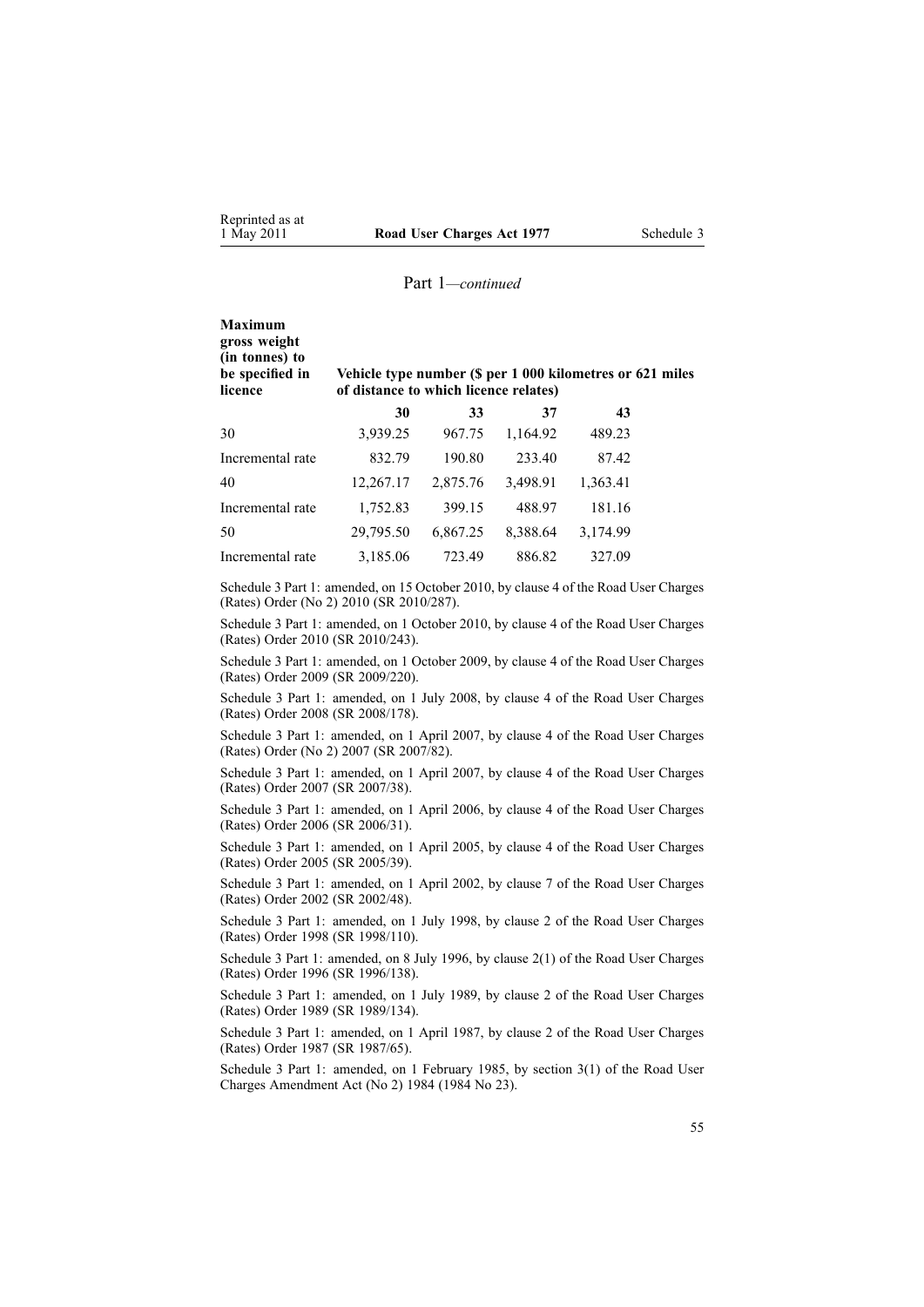|            |                            | Reprinted as at |
|------------|----------------------------|-----------------|
| Schedule 3 | Road User Charges Act 1977 | 1 May 2011      |

# Part 2

# Charge rates for supplementary licences

| Maximum<br>gross weight<br>(in tonnes) to<br>be specified in<br>licence | Vehicle type number (\$ per 50 kilometres or 31 miles of<br>distance to which licence relates) |                |        |        |       |
|-------------------------------------------------------------------------|------------------------------------------------------------------------------------------------|----------------|--------|--------|-------|
|                                                                         | 1                                                                                              | $\overline{2}$ | 5      | 6      | 14    |
| 1                                                                       | 2.24                                                                                           | 2.23           | 2.20   | 2.20   | 2.16  |
| $\overline{2}$                                                          | 2.24                                                                                           | 2.23           | 2.20   | 2.20   | 2.16  |
| 3                                                                       | 2.36                                                                                           | 2.35           | 2.31   | 2.30   | 2.26  |
| 4                                                                       | 2.64                                                                                           | 2.53           | 2.35   | 2.35   | 2.27  |
| 5                                                                       | 3.03                                                                                           | 2.79           | 2.40   | 2.37   | 2.29  |
| 6                                                                       | 3.58                                                                                           | 3.11           | 2.46   | 2.43   | 2.32  |
| 7                                                                       | 5.68                                                                                           | 4.66           | 3.26   | 3.18   | 2.93  |
| 8                                                                       | 7.88                                                                                           | 6.21           | 3.83   | 3.68   | 3.26  |
| 9                                                                       | 10.93                                                                                          | 8.27           | 4.56   | 4.33   | 3.65  |
| 10                                                                      | 14.89                                                                                          | 11.06          | 5.50   | 5.16   | 4.13  |
| 11                                                                      | 20.14                                                                                          | 14.58          | 6.62   | 6.14   | 4.70  |
| 12                                                                      | 26.98                                                                                          | 19.11          | 8.06   | 7.37   | 5.33  |
| 13                                                                      | 35.72                                                                                          | 24.88          | 9.86   | 8.91   | 6.10  |
| 14                                                                      | 46.70                                                                                          | 32.11          | 12.07  | 10.81  | 7.03  |
| 15                                                                      | 60.25                                                                                          | 41.03          | 14.63  | 13.06  | 8.14  |
| 16                                                                      | 76.78                                                                                          | 51.89          | 17.71  | 15.68  | 9.47  |
| 17                                                                      | 96.67                                                                                          | 64.96          | 21.40  | 18.81  | 11.03 |
| 18                                                                      | 120.38                                                                                         | 80.52          | 25.77  | 22.51  | 12.83 |
| 19                                                                      | 148.35                                                                                         | 98.88          | 30.90  | 26.86  | 14.84 |
| 20                                                                      | 181.09                                                                                         | 120.34         | 36.89  | 31.93  | 17.16 |
| 21                                                                      | 219.09                                                                                         | 145.26         | 43.81  | 37.79  | 19.84 |
| 22                                                                      | 262.91                                                                                         | 173.97         | 51.78  | 44.52  | 22.91 |
| 23                                                                      | 313.10                                                                                         | 206.86         | 60.89  | 52.22  | 26.40 |
| 24                                                                      | 370.27                                                                                         | 244.31         | 71.25  | 60.97  | 30.35 |
| 25                                                                      | 435.02                                                                                         | 286.72         | 82.96  | 70.86  | 34.81 |
| 26                                                                      | 508.01                                                                                         | 334.52         | 96.15  | 81.99  | 39.82 |
| 27                                                                      | 589.90                                                                                         | 388.14         | 110.94 | 94.47  | 45.43 |
| 28                                                                      | 681.41                                                                                         | 448.05         | 127.44 | 108.39 | 51.67 |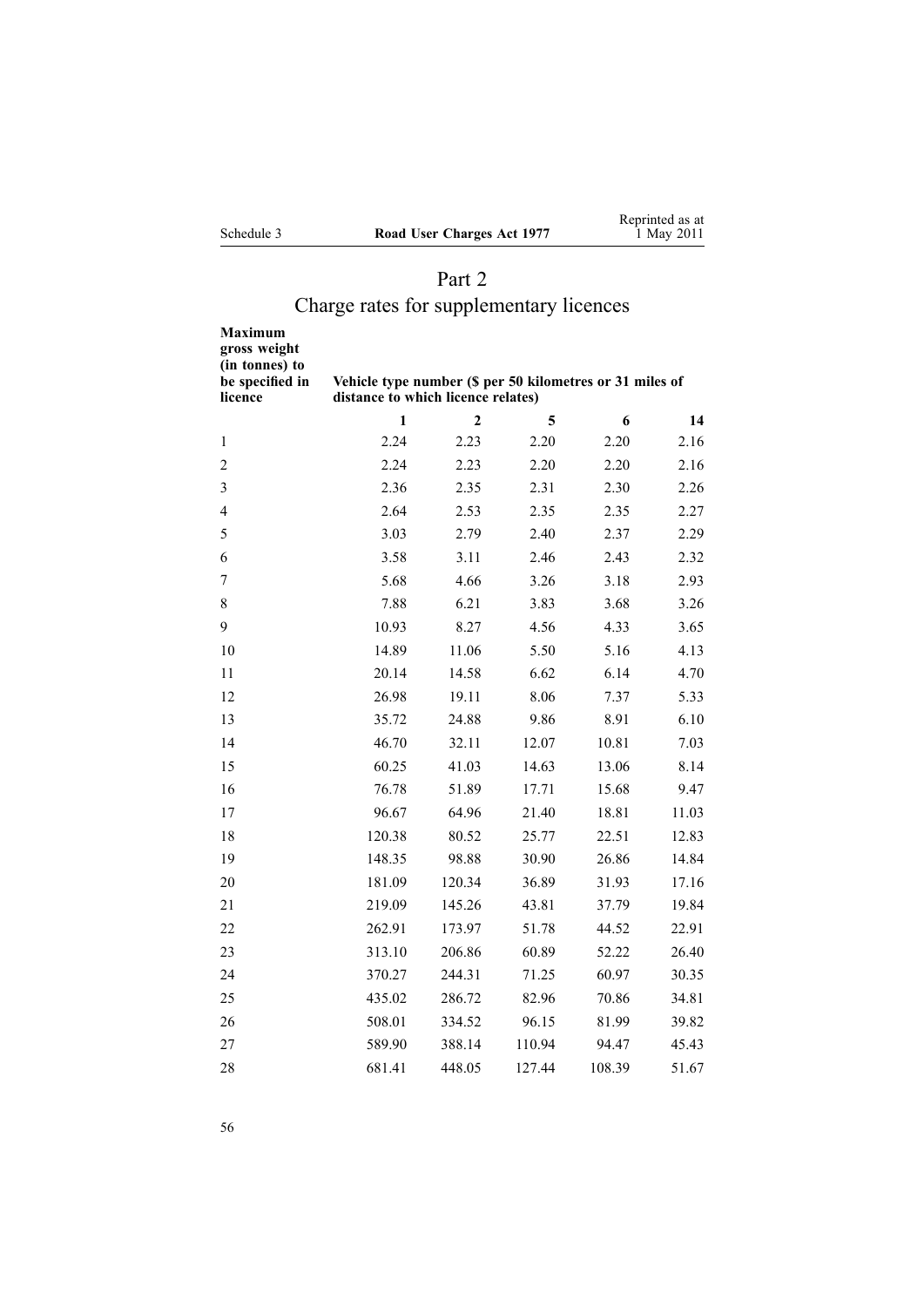| <b>Maximum</b><br>gross weight<br>(in tonnes) to<br>be specified in<br>licence | Vehicle type number (\$ per 50 kilometres or 31 miles of<br>distance to which licence relates) |                |          |          |        |
|--------------------------------------------------------------------------------|------------------------------------------------------------------------------------------------|----------------|----------|----------|--------|
|                                                                                | 1                                                                                              | $\overline{2}$ | 5        | 6        | 14     |
| 29                                                                             | 783.24                                                                                         | 514.72         | 145.79   | 123.87   | 58.61  |
| 30                                                                             | 896.15                                                                                         | 588.63         | 166.12   | 141.02   | 66.28  |
| Incremental rate                                                               | 192.25                                                                                         | 125.82         | 34.53    | 29.11    | 12.96  |
| 40                                                                             | 2,818.69                                                                                       | 1,846.79       | 511.46   | 432.12   | 195.90 |
| Incremental rate                                                               | 405.21                                                                                         | 265.12         | 72.65    | 61.21    | 27.16  |
| 50                                                                             | 6,870.81                                                                                       | 4,498.00       | 1,237.92 | 1,044.21 | 467.50 |
| Incremental rate                                                               | 736.72                                                                                         | 481.98         | 131.98   | 111.18   | 49.26  |
|                                                                                | 19                                                                                             | 24             | 27       | 28       | 29     |
| $\mathbf{1}$                                                                   | 2.15                                                                                           | 0.80           | 0.76     | 0.76     | 0.75   |
| $\overline{2}$                                                                 | 2.15                                                                                           | 0.80           | 0.76     | 0.76     | 0.75   |
| <b>Maximum</b><br>gross weight<br>(in tonnes) to<br>be specified in<br>licence | Vehicle type number (\$ per 50 kilometres or 31 miles of<br>distance to which licence relates) |                |          |          |        |
|                                                                                | 19                                                                                             | 24             | 27       | 28       | 29     |
| 3                                                                              | 2.25                                                                                           | 1.21           | 1.00     | 0.98     | 0.94   |
| $\overline{4}$                                                                 | 2.25                                                                                           | 2.01           | 1.34     | 1.29     | 1.18   |
| 5                                                                              | 2.25                                                                                           | 3.51           | 1.88     | 1.77     | 1.48   |
| 6                                                                              | 2.26                                                                                           | 5.87           | 2.68     | 2.44     | 1.89   |
| 7                                                                              | 2.82                                                                                           | 10.27          | 3.69     | 3.29     | 2.29   |
| 8                                                                              | 3.07                                                                                           | 16.57          | 5.61     | 4.77     | 3.07   |
| 9                                                                              | 3.35                                                                                           | 25.66          | 8.53     | 7.18     | 4.11   |
| 10                                                                             | 3.66                                                                                           | 38.27          | 12.23    | 10.36    | 5.48   |
| 11                                                                             | 4.01                                                                                           | 55.23          | 17.11    | 14.37    | 7.52   |

 4.40 77.45 23.46 19.59 10.10 4.82 105.93 31.57 26.23 13.17 5.31 141.75 41.74 34.55 16.98 5.88 186.09 54.29 44.83 21.67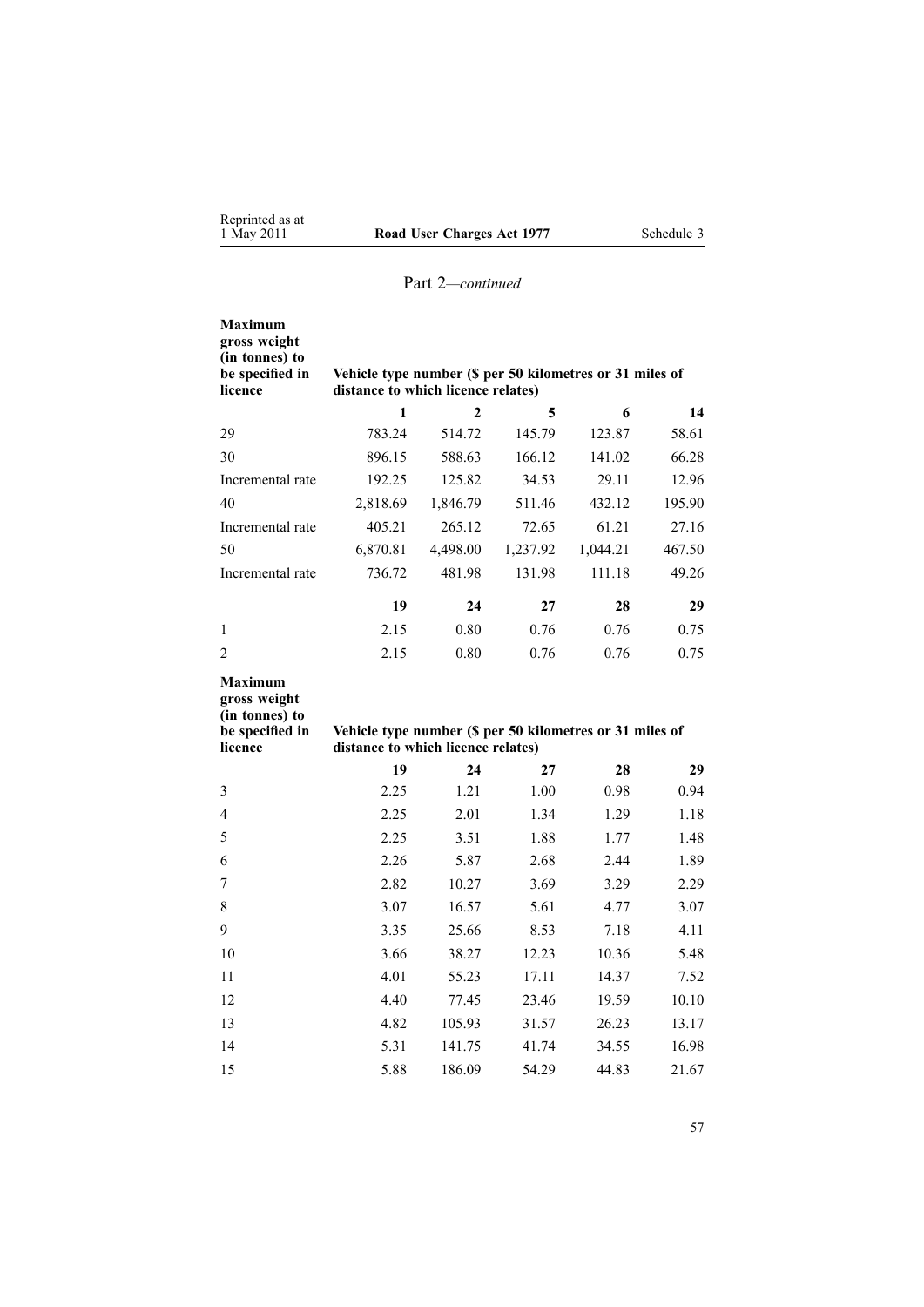|            |                            | Reprinted as at |
|------------|----------------------------|-----------------|
| Schedule 3 | Road User Charges Act 1977 | 1 May 2011      |

| Maximum<br>gross weight<br>(in tonnes) to<br>be specified in<br>licence | Vehicle type number (\$ per 50 kilometres or 31 miles of<br>distance to which licence relates) |           |          |          |          |
|-------------------------------------------------------------------------|------------------------------------------------------------------------------------------------|-----------|----------|----------|----------|
|                                                                         | 19                                                                                             | 24        | 27       | 28       | 29       |
| 16                                                                      | 6.53                                                                                           | 240.21    | 69.59    | 57.34    | 27.36    |
| 17                                                                      | 7.29                                                                                           | 305.45    | 88.01    | 72.39    | 34.19    |
| 18                                                                      | 8.17                                                                                           | 383.24    | 109.95   | 90.32    | 42.30    |
| 19                                                                      | 9.18                                                                                           | 475.11    | 135.83   | 111.46   | 51.86    |
| 20                                                                      | 10.33                                                                                          | 582.66    | 166.12   | 136.20   | 63.02    |
| 21                                                                      | 11.64                                                                                          | 707.58    | 201.27   | 164.91   | 75.96    |
| 22                                                                      | 13.10                                                                                          | 851.66    | 241.80   | 198.00   | 90.85    |
| 23                                                                      | 14.68                                                                                          | 1,016.76  | 288.22   | 235.90   | 107.90   |
| 24                                                                      | 16.46                                                                                          | 1,204.83  | 341.09   | 279.05   | 127.31   |
| 25                                                                      | 18.46                                                                                          | 1,417.92  | 400.97   | 327.93   | 149.27   |
| 26                                                                      | 20.69                                                                                          | 1,658.16  | 468.47   | 383.02   | 174.01   |
| 27                                                                      | 23.17                                                                                          | 1,927.75  | 544.20   | 444.82   | 201.75   |
| 28                                                                      | 25.93                                                                                          | 2,229.00  | 628.81   | 513.87   | 232.74   |
| 29                                                                      | 28.99                                                                                          | 2,564.29  | 722.96   | 590.71   | 267.21   |
| 30                                                                      | 32.36                                                                                          | 2,936.11  | 827.36   | 675.90   | 305.42   |
| Incremental rate                                                        | 5.63                                                                                           | 633.34    | 177.74   | 145.02   | 64.98    |
| 40                                                                      | 88.70                                                                                          | 9,269.48  | 2,604.81 | 2,126.11 | 955.22   |
| Incremental rate                                                        | 11.71                                                                                          | 1,335.25  | 374.60   | 305.60   | 136.83   |
| 50                                                                      | 205.78                                                                                         | 22,622.00 | 6,350.82 | 5,182.13 | 2,323.50 |
| Incremental rate                                                        | 21.16                                                                                          | 2,427.92  | 681.05   | 555.58   | 248.68   |
|                                                                         | 30                                                                                             | 33        | 37       | 43       |          |
| 1                                                                       | 0.75                                                                                           | 0.75      | 0.75     | 0.75     |          |
| $\overline{c}$                                                          | 0.75                                                                                           | 0.75      | 0.75     | 0.75     |          |
| 3                                                                       | 0.95                                                                                           | 0.92      | 0.92     | 0.92     |          |
| $\overline{\mathcal{L}}$                                                | 1.20                                                                                           | 1.11      | 1.11     | 1.09     |          |
| 5                                                                       | 1.53                                                                                           | 1.31      | 1.33     | 1.28     |          |
| 6                                                                       | 1.99                                                                                           | 1.55      | 1.58     | 1.48     |          |
| 7                                                                       | 2.47                                                                                           | 1.71      | 1.76     | 1.58     |          |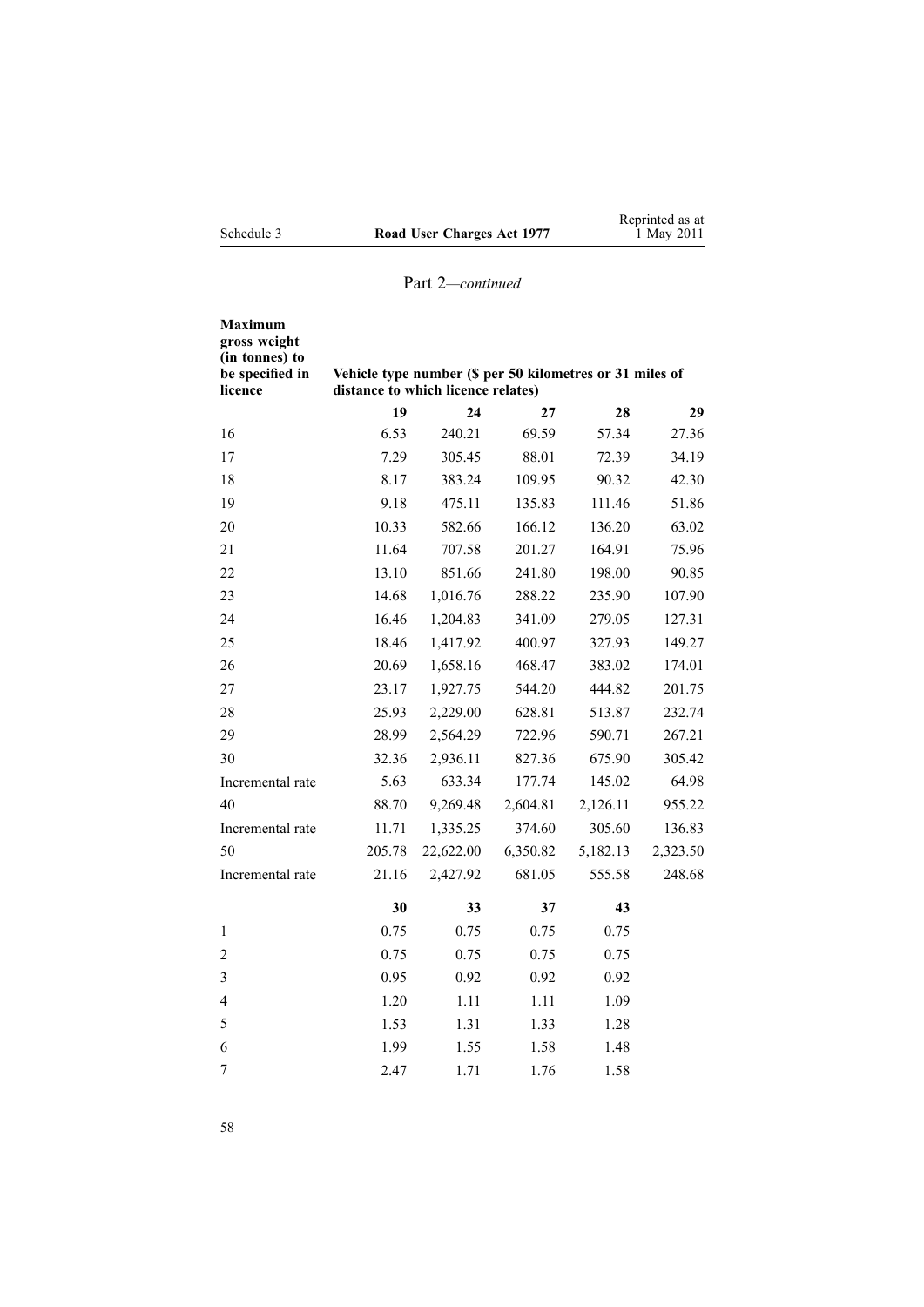| <b>Maximum</b><br>gross weight<br>(in tonnes) to<br>be specified in<br>licence | Vehicle type number (\$ per 50 kilometres or 31 miles of<br>distance to which licence relates) |       |        |       |    |
|--------------------------------------------------------------------------------|------------------------------------------------------------------------------------------------|-------|--------|-------|----|
|                                                                                | 19                                                                                             | 24    | 27     | 28    | 29 |
| $8\,$                                                                          | 3.38                                                                                           | 2.08  | 2.16   | 1.87  |    |
| 9                                                                              | 4.60                                                                                           | 2.52  | 2.66   | 2.18  |    |
| 10                                                                             | 6.36                                                                                           | 3.03  | 3.25   | 2.49  |    |
| 11                                                                             | 8.84                                                                                           | 3.66  | 3.97   | 2.86  |    |
| 12                                                                             | 11.80                                                                                          | 4.42  | 4.88   | 3.29  |    |
| 13                                                                             | 15.51                                                                                          | 5.35  | 5.99   | 3.80  |    |
| 14                                                                             | 20.13                                                                                          | 6.48  | 7.36   | 4.40  |    |
| 15                                                                             | 25.82                                                                                          | 7.90  | 9.17   | 5.11  |    |
| 16                                                                             | 32.73                                                                                          | 9.69  | 11.24  | 5.95  |    |
| 17                                                                             | 41.03                                                                                          | 11.70 | 13.67  | 6.92  |    |
| 18                                                                             | 50.90                                                                                          | 14.07 | 16.54  | 8.04  |    |
| 19                                                                             | 62.53                                                                                          | 16.85 | 19.92  | 9.37  |    |
| 20                                                                             | 76.12                                                                                          | 20.07 | 23.86  | 10.94 |    |
| 21                                                                             | 91.88                                                                                          | 23.85 | 28.36  | 12.69 |    |
| 22                                                                             | 110.04                                                                                         | 28.09 | 33.53  | 14.69 |    |
| 23                                                                             | 130.82                                                                                         | 32.92 | 39.42  | 16.96 |    |
| <b>Maximum</b><br>gross weight<br>(in tonnes) to<br>be specified in<br>licence | Vehicle type number (\$ per 50 kilometres or 31 miles of<br>distance to which licence relates) |       |        |       |    |
|                                                                                | 30                                                                                             | 33    | 37     | 43    |    |
| 24                                                                             | 154.48                                                                                         | 38.41 | 46.11  | 19.53 |    |
| 25                                                                             | 181.26                                                                                         | 44.60 | 53.67  | 22.42 |    |
| 26                                                                             | 211.44                                                                                         | 51.57 | 62.18  | 25.66 |    |
| 27                                                                             | 245.28                                                                                         | 59.36 | 71.70  | 29.29 |    |
| 28                                                                             | 283.09                                                                                         | 68.05 | 82.32  | 33.31 |    |
| 29                                                                             | 325.15                                                                                         | 77.71 | 94.12  | 37.86 |    |
| 30                                                                             | 371.77                                                                                         | 88.39 | 107.20 | 42.76 |    |
| Incremental rate                                                               | 79.31                                                                                          | 18.09 | 22.15  | 8.23  |    |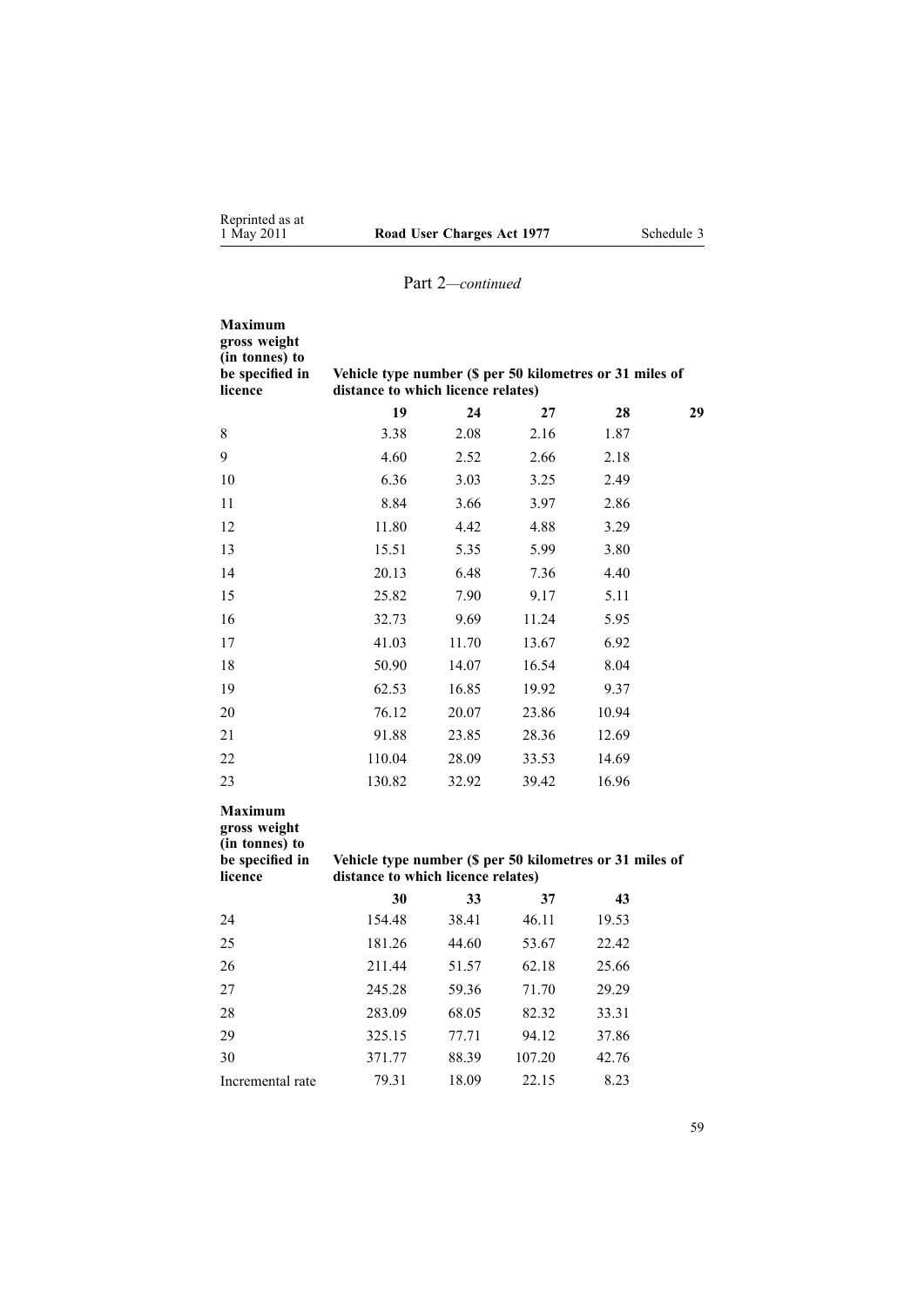| Maximum<br>gross weight<br>(in tonnes) to<br>be specified in<br>licence | Vehicle type number (\$ per 50 kilometres or 31 miles of<br>distance to which licence relates) |        |        |        |  |  |
|-------------------------------------------------------------------------|------------------------------------------------------------------------------------------------|--------|--------|--------|--|--|
|                                                                         | 30                                                                                             | 33     | 37     | 43     |  |  |
| 24                                                                      | 154.48                                                                                         | 38.41  | 46.11  | 19.53  |  |  |
| 25                                                                      | 181.26                                                                                         | 44.60  | 53.67  | 22.42  |  |  |
| 40                                                                      | 1,164.91                                                                                       | 269.30 | 328.73 | 125.07 |  |  |
| Incremental rate                                                        | 167.05                                                                                         | 37.96  | 46.53  | 17.17  |  |  |
| 50                                                                      | 2,835.44                                                                                       | 648.90 | 793.98 | 296.78 |  |  |
| Incremental rate                                                        | 303.64                                                                                         | 68.89  | 84.47  | 31.09  |  |  |

Schedule 3 Part 2: amended, on 1 October 2010, by [clause](http://www.legislation.govt.nz/pdflink.aspx?id=DLM3150110) 5 of the Road User Charges (Rates) Order 2010 (SR 2010/243).

Schedule 3 Part 2: amended, on 1 October 2009, by [clause](http://www.legislation.govt.nz/pdflink.aspx?id=DLM2249608) 5 of the Road User Charges (Rates) Order 2009 (SR 2009/220).

Schedule 3 Part 2: amended, on 1 July 2008, by [clause](http://www.legislation.govt.nz/pdflink.aspx?id=DLM1375209) 5 of the Road User Charges (Rates) Order 2008 (SR 2008/178).

Schedule 3 Part 2: amended, on 1 April 2007, by [clause](http://www.legislation.govt.nz/pdflink.aspx?id=DLM432356) 5 of the Road User Charges (Rates) Order (No 2) 2007 (SR 2007/82).

Schedule 3 Part 2: amended, on 1 April 2007, by clause 5 of the Road User Charges (Rates) Order 2007 (SR 2007/38).

Schedule 3 Part 2: amended, on 1 April 2006, by clause 5 of the Road User Charges (Rates) Order 2006 (SR 2006/31).

Schedule 3 Part 2: amended, on 1 April 2005, by clause 5 of the Road User Charges (Rates) Order 2005 (SR 2005/39).

Schedule 3 Part 2: amended, on 1 April 2002, by clause 7 of the Road User Charges (Rates) Order 2002 (SR 2002/48).

Schedule 3 Part 2: amended, on 1 July 1998, by clause 3 of the Road User Charges (Rates) Order 1998 (SR 1998/110).

Schedule 3 Part 2: amended, on 8 July 1996, by [clause](http://www.legislation.govt.nz/pdflink.aspx?id=DLM212117) 2(1) of the Road User Charges (Rates) Order 1996 (SR 1996/138).

Schedule 3 Part 2: amended, on 1 July 1989, by clause 2 of the Road User Charges (Rates) Order 1989 (SR 1989/134).

Schedule 3 Part 2: amended, on 1 April 1987, by clause 2 of the Road User Charges (Rates) Order 1987 (SR 1987/65).

Schedule 3 Part 2: amended, on 1 February 1985, by section 3(1) of the Road User Charges Amendment Act (No 2) 1984 (1984 No 23).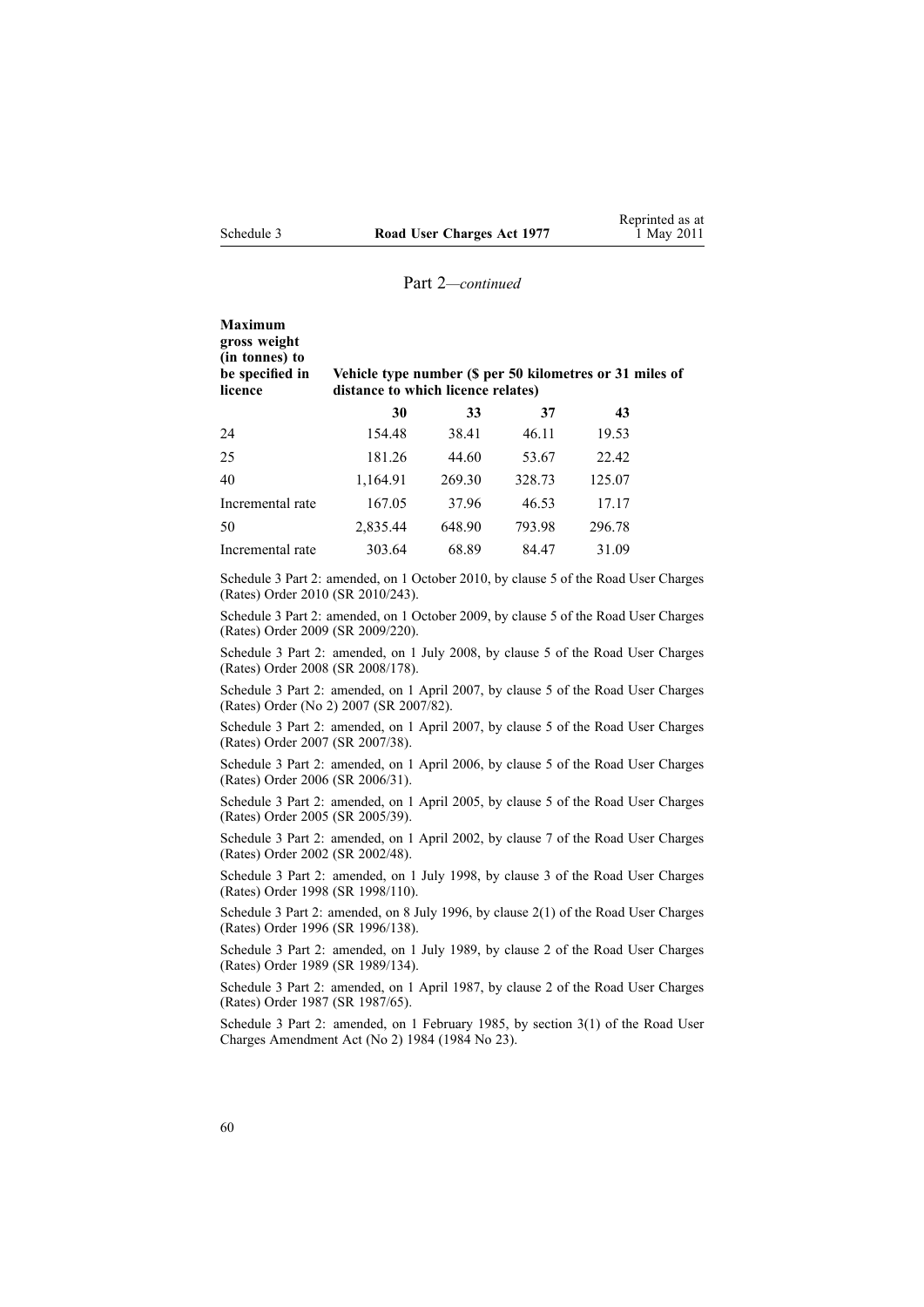<span id="page-60-0"></span>

| Reprinted as at |                          |
|-----------------|--------------------------|
| 1 May 2011      | Road User Charges Act 19 |

**1** Schedule 3

# Part 3 Charge rates for time licences

| Maximum gross weight (in<br>tonnes) to be specified in licence | Vehicle type number (\$ per annum) |          |          |  |
|----------------------------------------------------------------|------------------------------------|----------|----------|--|
|                                                                | $70 - 81$                          | 82-87    | 88-91    |  |
| $\,1$                                                          | 22.62                              | 56.57    | 113.15   |  |
| $\overline{2}$                                                 | 25.27                              | 63.17    | 126.35   |  |
| 3                                                              | 29.16                              | 72.88    | 145.78   |  |
| $\overline{4}$                                                 | 34.71                              | 86.77    | 173.54   |  |
| 5                                                              | 43.93                              | 109.84   | 219.67   |  |
| 6                                                              | 52.87                              | 132.19   | 264.37   |  |
| 7                                                              | 63.73                              | 159.32   | 318.65   |  |
| 8                                                              | 76.50                              | 191.25   | 382.50   |  |
| 9                                                              | 91.19                              | 227.97   | 455.93   |  |
| 10                                                             | 107.79                             | 269.47   | 538.94   |  |
| 11                                                             | 126.30                             | 315.76   | 631.52   |  |
| 12                                                             | 146.02                             | 365.05   | 730.10   |  |
| 13                                                             | 167.17                             | 417.92   | 835.85   |  |
| 14                                                             | 190.00                             | 474.99   | 949.98   |  |
| 15                                                             | 214.98                             | 537.44   | 1,074.89 |  |
| 16                                                             | 241.16                             | 602.89   | 1,205.78 |  |
| 17                                                             | 268.53                             | 671.33   | 1,342.66 |  |
| 18                                                             | 297.11                             | 742.76   | 1,485.53 |  |
| 19                                                             | 326.40                             | 815.99   | 1,631.99 |  |
| 20                                                             | 356.17                             | 890.42   | 1,780.84 |  |
| 21                                                             | 386.42                             | 966.04   | 1,932.08 |  |
| 22                                                             | 417.14                             | 1,042.86 | 2,085.72 |  |
| 23                                                             | 448.11                             | 1,120.28 | 2,240.56 |  |
| 24                                                             | 479.08                             | 1,197.70 | 2,395.39 |  |
| 25                                                             | 510.05                             | 1,275.12 | 2,550.23 |  |
| 26                                                             | 541.01                             | 1,352.53 | 2,705.07 |  |
| 27                                                             | 571.98                             | 1,429.95 | 2,859.91 |  |
| 28                                                             | 602.95                             | 1,507.37 | 3,014.74 |  |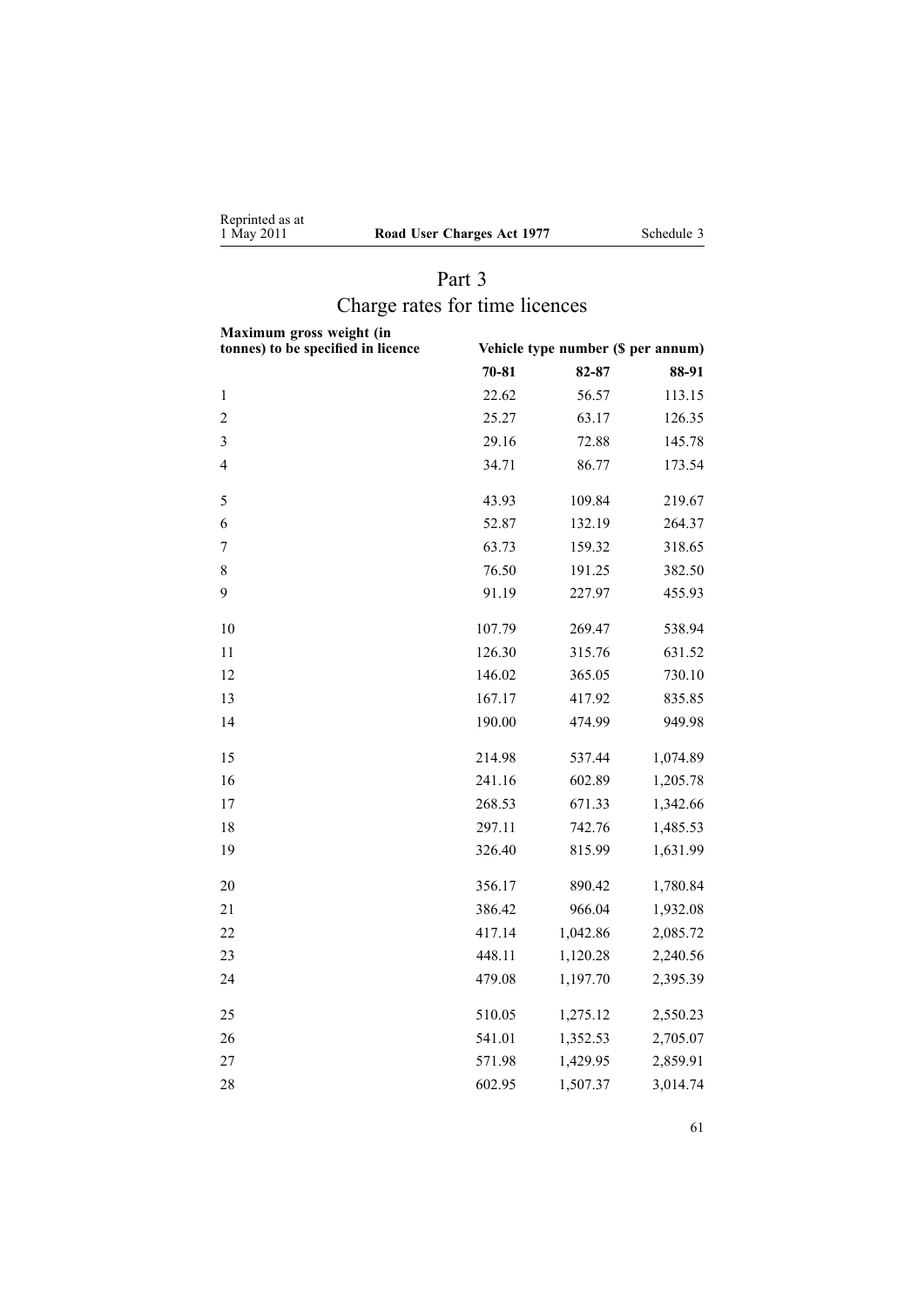|            |                            | Reprinted as at |
|------------|----------------------------|-----------------|
| Schedule 3 | Road User Charges Act 1977 | 1 May 2011      |

Reprinted as at

#### Part 3*—continued*

| Maximum gross weight (in<br>tonnes) to be specified in licence |        | Vehicle type number (\$ per annum) |          |  |
|----------------------------------------------------------------|--------|------------------------------------|----------|--|
|                                                                | 70-81  | 82-87                              | 88-91    |  |
| 29                                                             | 633.92 | 1,584.79                           | 3,169.58 |  |
| 30                                                             | 664.88 | 1,662.21                           | 3,324.42 |  |
| Incremental rate                                               | 30.97  | 77.42                              | 154.84   |  |

Schedule 3 Part 3: amended, on 1 April 2002, by clause 7 of the Road User Charges (Rates) Order 2002 (SR 2002/48).

Schedule 3 Part 3: amended, on 1 July 1998, by clause 4 of the Road User Charges (Rates) Order 1998 (SR 1998/110).

Schedule 3 Part 3: amended, on 8 July 1996, by [clause](http://www.legislation.govt.nz/pdflink.aspx?id=DLM212117) 2(1) of the Road User Charges (Rates) Order 1996 (SR 1996/138).

Schedule 3 Part 3: amended, on 1 July 1989, by clause 2 of the Road User Charges (Rates) Order 1989 (SR 1989/134).

Schedule 3 Part 3: amended, on 1 April 1987, by clause 2 of the Road User Charges (Rates) Order 1987 (SR 1987/65).

Schedule 3 Part 3: amended, on 1 April 1985, by section 3(1) of the Road User Charges Amendment Act (No 2) 1984 (1984 No 23).

#### Part 4

## Miscellaneous provisions

## **1 Definition of incremental rate**

In this Schedule, the term **incremental rate** means the incremental rate per tonne for maximum gross weights between the immediately preceding maximum gross weight and the immediately following gross weight (if any).

#### **2 Provisions relating to road user charges for time licences**

In calculating the road user charges payable in respec<sup>t</sup> of <sup>a</sup> time licence for <sup>a</sup> period that has already commenced, the amount arrived at in accordance with [Part](#page-60-0) 3 shall be reduced by onethird (in the case of <sup>a</sup> licence for <sup>a</sup> quarter) or one-twelfth (in the case of <sup>a</sup> licence for <sup>a</sup> year) for every whole month between the commencement of the period and the date of issue.

Schedule 3 Part 4: amended, on 1 July 1989, by clause 2 of the Road User Charges (Rates) Order 1989 (SR 1989/134).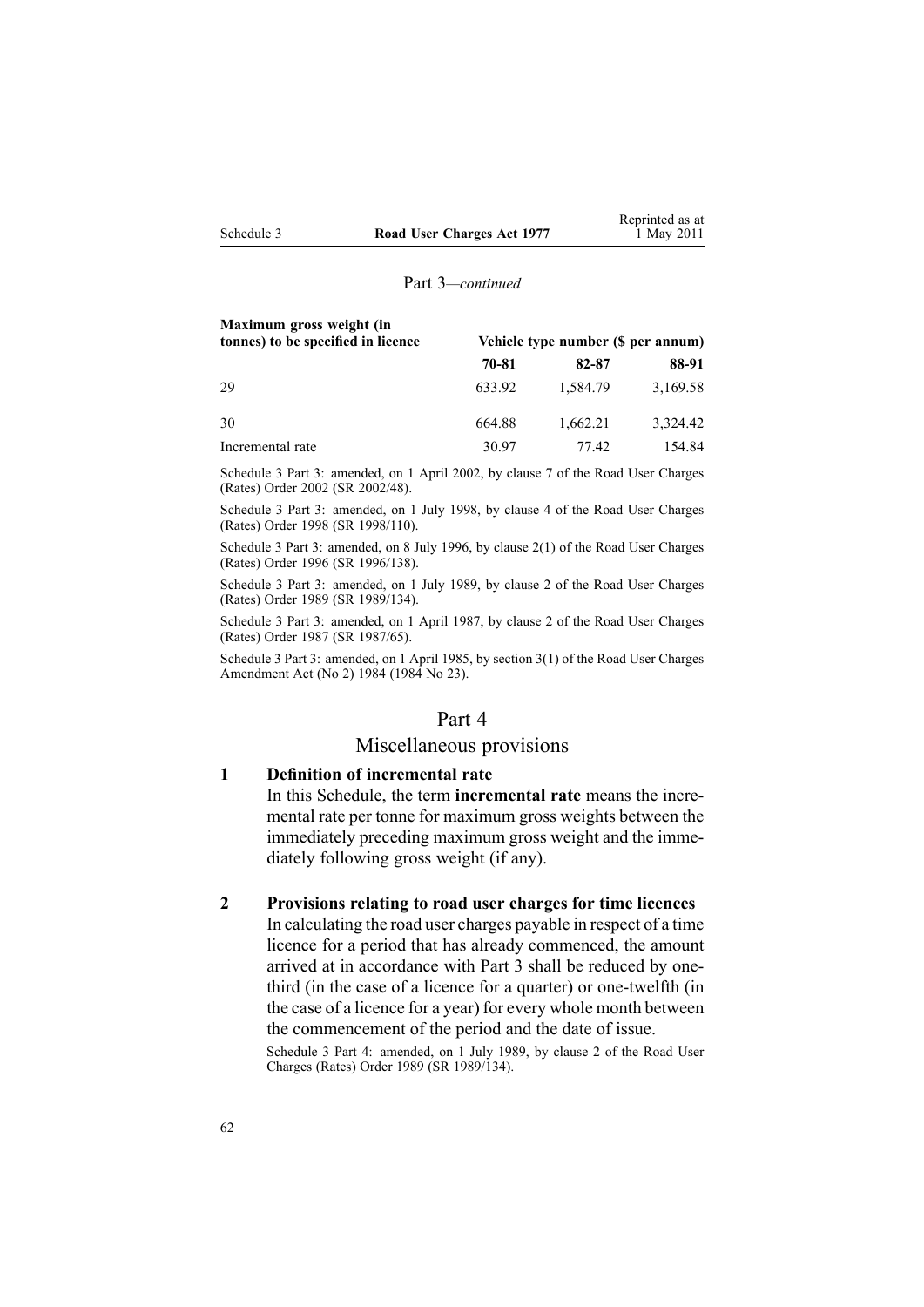Schedule 3 Part 4: amended, on 1 April 1987, by clause 2 of the Road User Charges (Rates) Order 1987 (SR 1987/65).

Schedule 3 Part 4: amended, on 1 February 1985, by section 3(1) of the Road User Charges Amendment Act (No 2) 1984 (1984 No 23).